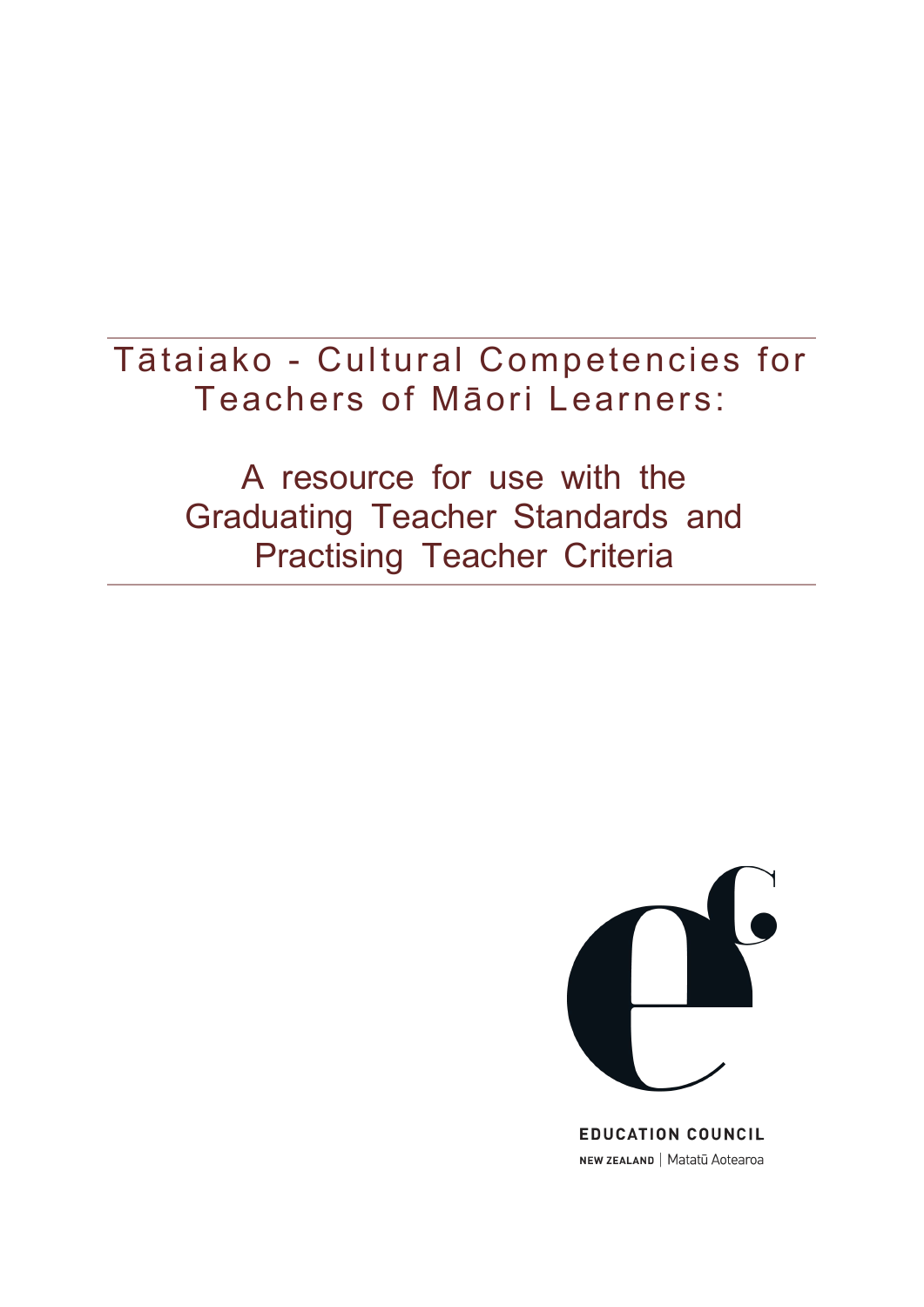| Aligning the Practising Teacher Criteria to the Cultural Competencies Framework for    |
|----------------------------------------------------------------------------------------|
|                                                                                        |
|                                                                                        |
| Aligning the Graduating Teacher Standards to the Cultural Competencies for Teachers of |

# **Contents**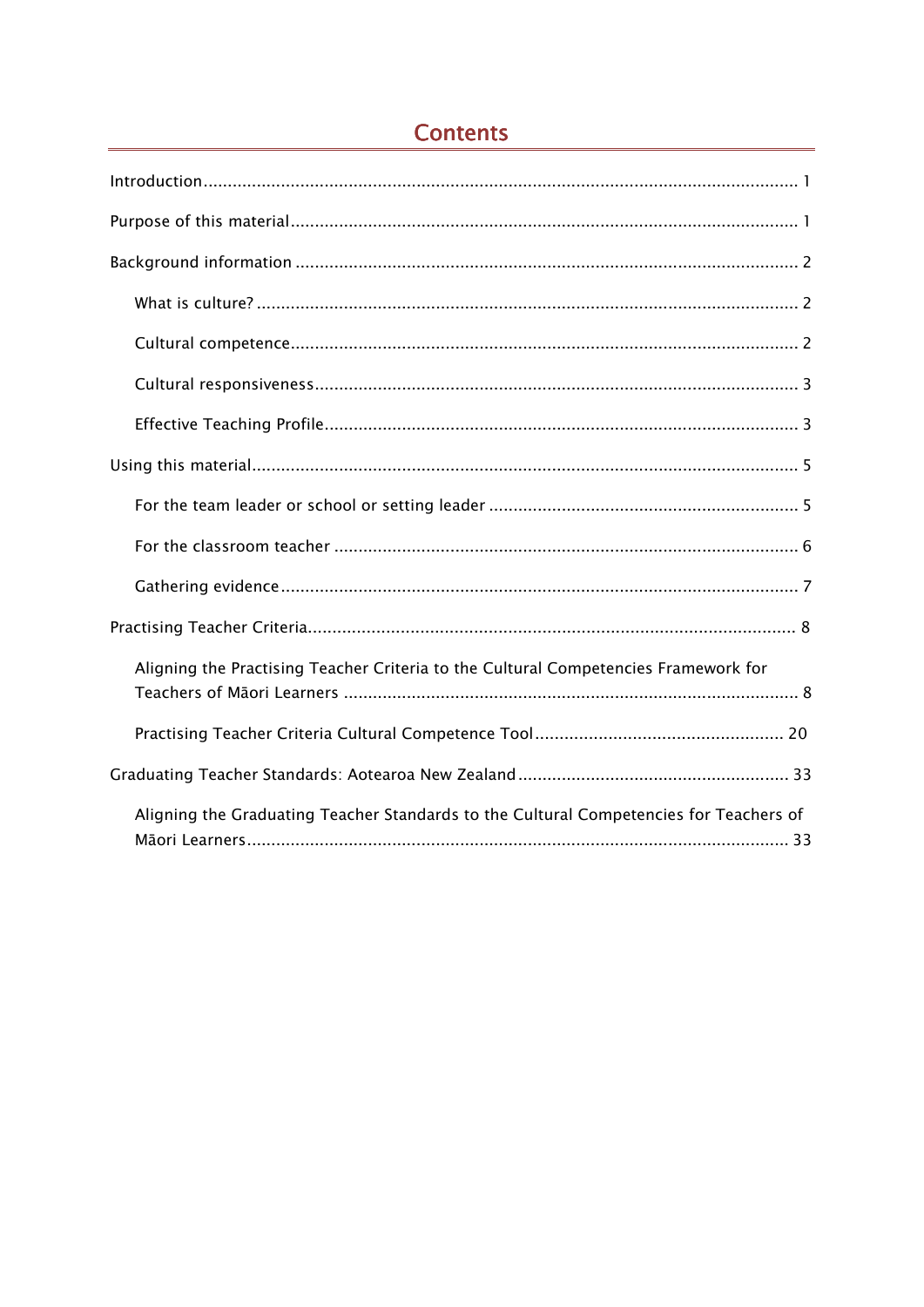## Introduction

This material has been developed by Haemata Limited as part of a wider project sponsored by the Ministry of Education in association with the Education Council to:

- investigate the notion of cultural competence as it may apply to the teaching sector and
- develop a set of statements of cultural competence for teachers of Māori learners in the New Zealand education setting (schools and early education centres).

The project 'Cultural Competence in the New Zealand Teaching Workforce' was established as a joint venture between the Ministry and the Education Council, recognising the key role and vested interest both organisations have in developing quality teachers for the New Zealand teaching workforce and in raising Māori learner achievement. Haemata Limited was engaged in October 2010 to deliver five outputs, one of which was to draft material which could be used by the Education Council to strengthen the focus on cultural competence that already exists in their standards.

## Purpose of this material

The purpose of this resource is to provide teachers with information, prompts and questions to stimulate thinking and discussion about their current practice and how responsive that practice is to the specific learning and cultural needs of Māori learners. It is designed to assist teachers to focus on what they are doing to support Māori learners in achieving their educational potential and to enjoy education achievement as Māori.

The material is linked to the 'Cultural Competencies for Teachers of Māori Learners' developed as part of the wider project and may be useful to professional development providers wishing to explore the notion of cultural competence in relation to the Graduating Teacher Standards and Practising Teacher Criteria.

It is hoped that the information and questions will help assist teachers in developing more culturally responsive:

- relationships with Māori learners, whānau, hapū and Māori communities
- learning environments, and
- teaching approaches and practices.

It should be noted that this material is NOT intended as:

- a checklist for assessment of culturally responsive teachers
- exemplars or benchmarks for assessment of culturally responsive teachers
- a 'one size fits all' model of an exemplary culturally responsive teacher.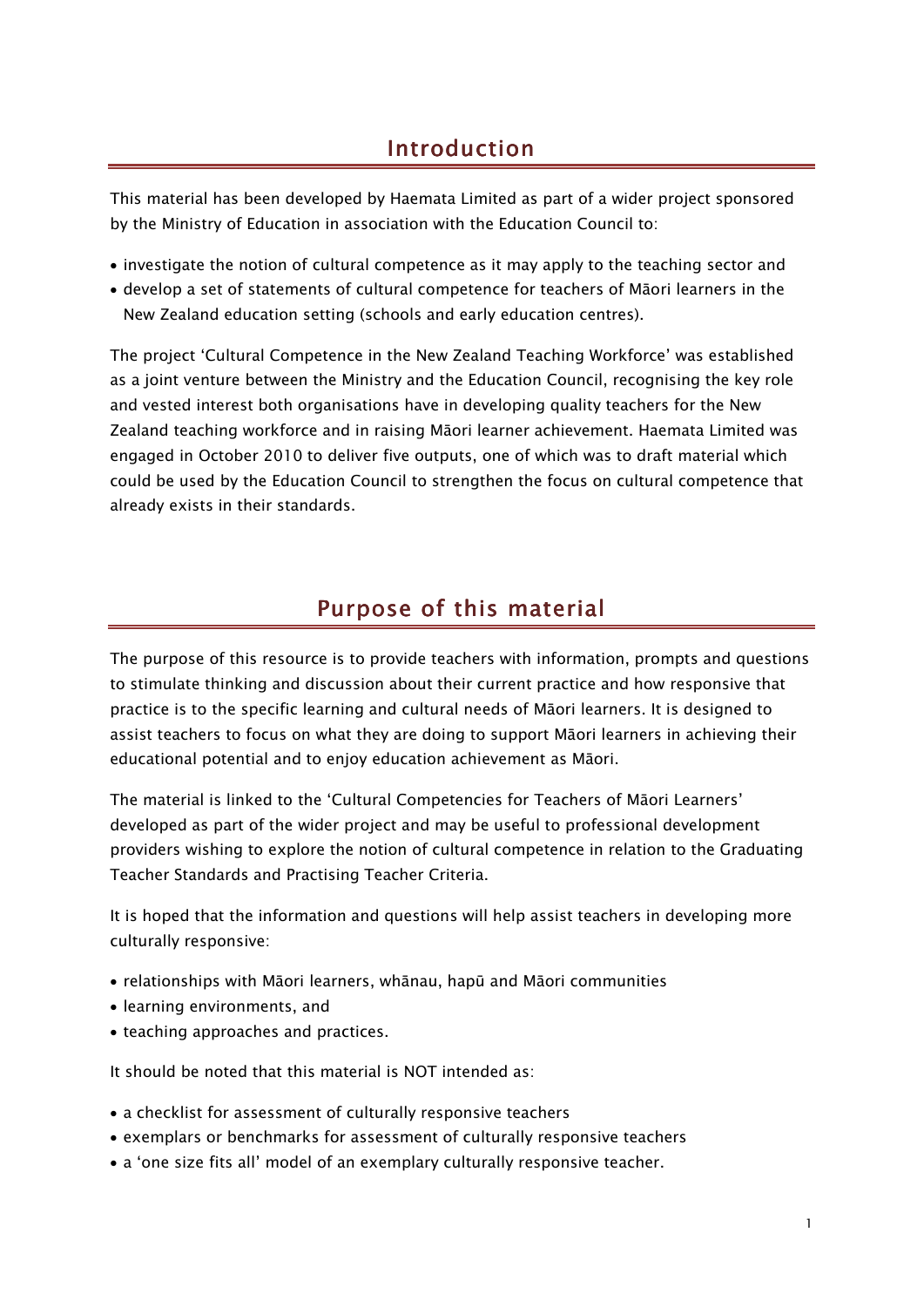# Background information

### What is culture?

Culture can be described in terms of both its visible and invisible elements:

"The visible are the signs, images and iconography that are immediately recognizable as representing that culture and that theoretically create an appropriate context for learning. The invisible are the values, morals, modes of communication and decision making and problem-solving processes along with the world views and knowledge - producing processes that assists individuals and groups with meaning and sense-making. Hence the notion that the creation of learning contexts needs to allow for the existence of both visible and invisible elements."<sup>1</sup>

### Cultural competence

Cultural competence, in terms of teaching, is to affirm and validate the culture/s of each learner. It acknowledges that all learners and teachers come to the classroom as culturally located individuals and that all interactions and learning are culturally defined.

Culturally competent teachers are able to use the learner's culture/s as a building block to learn and teach. They understand how to utilise the learner's culture/s to aid the teaching and learning process, as well as to facilitate relationships and professional growth.

Culturally competent teachers get to know the learner and work to ensure that the learning environment, learning partnerships and learning discussions acknowledge and respect the learner's culture/s. For Māori learners this includes collaborating and consulting with parents, whānau and iwi to learn and better understand what the Māori community values and wants for their children, and what Māori learners need in order to enjoy education success as Māori.

Teacher cultural competence involves understanding, respecting and valuing culture, and knowing how to use culture as an asset in the teaching and learning process, both inside and beyond the classroom.

-

<sup>1</sup> R.Bishop, M.Berryman, T.Cavanagh and L.Teddy, (March 2007) Te Kotahitanga Phase 3: Establishing a Culturally Responsive Pedagogy of Relations in Mainstream Secondary School Classrooms, pp 30-31.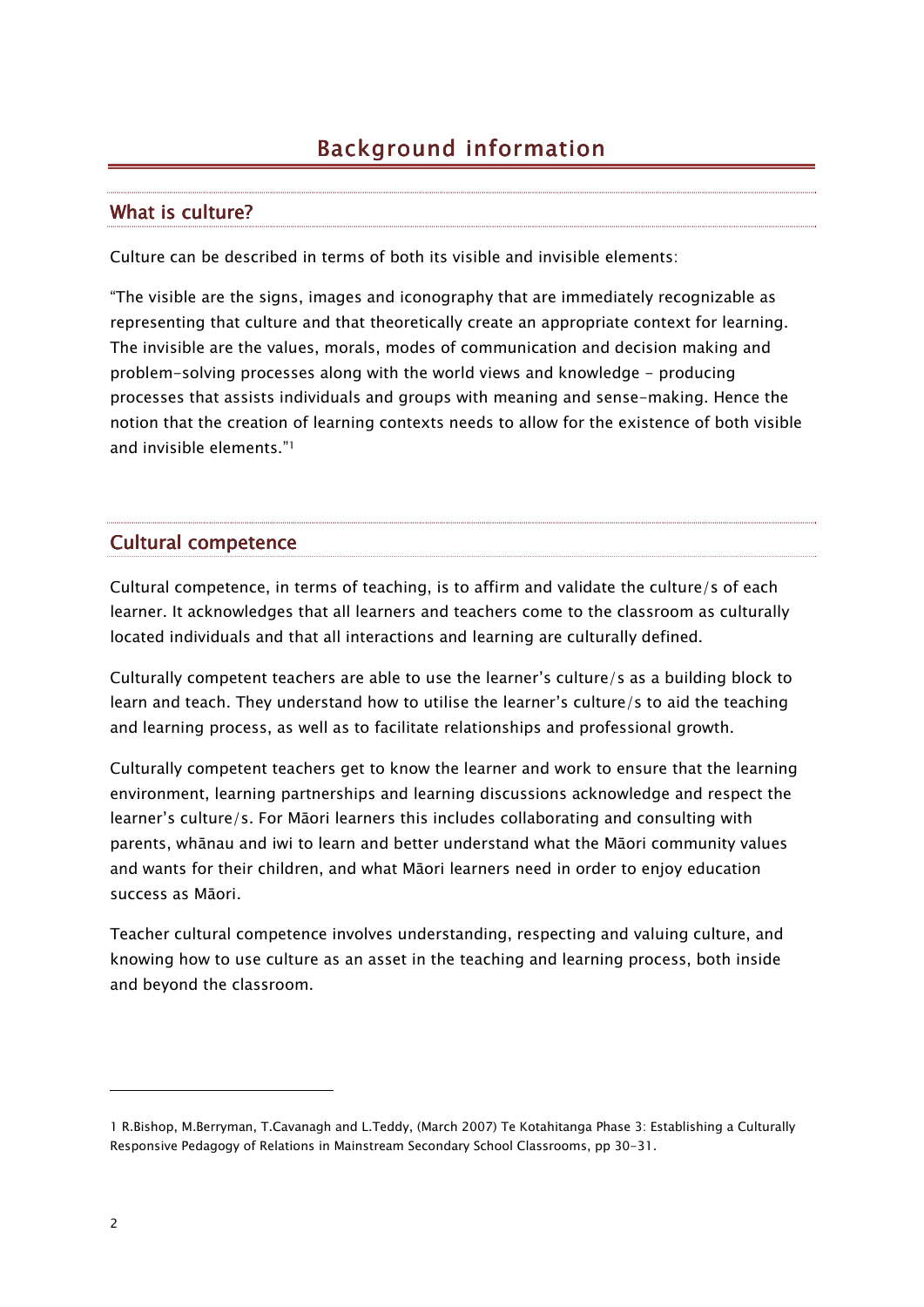### **Cultural responsiveness**

Earl et al (2008)<sup>2</sup> in their exploratory project to understand more about quality teaching for Māori and Pasifika students state that "cultural responsiveness is much more than introducing myths or metaphors into class. It means interacting with their families to truly understand their reality; it means understanding the socio-political history and how it impacts on classroom life; it means challenging personal beliefs and actions; and, it means changing practices to engage all students in their learning and make the classroom a positive learning place for all students".<sup>3</sup>

They also state that cultural responsiveness is a way of being and of thinking that requires teachers to confront their own personal beliefs and their relationships with students and with communities, as well as to learn new customs and new languages<sup>4</sup>.

## **Effective Teaching Profile**

The Effective Teaching Profile (ETP) underpins the professional learning support offered through Te Kotahitanga5 and represents an operationalisation of Māori aspirations for education. It attempts to illustrate what a culturally responsive pedagogy of relations might look like in practice and has been included here in order to provide the teacher and school/kura with principled knowledge and information about what an effective teacher understands and is able to demonstrate.

-

<sup>2</sup> Earl, L. M. with Timperley, H., and Stewart, G. (2008). Learning from QTR&D Programme: Findings of the External Evaluation

<sup>3</sup> Ibid, page 12

<sup>4</sup> Ibid, page 13

<sup>5</sup> Te Kotahitanga is a Ministry of Education sponsored research and professional development programme offered by Waikato University. The ETP forms the basis of the professional development initiative.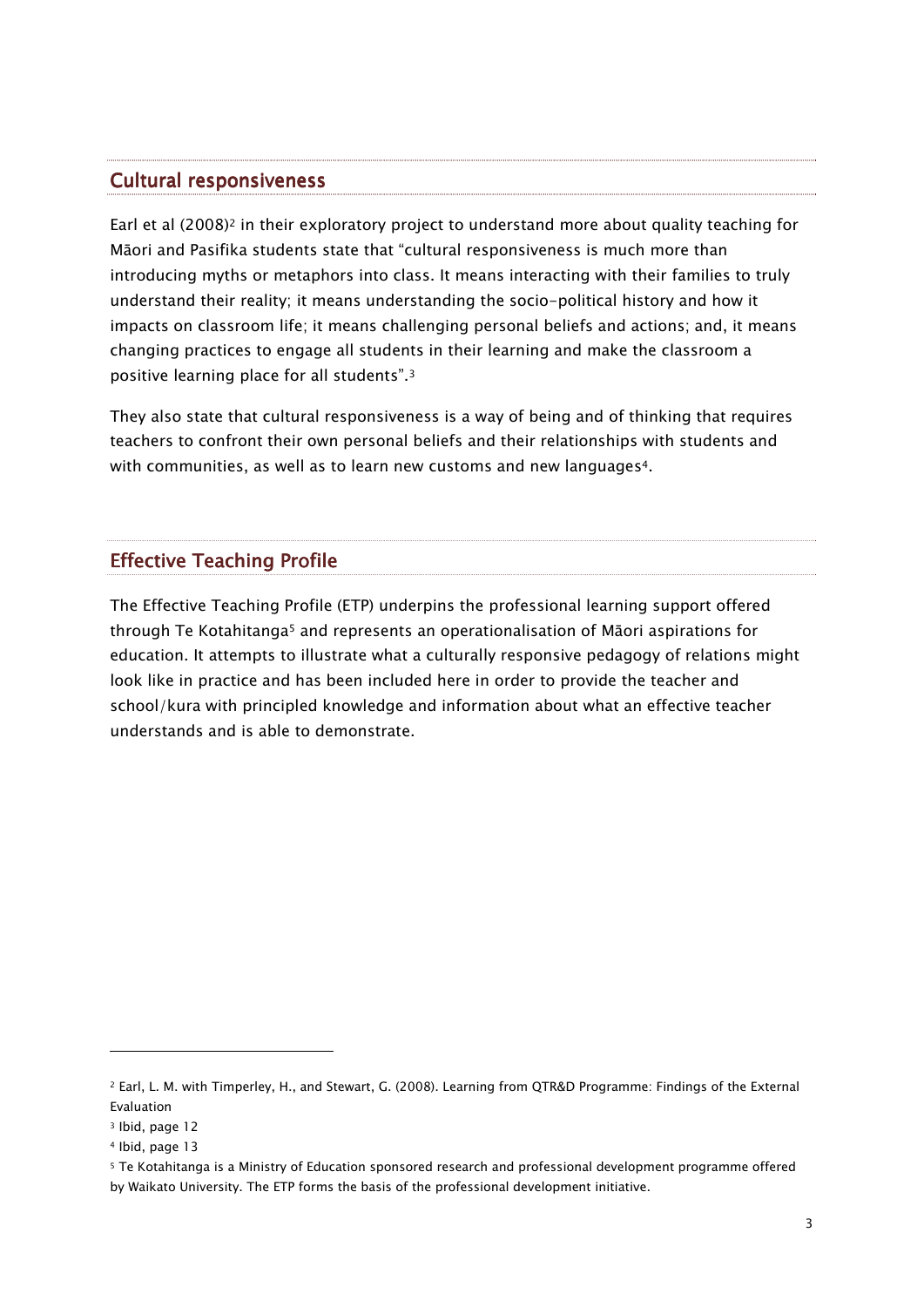#### Te Kotahitanga Effective Teaching Profile (Bishop, et al. 2003)

Effective teachers of Māori students create a culturally appropriate and responsive context for learning in their classroom.

In doing so they demonstrate:

- they positively and vehemently reject deficit theorising as a means of explaining Māori students' educational achievement levels (and professional development projects need to ensure that this happens); and
- teachers know and understand how to bring about change in Māori students' educational achievement and are professionally committed to doing so (and professional development projects need to ensure that this happens);

in the following observable ways:

- Manaakitanga: They care for the students as culturally located human beings above all else. (Mana refers to authority and āki is the task of urging someone to act. It refers to the task of building and nurturing a supportive and loving environment.)
- Mana motuhake: They care for the performance of their students. (In modern times mana has taken on various meanings such as legitimation and authority and can also relate to an individual's or a group's ability to participate at the local and global level. Mana motuhake involves the development of personal or group identity and independence.)
- Whakapiringatanga: They are able to create a secure, well-managed learning environment by incorporating routine pedagogical knowledge with pedagogical imagination. (Whakapiringatanga is a process wherein specific individual roles and responsibilities are required to achieve individual and group outcomes.)
- Wānanga: They are able to engage in effective teaching interactions with Māori students as Māori. (As well as being known as Māori centres of learning, wānanga as a learning forum involves a rich and dynamic sharing of knowledge. With this exchange of views, ideas are given life and spirit through dialogue, debate and careful consideration in order to reshape and accommodate new knowledge.)
- Ako: They can use a range of strategies that promote effective teaching interactions and relationships with their learners. (Ako means to learn as well as to teach. It refers both to the acquisition of knowledge and to the processing and imparting of knowledge. More importantly ako is a teaching-learning practice that involves teachers and students learning in an interactive dialogic relationship.)
- Kotahitanga: They promote, monitor and reflect on outcomes that in turn lead to improvements in educational achievement for Māori students. (Kotahitanga is a collaborative response towards a commonly held vision, goal or other such purpose or outcome.)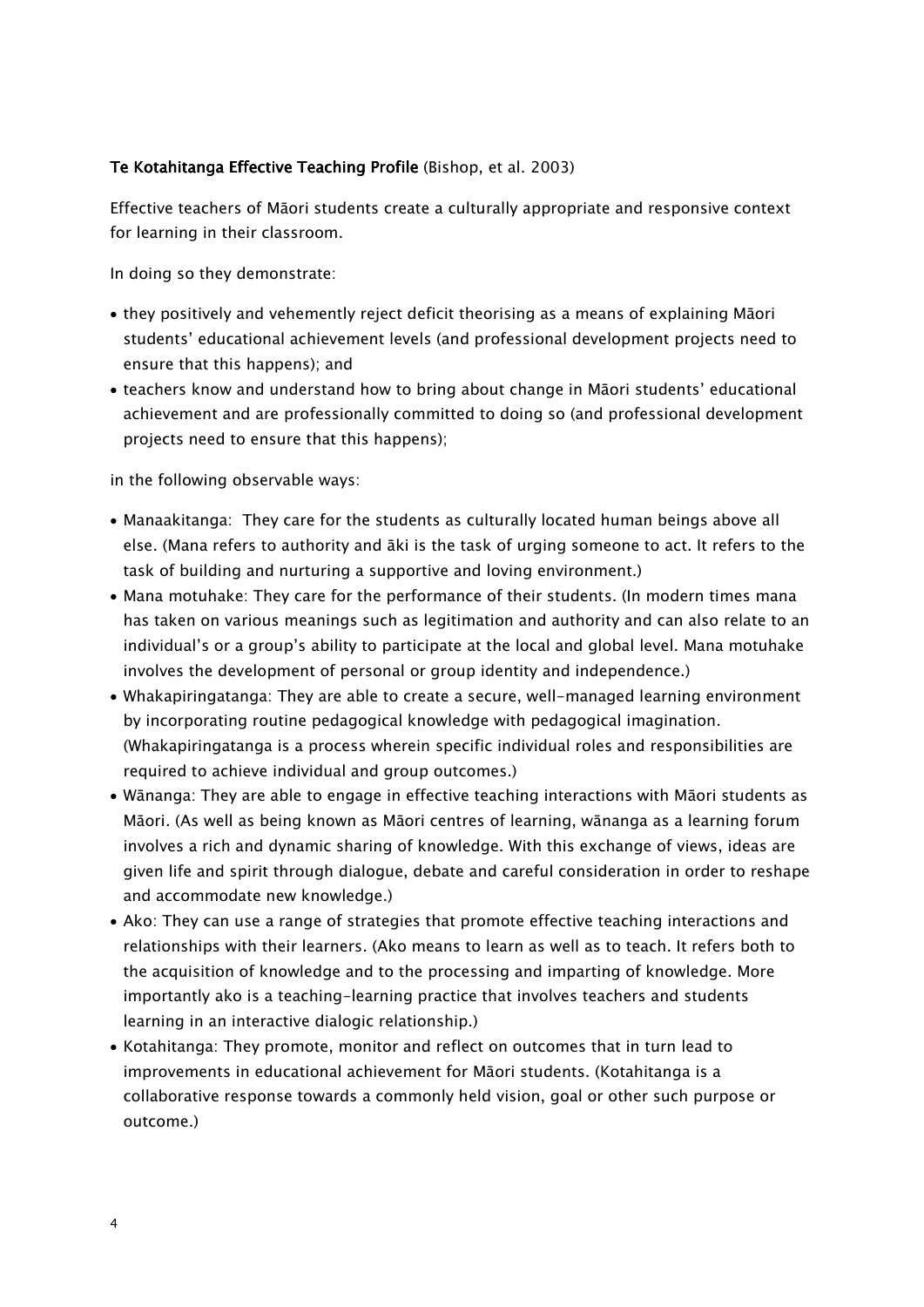## Using this material

These suggestions are intended as strategies to generate discussion and thinking about what it means to be a culturally competent teacher and, in a wider context, what it means to be a culturally responsive school, educational setting and community. They could be implemented alongside the reflective questions in the Culturally Responsive Practising Teacher Criteria tool.

## For the team leader or school or setting leader

These suggestions below could be carried out at a school-wide or team meeting or professional learning opportunity.

- Use the round robin strategy to determine what teachers understand about cultural competence and cultural responsiveness in their teaching practices/classroom/school or setting.
- Use the Y-chart strategy to discuss what a culturally competent and/or responsive teacher/classroom/school or setting looks like, feels like, sounds like.
- Use the Y-chart to explore what the culturally competent and/or responsive teacher looks like, feels like, sounds like in that culturally competent and/or responsive classroom/school or setting.
- Introduce and discuss as a team the Graduating Teacher Standards (GTS) or Practising Teacher Criteria (PTC) as appropriate, and cultural competence self-reflection table.
- Based on the discussions and learning that comes out of the professional learning activity suggestions above, ask teachers how they could include this in their appraisal and professional learning and development plan.
- As a school/team discuss how the discussion and learning could feed into the school goals and targets for Māori learners; the goals, targets and actions of Ka Hikitia; and the overarching outcomes of Māori enjoying education success as Māori.
- As a school/team take one of the overarching statements from the GTS/PTC and discuss how this applies to the teachers and school/centre. Questions you might ask are:
	- ‑ What is the teachers', leaders', school/centre's role in enabling the achievement of ākonga Māori?
	- ‑ Under the Treaty of Waitangi, what does 'equitable outcomes' mean for us as a staff, and as a community? How do we promote and ensure equitable outcomes for ākonga Māori?
	- ‑ How do teachers and the school show awareness of, and respect for, te reo Māori and tikanga Māori, and Māori culture and heritage?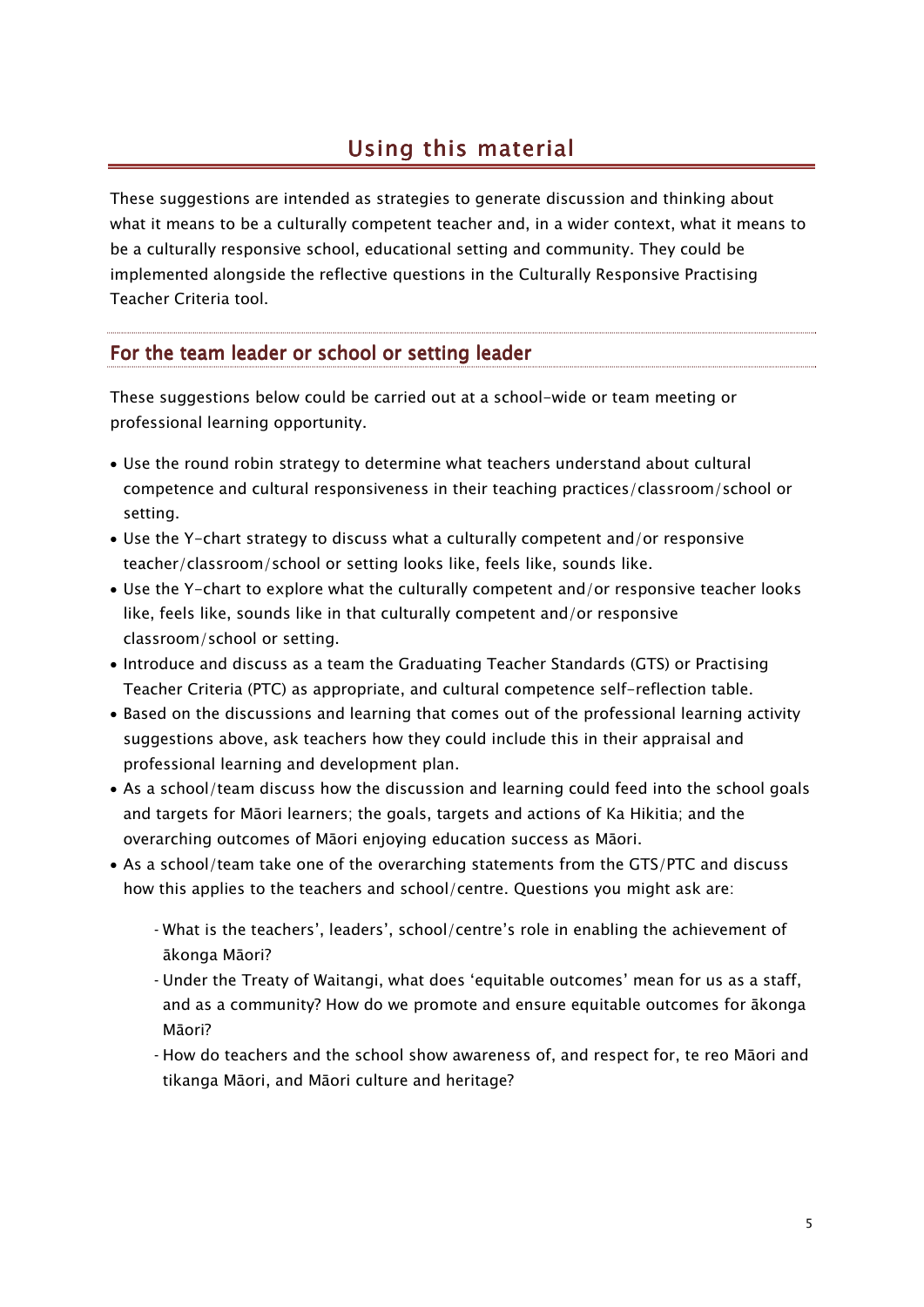- Think about and respond to the 'Cultural Competencies for Teachers of Māori Learners' that have been developed around five dimensions:
	- ‑ Ako
	- ‑ Manaakitanga
	- ‑ Whanaungatanga
	- ‑ Wānanga
	- ‑ Tangata Whenuatanga
- Questions might include:
	- ‑ How is the teaching in my class/our kura/school effective for Māori learners?
	- ‑ How are the language and cultural practices in my class/our kura/school respectful of Māori culture, language and values?
	- ‑ How are the relationships in my class/our kura/school effective with Māori learners?
	- ‑ Are the engagement practices in my class/our kura/school effective for Māori parents, whānau and iwi?
	- ‑ How do the learning contexts and systems in my class/in our kura/school acknowledge local environment, culture, tikanga and reo?

### For the classroom teacher

These suggestions below could be carried out individually, with a colleague, or with your teaching or syndicate team at a professional learning and development meeting where the focus is on how to be a more culturally competent teacher.

- Carry out a SWOT analysis to identify your strengths, weaknesses, opportunities and threats in regard to becoming a culturally competent teacher. The key is to be honest. This is a good starting point in thinking about what you might need to be doing to become more culturally responsive to ākonga Māori in your school or setting.
- Refer to the 'Teacher Competencies for Māori Learners' to identify your strengths, potential/opportunities, and next steps in becoming a culturally competent teacher/leader.
- Ask a colleague for their perspective about what you do well as a culturally responsive teacher.
- "Ako describes a teaching and learning relationship where the educator is also learning from the student" (2008, p. 20)<sup>6</sup>. Collect student voice about how well you are developing as a culturally responsive teacher, and ask them how they think the classroom environment (content, activities, way they are taught) could be improved to help them become more comfortable, and help them learn. Then, reflect on what that means for you as a teacher.

-

<sup>6</sup> Ministry of Education (2008). Ka Hikitia – Managing for Success: The Māori Education Strategy 2008-2012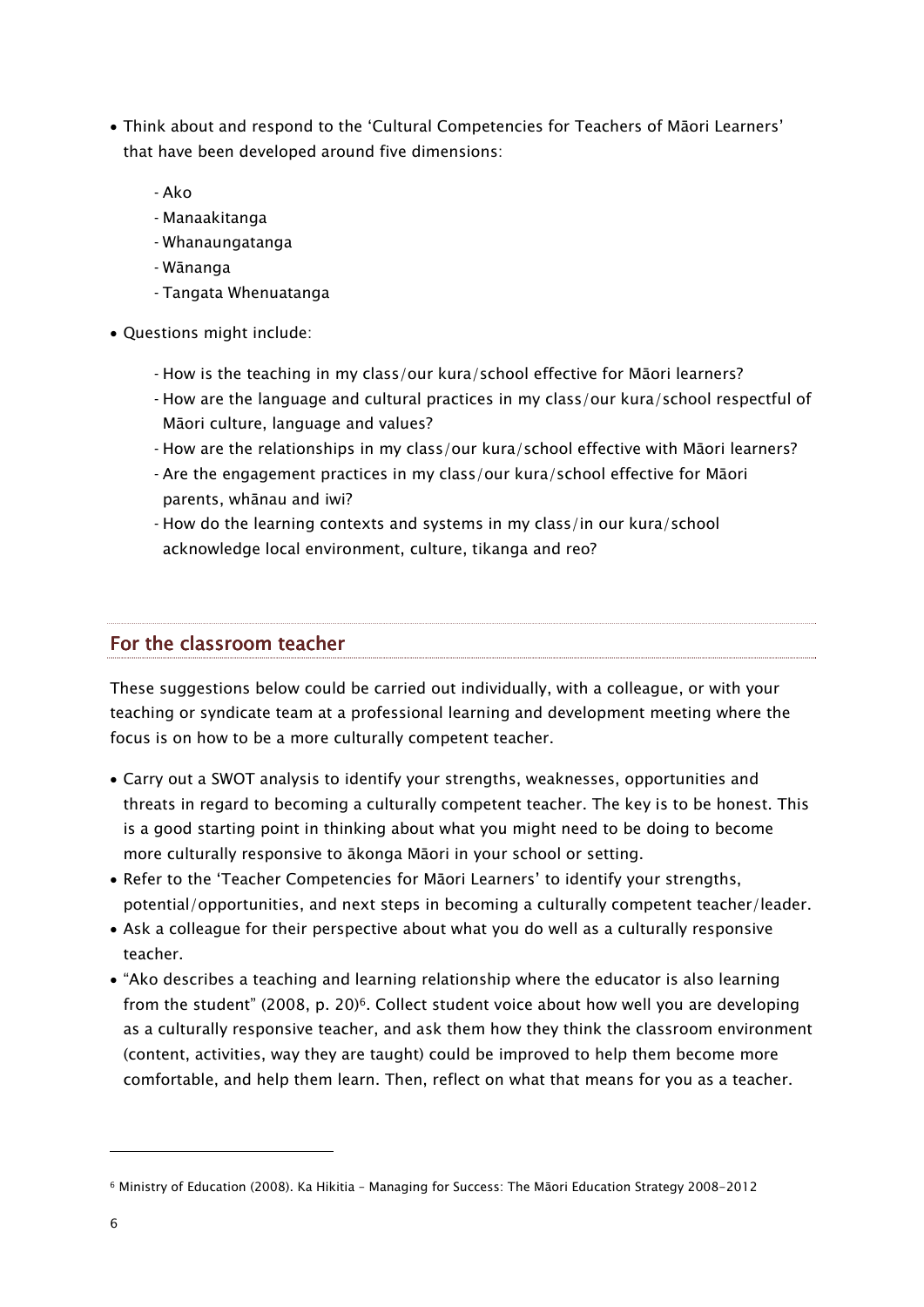## Gathering evidence

Possible sources of evidence include the sources provided in the Practising Teacher Criteria (see page 5 of Practising Teacher Criteria), that is, observations, discussions and documentation. Also collect student, parent, and whānau voice as sources of evidence.

In addition to these sources of evidence, see suggestions identified in the Practising Teacher Criteria Cultural Competence Tool.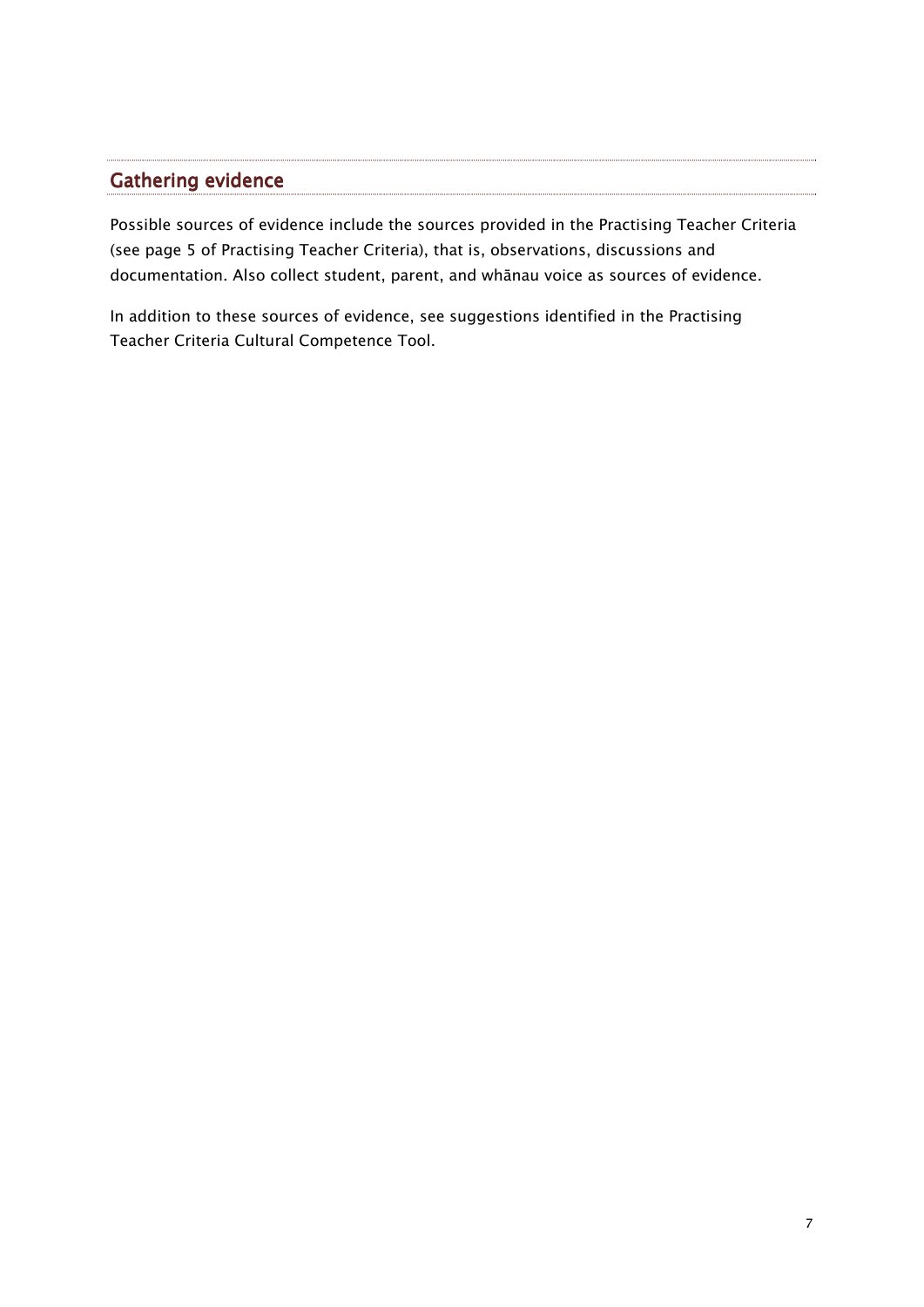# Practising Teacher Criteria

Aligning the Practising Teacher Criteria to the Cultural Competencies Framework for Teachers of Maori Learners

Each criterion in the PTC has a link to the Cultural Competencies Framework for Teachers of Māori Learners. The following table identifies the most obvious of those links. However, each criterion and its key indicators may link to multiple competencies.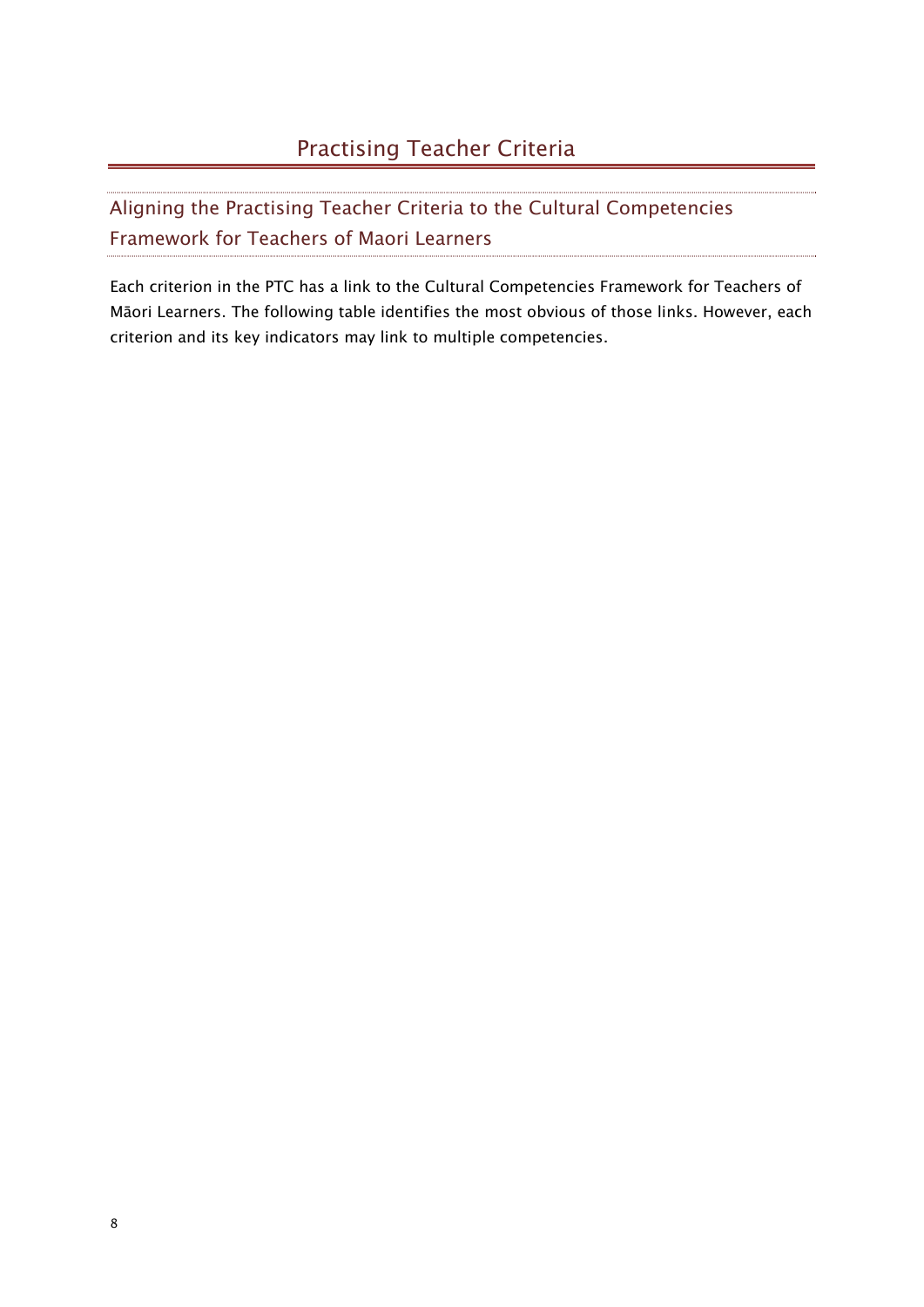| <b>PRACTISING TEACHER CRITERIA</b><br>Professional relationships and professional values                                     |                                                                                                                                                                                                                                                                                                                                                   |                                                                                                                   | <b>CULTURAL COMPETENCIES FOR TEACHERS OF MAORI LEARNERS</b>                                                                                                                                                         |                                                                                                                                                                                                                                                                                                                                                                                                                                                                                                                                                  |
|------------------------------------------------------------------------------------------------------------------------------|---------------------------------------------------------------------------------------------------------------------------------------------------------------------------------------------------------------------------------------------------------------------------------------------------------------------------------------------------|-------------------------------------------------------------------------------------------------------------------|---------------------------------------------------------------------------------------------------------------------------------------------------------------------------------------------------------------------|--------------------------------------------------------------------------------------------------------------------------------------------------------------------------------------------------------------------------------------------------------------------------------------------------------------------------------------------------------------------------------------------------------------------------------------------------------------------------------------------------------------------------------------------------|
| <b>Criteria</b>                                                                                                              | <b>Key indicators</b>                                                                                                                                                                                                                                                                                                                             | <b>Competency</b>                                                                                                 | <b>Behavioural indicators</b>                                                                                                                                                                                       |                                                                                                                                                                                                                                                                                                                                                                                                                                                                                                                                                  |
| Fully registered teachers:                                                                                                   |                                                                                                                                                                                                                                                                                                                                                   |                                                                                                                   | <b>Registered teachers</b>                                                                                                                                                                                          | <b>Leaders</b>                                                                                                                                                                                                                                                                                                                                                                                                                                                                                                                                   |
| 1. Establish and maintain<br>effective professional<br>relationships focused on<br>the learning and well-<br>being of ākonga | i. Engage in ethical, respectful,<br>positive and collaborative<br>professional relationships<br>with:<br>• ākonga<br>• teaching colleagues, support  whānau, hapū, iwi, and<br>staff and other professionals the Maori community<br>$\cdot$ whanau and other carers of<br>ākonga<br>$\cdot$ agencies, groups and<br>individuals in the community | WHANAUNGATANGA:<br>Actively engages in<br>respectful working<br>relationships with Māori<br>learners, parents and | • Has respectful working relationships<br>with Māori learners and their whānau<br>which enhance Māori learner<br>achievement.<br>• Actively seeks ways to work with<br>whānau to maximise Māori learner<br>success. | • Is visible, welcoming and accessible to<br>Māori parents, whānau, hapū, iwi and the<br>Māori community.<br>• Actively builds and maintains respectful<br>working relationships with Māori learners,<br>their parents, whānau, hapū, iwi and<br>communities which enable Māori to<br>participate in important decisions about<br>their children's learning.<br>• Demonstrates an appreciation of how<br>whānau and iwi operate.<br>• Ensures that the school/centre, teachers<br>and whanau work together to maximise<br>Māori learner success. |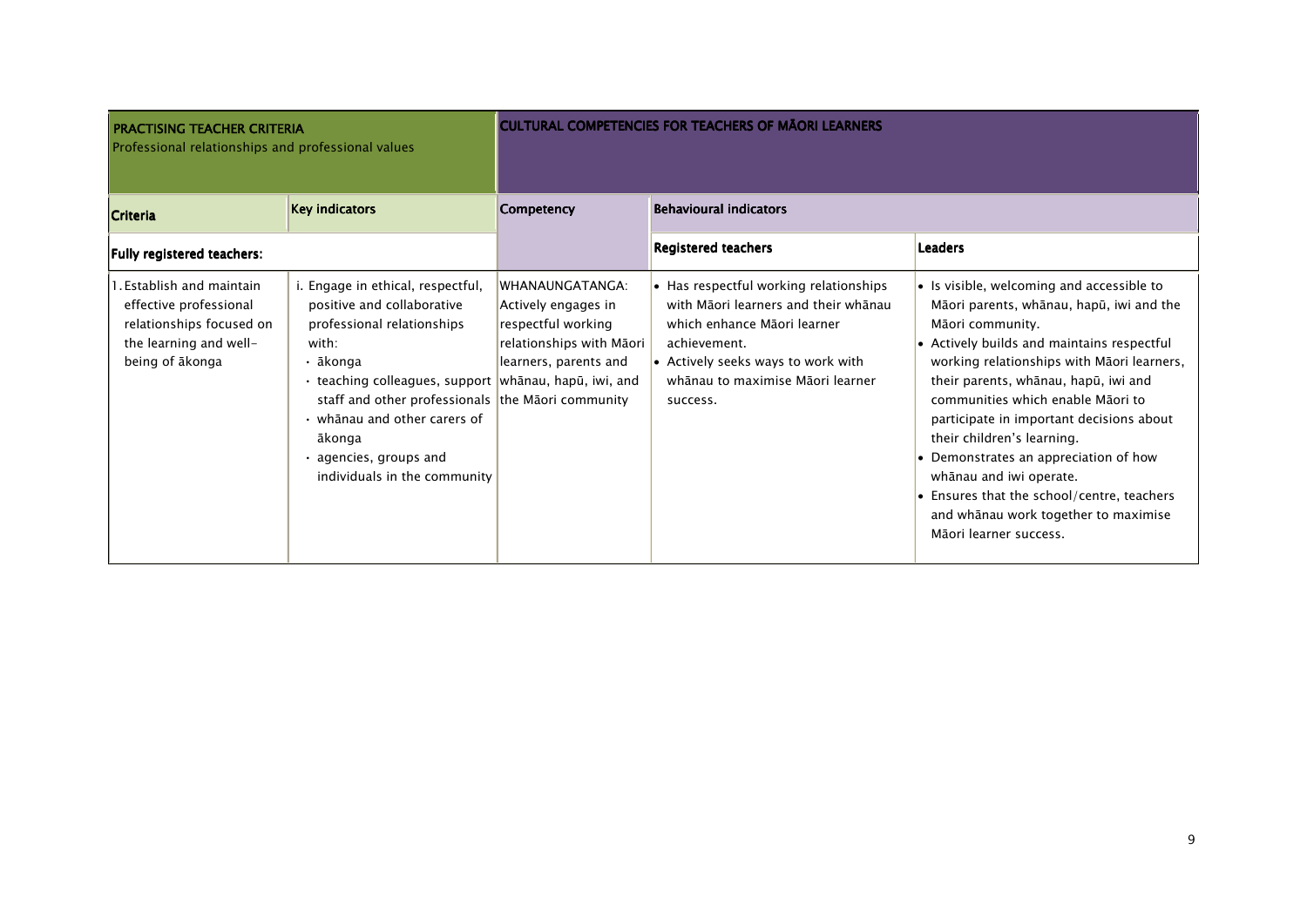| <b>PRACTISING TEACHER CRITERIA</b><br>Professional relationships and professional values |                                                                                                                                                                                                                                                                                       |                                                                                           | <b>CULTURAL COMPETENCIES FOR TEACHERS OF MAORI LEARNERS</b>                                                                                                                                                                                                                                                                                                                                                                                                                                                                                                                                                                   |                                                                                                                                                                                                                                                                                                                                                                                                                                                                                                                                                                                                                                                                                                                                                                         |
|------------------------------------------------------------------------------------------|---------------------------------------------------------------------------------------------------------------------------------------------------------------------------------------------------------------------------------------------------------------------------------------|-------------------------------------------------------------------------------------------|-------------------------------------------------------------------------------------------------------------------------------------------------------------------------------------------------------------------------------------------------------------------------------------------------------------------------------------------------------------------------------------------------------------------------------------------------------------------------------------------------------------------------------------------------------------------------------------------------------------------------------|-------------------------------------------------------------------------------------------------------------------------------------------------------------------------------------------------------------------------------------------------------------------------------------------------------------------------------------------------------------------------------------------------------------------------------------------------------------------------------------------------------------------------------------------------------------------------------------------------------------------------------------------------------------------------------------------------------------------------------------------------------------------------|
| Criteria                                                                                 | <b>Key indicators</b>                                                                                                                                                                                                                                                                 | <b>Competency</b>                                                                         | <b>Behavioural indicators</b>                                                                                                                                                                                                                                                                                                                                                                                                                                                                                                                                                                                                 |                                                                                                                                                                                                                                                                                                                                                                                                                                                                                                                                                                                                                                                                                                                                                                         |
| Fully registered teachers:                                                               |                                                                                                                                                                                                                                                                                       |                                                                                           | <b>Registered teachers</b>                                                                                                                                                                                                                                                                                                                                                                                                                                                                                                                                                                                                    | <b>Leaders</b>                                                                                                                                                                                                                                                                                                                                                                                                                                                                                                                                                                                                                                                                                                                                                          |
| 2. Demonstrate commitment<br>to promoting the well-<br>being of all ākonga               | i. Take all reasonable steps to<br>provide and maintain a<br>teaching and learning<br>environment that is physically, towards Māori beliefs,<br>socially, culturally and<br>emotionally safe<br>ii. Acknowledge and respect the<br>languages, heritages and<br>cultures of all ākonga | MANAAKITANGA:<br>Demonstrates integrity,<br>sincerity and respect<br>language and culture | • Displays respect, integrity and sincerity<br>when engaging with Māori learners and<br>their whānau, hapū, iwi and<br>communities.<br>• Demonstrably cares about Māori<br>learners, what they think and why.<br>• Displays respect for the local Māori<br>culture (ngā tikanga ā-iwi) in engaging<br>with Māori learners, their parents,<br>whānau, hapū, iwi and communities.<br>· Incorporates Māori culture (including<br>tikanga ā-iwi) in curriculum delivery<br>and design processes.<br>• Can desribe how the Treaty of Waitangi<br>influences their practice as a teacher in<br>the New Zealand educational setting. | • Actively acknowledges and follows<br>appropriate protocols when engaging with<br>Māori parents, whānau, hapū, iwi and<br>communities.<br>• Communications with Māori learners are<br>demonstrably underpinned by cross-<br>cultural values of integrity and sincerity.<br>· Understands local tikanga and Māori<br>culture sufficiently to be able to respond<br>appropriately to Māori learners, their<br>parents, whānau, hapū and Māori<br>community about what happens at the<br>school/centre.<br>• Leads and supports staff to provide a<br>respectful and caring environment to<br>enable Māori achievement.<br>• Actively acknowledges and acts upon the<br>implications of the Treaty of Waitangi for<br>themeselves as a leader and their<br>school/centre. |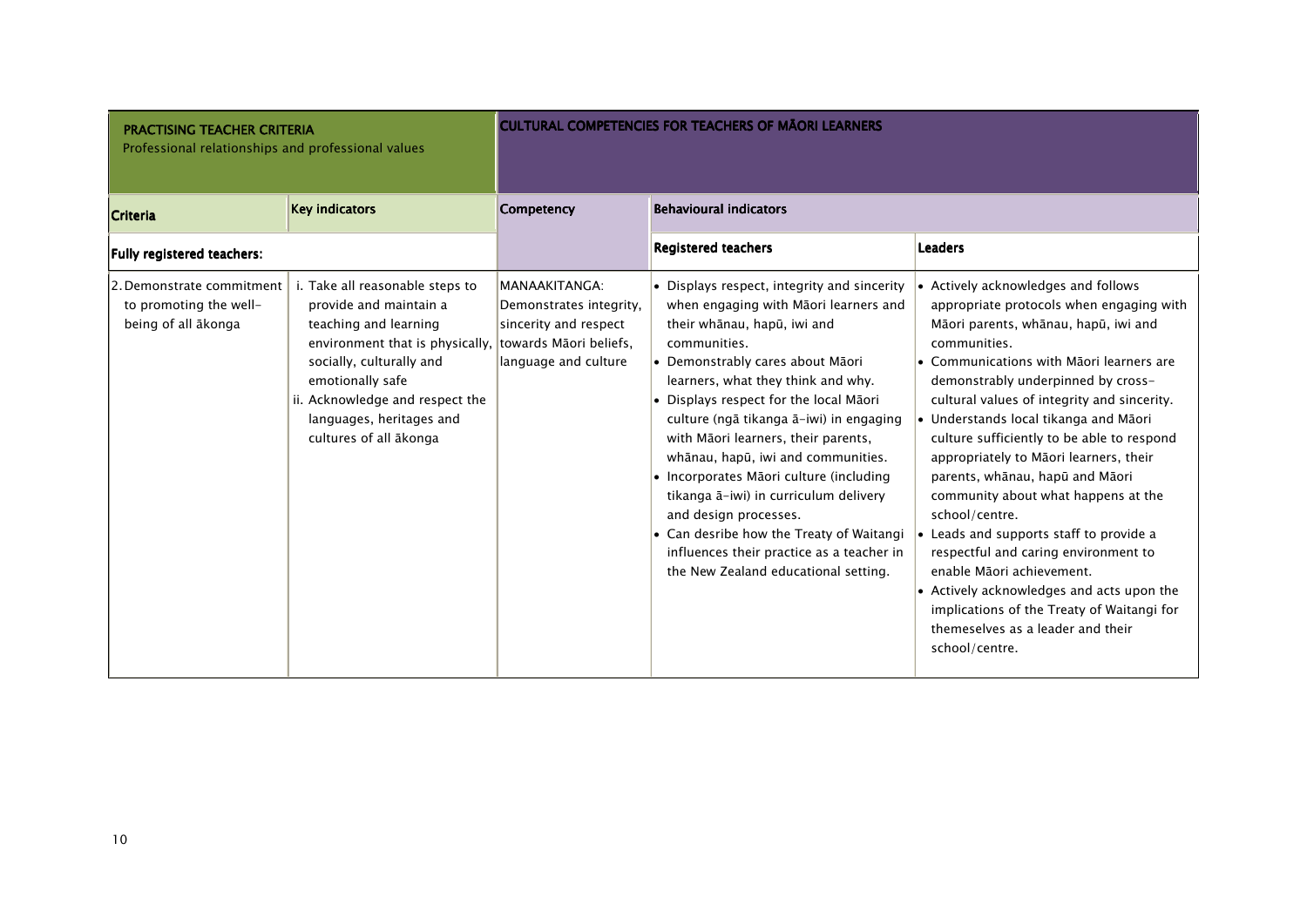| <b>PRACTISING TEACHER CRITERIA</b><br>Professional relationships and professional values |                                                                                                                     |                                                                                                                                                                                                                                              | <b>CULTURAL COMPETENCIES FOR TEACHERS OF MAORI LEARNERS</b>                                                                                                                                                                                                                                                                                                                                                                                                                                                                                                                                                                                       |                                                                                                                                                                                                                                                                                                                                                                                                                                                                                                                                                                                                                                                                                                 |
|------------------------------------------------------------------------------------------|---------------------------------------------------------------------------------------------------------------------|----------------------------------------------------------------------------------------------------------------------------------------------------------------------------------------------------------------------------------------------|---------------------------------------------------------------------------------------------------------------------------------------------------------------------------------------------------------------------------------------------------------------------------------------------------------------------------------------------------------------------------------------------------------------------------------------------------------------------------------------------------------------------------------------------------------------------------------------------------------------------------------------------------|-------------------------------------------------------------------------------------------------------------------------------------------------------------------------------------------------------------------------------------------------------------------------------------------------------------------------------------------------------------------------------------------------------------------------------------------------------------------------------------------------------------------------------------------------------------------------------------------------------------------------------------------------------------------------------------------------|
| <b>Criteria</b>                                                                          | <b>Key indicators</b>                                                                                               | Competency                                                                                                                                                                                                                                   | <b>Behavioural indicators</b>                                                                                                                                                                                                                                                                                                                                                                                                                                                                                                                                                                                                                     |                                                                                                                                                                                                                                                                                                                                                                                                                                                                                                                                                                                                                                                                                                 |
| Fully registered teachers:                                                               |                                                                                                                     |                                                                                                                                                                                                                                              | <b>Registered teachers</b>                                                                                                                                                                                                                                                                                                                                                                                                                                                                                                                                                                                                                        | <b>Leaders</b>                                                                                                                                                                                                                                                                                                                                                                                                                                                                                                                                                                                                                                                                                  |
| 3. Demonstrate commitment<br>to bicultural partnership<br>in Aotearoa New Zealand        | . Demonstrate respect for the<br>heritages, languages and<br>cultures of both partners to<br>the Treaty of Waitangi | <b>TANGATA</b><br>WHENUATANGA:<br>Affirms Māori learners<br>as Māori - provides<br>contexts for learning<br>where the identity,<br>language and culture<br>('cultural locatedness')<br>of Māori learners and<br>ltheir whānau is<br>affirmed | • Harnesses the rich cultural capital which $\cdot$<br>Māori learners bring to the classroom<br>by providing culturally responsive and<br>engaging contexts for learning.<br>• Actively facilitates the participation of<br>whanau and people with the knowledge<br>of local context, tikanga, history and<br>language to support classroom teaching<br>and learning programmes.<br>$\bullet$ Consciously uses and actively<br>encourages the use of local Māori<br>contexts (such as whakapapa,<br>environment, tikanga, language,<br>history, place, economy, politics, local<br>icons, geography, etc) to support Māori<br>learners' learning. | Consciously provides resources and sets<br>expectations that staff will engage with and<br>learn about the local tikanga, environment,<br>and community, and their inter-related<br>history.<br>Understands and can explain the effect of<br>the local history on local iwi, whānau,<br>Māori community, Māori learners, the<br>environment and the school/ centre.<br>• Actively acknowledges Māori parents, local<br>hapū, iwi and the Māori community as key<br>stakeholders in the school/centre.<br>$\bullet$ Ensures that teachers know how to<br>acknowledge and utilise the cultural capital<br>which Māori learners bring to the<br>classroom in order to maximise learner<br>success. |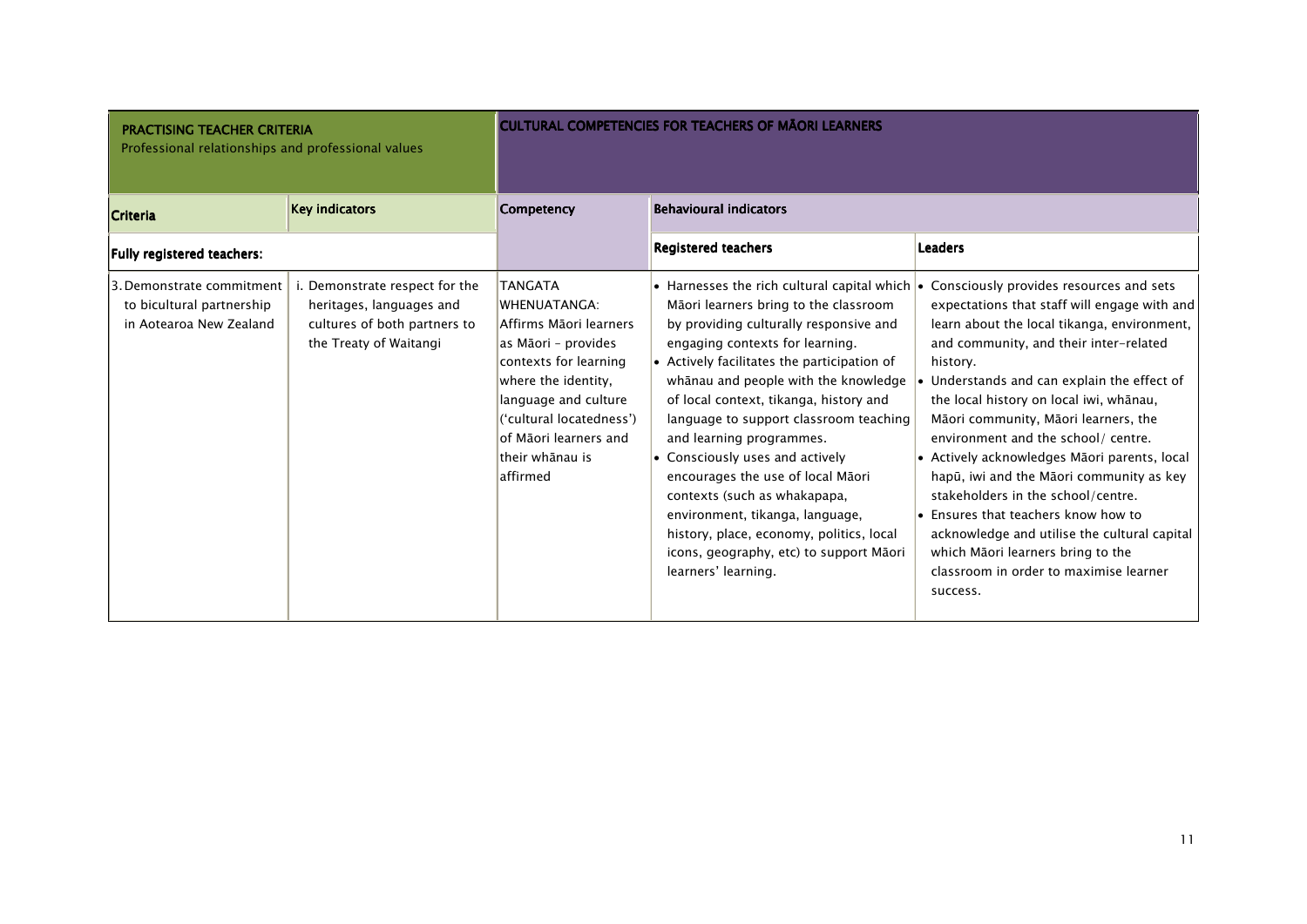| <b>PRACTISING TEACHER CRITERIA</b><br>Professional relationships and professional values                                 |                                                                                                                                                                                                                                                                                                    |                                                                                      | <b>CULTURAL COMPETENCIES FOR TEACHERS OF MAORI LEARNERS</b>                                                                                                                                                                                                                                                                                                                                                                                                                                                                                                                                                                                                                                                                                                                                                                                                                  |                                                                                                                                                                                                                                                                                                                                                                                                                                                                                                                                                                                                                                                                                                                                                                                                                                                                                                           |
|--------------------------------------------------------------------------------------------------------------------------|----------------------------------------------------------------------------------------------------------------------------------------------------------------------------------------------------------------------------------------------------------------------------------------------------|--------------------------------------------------------------------------------------|------------------------------------------------------------------------------------------------------------------------------------------------------------------------------------------------------------------------------------------------------------------------------------------------------------------------------------------------------------------------------------------------------------------------------------------------------------------------------------------------------------------------------------------------------------------------------------------------------------------------------------------------------------------------------------------------------------------------------------------------------------------------------------------------------------------------------------------------------------------------------|-----------------------------------------------------------------------------------------------------------------------------------------------------------------------------------------------------------------------------------------------------------------------------------------------------------------------------------------------------------------------------------------------------------------------------------------------------------------------------------------------------------------------------------------------------------------------------------------------------------------------------------------------------------------------------------------------------------------------------------------------------------------------------------------------------------------------------------------------------------------------------------------------------------|
| <b>Criteria</b>                                                                                                          | <b>Key indicators</b>                                                                                                                                                                                                                                                                              | Competency                                                                           | <b>Behavioural indicators</b>                                                                                                                                                                                                                                                                                                                                                                                                                                                                                                                                                                                                                                                                                                                                                                                                                                                |                                                                                                                                                                                                                                                                                                                                                                                                                                                                                                                                                                                                                                                                                                                                                                                                                                                                                                           |
| Fully registered teachers:                                                                                               |                                                                                                                                                                                                                                                                                                    |                                                                                      | <b>Registered teachers</b>                                                                                                                                                                                                                                                                                                                                                                                                                                                                                                                                                                                                                                                                                                                                                                                                                                                   | <b>Leaders</b>                                                                                                                                                                                                                                                                                                                                                                                                                                                                                                                                                                                                                                                                                                                                                                                                                                                                                            |
| 4. Demonstrate commitment<br>to ongoing professional<br>learning and development<br>of personal professional<br>practice | i. Identify professional learning<br>goals in consultation with<br>colleagues<br>ii. Participate responsively in<br>professional learning<br>opportunities within the<br>learning community<br>iii. Initiate learning opportunities<br>to advance personal<br>professional knowledge and<br>skills | AKO: Takes<br>responsibility for their<br>own learning and that<br>of Māori learners | $\bullet$ Consciously plans and uses pedagogy<br>that engages Māori learners and caters<br>for their needs.<br>$\cdot$ Plans and implements programmes of<br>learning which accelerate the progress<br>of each Māori learner identified as<br>achieving below or well below expected<br>achievement levels.<br>• Actively engages Māori learners and<br>whānau in the learning partnership<br>through regular, purposeful feedback<br>and constructive feed-forward.<br>$\bullet$ Validates the prior knowledge that<br>Māori learners bring to their learning.<br>$\bullet$ Maintains high expectations of Māori<br>learners succeeding, as Māori.<br>$\bullet$ Takes responsibility for their own<br>development about Māori learner<br>achievement.<br>• Ensures congruency between learning at $\bullet$ Is personally committed to, and actively<br>home and at school. | • Actively displays a genuine commitment to<br>Māori learner success.<br>• Consciously sets goals, monitors and<br>strategically plans for higher achievement<br>levels of Māori learners.<br>• Actively prioritises Māori learner<br>achievement, including accelerated<br>progress of Māori learners achieving below<br>or well below expected achievement levels.<br>• Implements a teacher appraisal system that<br>specifically includes Māori learner<br>achievement as a focus.<br>• Provides and supports ongoing<br>professional learning and development for<br>staff that strengthens the school/centre's<br>ability to raise Māori learner achievement.<br>• Actively ensures that Māori learners have<br>access to high quality, culturally relevant<br>programmes and services.<br>works on their own professional learning<br>and development with regard to Māori<br>learner achievement. |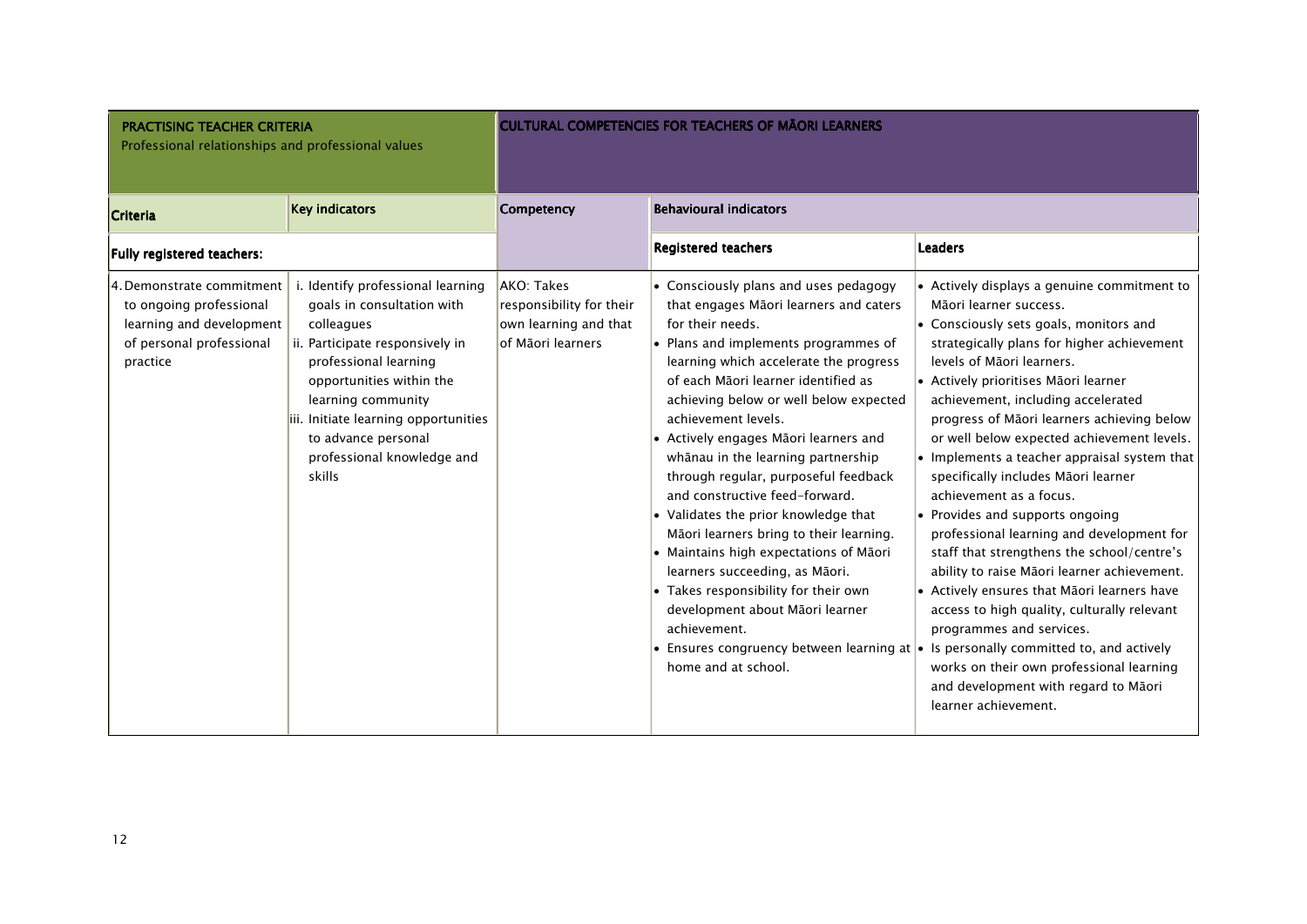| <b>PRACTISING TEACHER CRITERIA</b><br>Professional relationships and professional values |                                                                                                                             |                                                                                                                                       | <b>CULTURAL COMPETENCIES FOR TEACHERS OF MAORI LEARNERS</b>                                                                                                                                                                                                                                                                                                                                                                                                            |                                                                                                                                                                                                                                                                                                                                                                                                                                                                                                                                          |
|------------------------------------------------------------------------------------------|-----------------------------------------------------------------------------------------------------------------------------|---------------------------------------------------------------------------------------------------------------------------------------|------------------------------------------------------------------------------------------------------------------------------------------------------------------------------------------------------------------------------------------------------------------------------------------------------------------------------------------------------------------------------------------------------------------------------------------------------------------------|------------------------------------------------------------------------------------------------------------------------------------------------------------------------------------------------------------------------------------------------------------------------------------------------------------------------------------------------------------------------------------------------------------------------------------------------------------------------------------------------------------------------------------------|
| <b>Criteria</b>                                                                          | <b>Key indicators</b>                                                                                                       | Competency                                                                                                                            | <b>Behavioural indicators</b>                                                                                                                                                                                                                                                                                                                                                                                                                                          |                                                                                                                                                                                                                                                                                                                                                                                                                                                                                                                                          |
| Fully registered teachers:                                                               |                                                                                                                             |                                                                                                                                       | <b>Registered teachers</b>                                                                                                                                                                                                                                                                                                                                                                                                                                             | <b>Leaders</b>                                                                                                                                                                                                                                                                                                                                                                                                                                                                                                                           |
| 5. Show leadership that<br>contributes to effective<br>teaching and learning             | Actively contribute to the<br>professional learning<br>community<br>Undertake areas of<br>ii.<br>responsibility effectively | WĀNANGA: Participates<br>with learners and<br>communities in robust<br>dialogue for the benefit<br>lof Māori learners'<br>achievement | • Uses specific strategies and protocols<br>for effective communication with Māori<br>parents, whānau, hapū, iwi and<br>community.<br>• Communicates effectively with Māori<br>parents and whanau about their child's<br>learning.<br>• Engages with Māori learners, whānau,<br>hapū, iwi and Māori communities in<br>open dialogue about teaching and<br>learning.<br>• Acknowledges and accesses the<br>expertise that Māori parents, whānau,<br>hapū and iwi offer. | • Actively encourages and supports Māori<br>parents, whānau, hapū, iwi and community<br>to determine how they wish to engage<br>about important matters at the<br>school/centre.<br>• Actively supports and leads staff to engage<br>effectively and appropriately with Māori<br>parents, whānau and the Māori community.<br>• Actively seeks out, values and responds to<br>the views of Māori parents and whānau.<br>• Engages the expertise of Māori parents and<br>whanau in the school/centre for the benefit<br>of Māori learners. |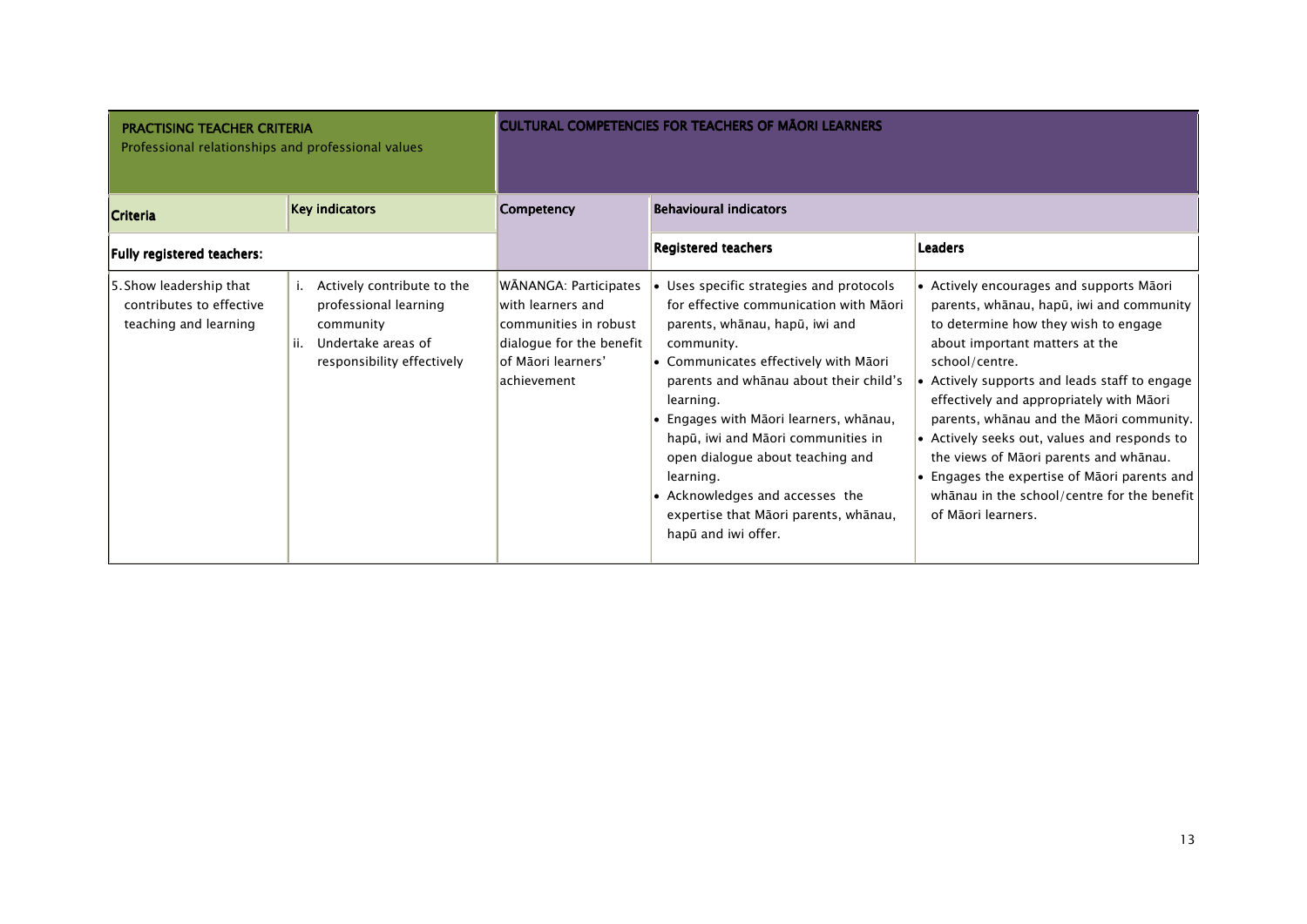| <b>PRACTISING TEACHER CRITERIA</b><br>Professional relationships and professional values |                                                                                                                                                                                                                                                                                                                                              |                                                                        | <b>CULTURAL COMPETENCIES FOR TEACHERS OF MAORI LEARNERS</b>                                                                                                                                                                                                                                                                                                                                                                                                                                                                                                                                                                                                                                                                             |                                                                                                                                                                                                                                                                                                                                                                                                                                                                                                                                                                                                                                                                                                                                                                                                                                                                                                                                                                                                                   |
|------------------------------------------------------------------------------------------|----------------------------------------------------------------------------------------------------------------------------------------------------------------------------------------------------------------------------------------------------------------------------------------------------------------------------------------------|------------------------------------------------------------------------|-----------------------------------------------------------------------------------------------------------------------------------------------------------------------------------------------------------------------------------------------------------------------------------------------------------------------------------------------------------------------------------------------------------------------------------------------------------------------------------------------------------------------------------------------------------------------------------------------------------------------------------------------------------------------------------------------------------------------------------------|-------------------------------------------------------------------------------------------------------------------------------------------------------------------------------------------------------------------------------------------------------------------------------------------------------------------------------------------------------------------------------------------------------------------------------------------------------------------------------------------------------------------------------------------------------------------------------------------------------------------------------------------------------------------------------------------------------------------------------------------------------------------------------------------------------------------------------------------------------------------------------------------------------------------------------------------------------------------------------------------------------------------|
| <b>Criteria</b>                                                                          | <b>Key indicators</b>                                                                                                                                                                                                                                                                                                                        | Competency                                                             | <b>Behavioural indicators</b>                                                                                                                                                                                                                                                                                                                                                                                                                                                                                                                                                                                                                                                                                                           |                                                                                                                                                                                                                                                                                                                                                                                                                                                                                                                                                                                                                                                                                                                                                                                                                                                                                                                                                                                                                   |
| Fully registered teachers:                                                               |                                                                                                                                                                                                                                                                                                                                              |                                                                        | <b>Registered teachers</b>                                                                                                                                                                                                                                                                                                                                                                                                                                                                                                                                                                                                                                                                                                              | <b>Leaders</b>                                                                                                                                                                                                                                                                                                                                                                                                                                                                                                                                                                                                                                                                                                                                                                                                                                                                                                                                                                                                    |
| 6. Conceptualise, plan and<br>implement an appropriate<br>learning programme             | Articulate clearly the aims of AKO: Takes<br>their teaching, give sound<br>professional reasons for<br>adopting these aims, and<br>implement them in their<br>practice<br>Through their planning and<br>ii.<br>teaching, demonstrate their<br>knowledge and<br>understanding of relevant<br>content, disciplines and<br>curriculum documents | responsibility for their<br>own learning and that<br>of Māori Iearners | • Consciously plans and uses pedagogy<br>that engages Māori learners and caters<br>for their needs.<br>• Plans and implements programmes of<br>learning which accelerate the progress<br>of each Māori learner identified as<br>achieving below or well below expected<br>achievement levels.<br>• Actively engages Māori learners and<br>whānau in the learning partnership<br>through regular, purposeful feedback<br>and constructive feed-forward.<br>• Validates the prior knowledge that<br>Māori learners bring to their learning.<br>• Maintains high expectations of Māori<br>learners succeeding, as Māori.<br>• Takes responsibility for their own<br>development about Māori learner<br>achievement.<br>home and at school. | • Actively displays a genuine commitment to<br>Māori learner success.<br>• Consciously sets goals, monitors, and<br>strategically plans for higher achievement<br>levels of Māori learners.<br>• Actively prioritises Māori learner<br>achievement, including accelerated<br>progress of Māori learners achieving below<br>or well below expected achievement levels.<br>$\bullet$ Implements a teacher appraisal system that<br>specifically includes Māori learner<br>achievement as a focus.<br>• Provides and supports ongoing<br>professional learning and development for<br>staff that strengthens the school/centre's<br>ability to raise Māori learner achievement.<br>• Actively ensures that Māori learners have<br>access to high quality culturally relevant<br>programmes and services.<br>• Ensures congruency between learning at $\bullet$ Is personally committed to, and actively<br>works on, their own professional learning<br>and development with regard to Māori<br>learner achievement. |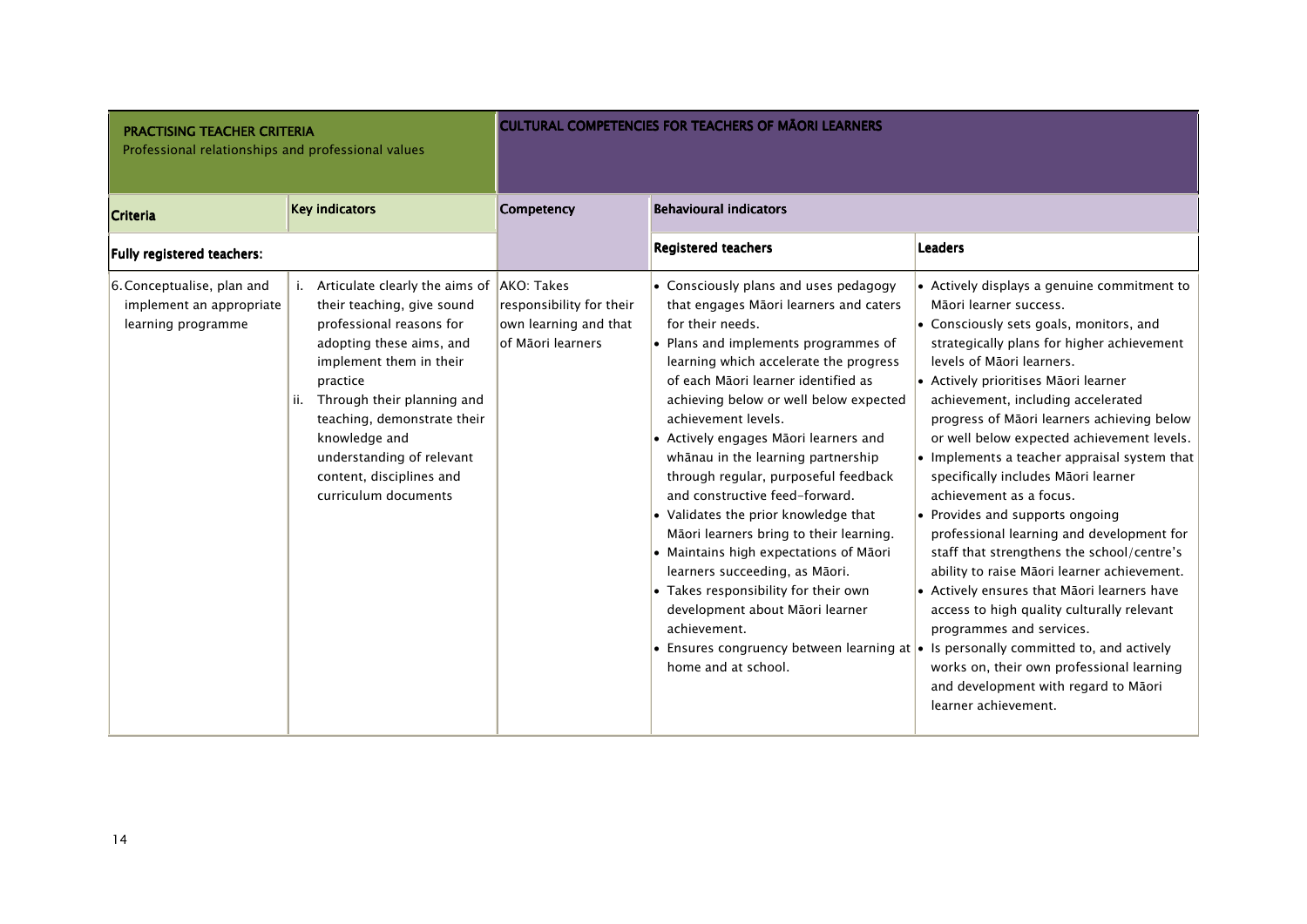| <b>PRACTISING TEACHER CRITERIA</b><br>Professional relationships and professional values |                                                                                                                                                                                                                                       |                                                                                             | <b>CULTURAL COMPETENCIES FOR TEACHERS OF MÃORI LEARNERS</b>                                                                                                                                                                                                                                                                                                                                                                                                                                                                                                                                                                  |                                                                                                                                                                                                                                                                                                                                                                                                                                                                                                                                                                                                                                                                                                                                                               |
|------------------------------------------------------------------------------------------|---------------------------------------------------------------------------------------------------------------------------------------------------------------------------------------------------------------------------------------|---------------------------------------------------------------------------------------------|------------------------------------------------------------------------------------------------------------------------------------------------------------------------------------------------------------------------------------------------------------------------------------------------------------------------------------------------------------------------------------------------------------------------------------------------------------------------------------------------------------------------------------------------------------------------------------------------------------------------------|---------------------------------------------------------------------------------------------------------------------------------------------------------------------------------------------------------------------------------------------------------------------------------------------------------------------------------------------------------------------------------------------------------------------------------------------------------------------------------------------------------------------------------------------------------------------------------------------------------------------------------------------------------------------------------------------------------------------------------------------------------------|
| <b>Criteria</b>                                                                          | <b>Key indicators</b>                                                                                                                                                                                                                 | Competency                                                                                  | <b>Behavioural indicators</b>                                                                                                                                                                                                                                                                                                                                                                                                                                                                                                                                                                                                |                                                                                                                                                                                                                                                                                                                                                                                                                                                                                                                                                                                                                                                                                                                                                               |
| Fully registered teachers:                                                               |                                                                                                                                                                                                                                       |                                                                                             | <b>Registered teachers</b>                                                                                                                                                                                                                                                                                                                                                                                                                                                                                                                                                                                                   | <b>Leaders</b>                                                                                                                                                                                                                                                                                                                                                                                                                                                                                                                                                                                                                                                                                                                                                |
| 7. Promote a collaborative.<br>inclusive and supportive<br>learning environment          | Demonstrate effective<br>management of the learning<br>setting which incorporates<br>successful strategies to<br>engage and motivate akonga language and culture<br>Foster trust, respect and<br>cooperation with and among<br>ākonga | MANAAKITANGA:<br>Demonstrates integrity,<br>sincerity and respect<br>towards Māori beliefs, | • Displays respect, integrity and sincerity<br>when engaging with Māori learners and<br>their whānau hapū, iwi and<br>communities.<br>• Demonstrably cares about Māori<br>learners, what they think and why.<br>• Displays respect for the local Māori<br>culture (ngā tikanga ā-iwi) in engaging<br>with Māori learners, their parents,<br>whānau, hapū, iwi and communities.<br>• Incorporates Māori culture (including<br>tikanga ā-iwi) in curriculum delivery<br>and design processes.<br>• Can desribe how the Treaty of Waitangi<br>influences their practice as a teacher in<br>the New Zealand educational setting. | • Actively acknowledges and follows<br>appropriate protocols when engaging with<br>Māori parents, whānau, hapū, iwi and<br>communities.<br>• Communications with Māori learners are<br>demonstrably underpinned by cross-<br>cultural values of integrity and sincerity.<br>• Understands local tikanga and Māori<br>culture sufficiently to be able to respond<br>appropriately to Māori learners, their<br>parents, whānau and Māori community<br>about what happens at the school/centre.<br>• Leads and supports staff to provide a<br>respectful and caring environment to<br>enable Māori achievement.<br>• Actively acknowledges and acts upon the<br>implications of the Treaty of Waitangi for<br>themselves as a leader and their<br>school/centre. |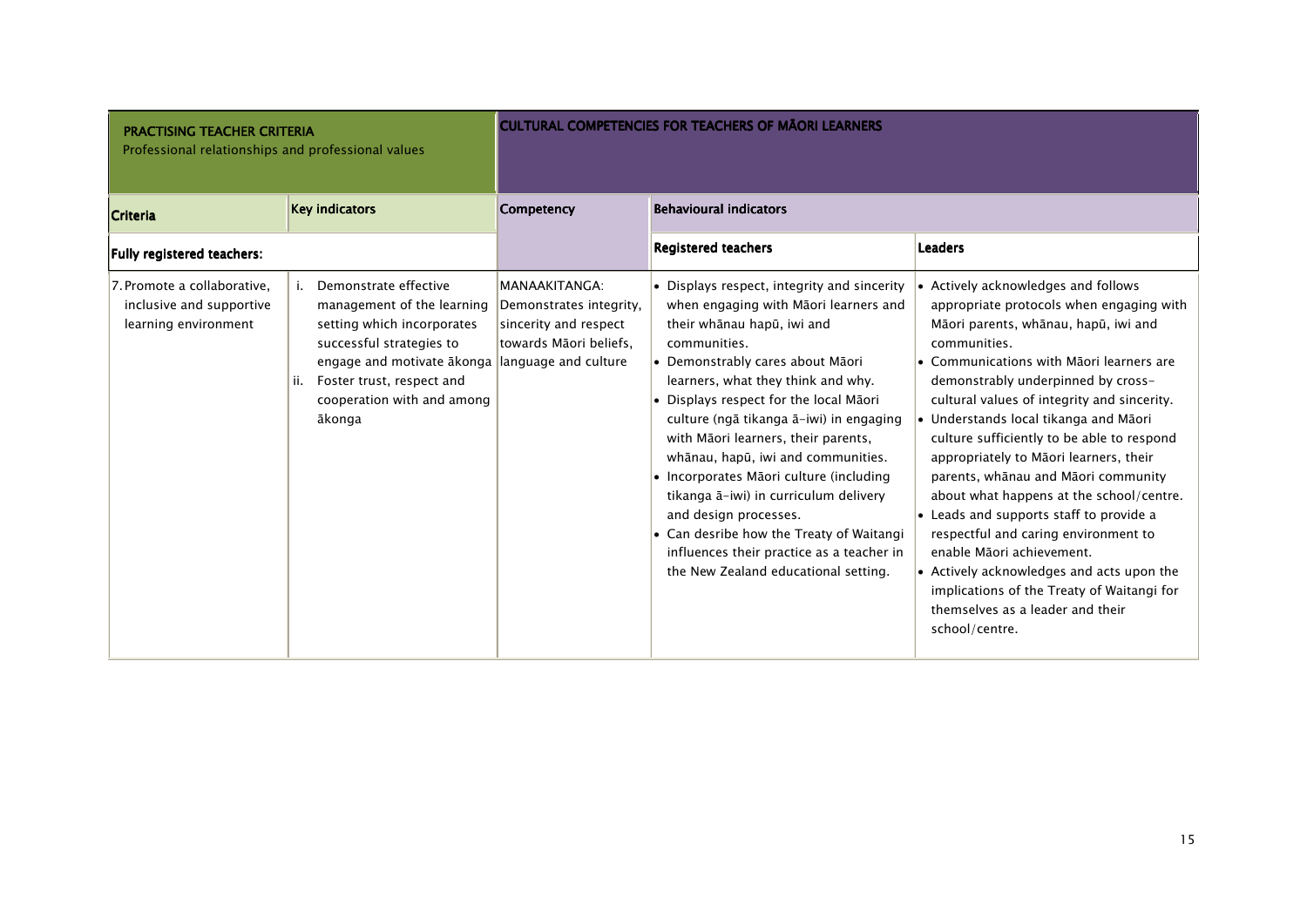| <b>PRACTISING TEACHER CRITERIA</b><br>Professional relationships and professional values  |                                                                                                                                                                                                                                                                                                                                                                                                                                                                                 |                                                                                      | <b>CULTURAL COMPETENCIES FOR TEACHERS OF MAORI LEARNERS</b>                                                                                                                                                                                                                                                                                                                                                                                                                                                                                                                                                                                                                                                                             |                                                                                                                                                                                                                                                                                                                                                                                                                                                                                                                                                                                                                                                                                                                                                                                                                                                                                                                                                                                                          |
|-------------------------------------------------------------------------------------------|---------------------------------------------------------------------------------------------------------------------------------------------------------------------------------------------------------------------------------------------------------------------------------------------------------------------------------------------------------------------------------------------------------------------------------------------------------------------------------|--------------------------------------------------------------------------------------|-----------------------------------------------------------------------------------------------------------------------------------------------------------------------------------------------------------------------------------------------------------------------------------------------------------------------------------------------------------------------------------------------------------------------------------------------------------------------------------------------------------------------------------------------------------------------------------------------------------------------------------------------------------------------------------------------------------------------------------------|----------------------------------------------------------------------------------------------------------------------------------------------------------------------------------------------------------------------------------------------------------------------------------------------------------------------------------------------------------------------------------------------------------------------------------------------------------------------------------------------------------------------------------------------------------------------------------------------------------------------------------------------------------------------------------------------------------------------------------------------------------------------------------------------------------------------------------------------------------------------------------------------------------------------------------------------------------------------------------------------------------|
| Criteria                                                                                  | <b>Key indicators</b>                                                                                                                                                                                                                                                                                                                                                                                                                                                           | Competency                                                                           | <b>Behavioural indicators</b>                                                                                                                                                                                                                                                                                                                                                                                                                                                                                                                                                                                                                                                                                                           |                                                                                                                                                                                                                                                                                                                                                                                                                                                                                                                                                                                                                                                                                                                                                                                                                                                                                                                                                                                                          |
| Fully registered teachers:                                                                |                                                                                                                                                                                                                                                                                                                                                                                                                                                                                 |                                                                                      | <b>Registered teachers</b>                                                                                                                                                                                                                                                                                                                                                                                                                                                                                                                                                                                                                                                                                                              | <b>Leaders</b>                                                                                                                                                                                                                                                                                                                                                                                                                                                                                                                                                                                                                                                                                                                                                                                                                                                                                                                                                                                           |
| 8. Demonstrate in practice<br>their knowledge and<br>understanding of how<br>ākonga learn | Enable ākonga to make<br>connections between their<br>prior experiences and<br>learning and their current<br>learning activities<br>Provide opportunities for<br>ii.<br>ākonga to engage with,<br>practise and apply new<br>learning to different<br>contexts<br>Encourage ākonga to take<br>liii.<br>responsibility for their own<br>learning and behaviour<br>Assist ākonga to think<br>liv.<br>critically about information<br>and ideas and to reflect on<br>their learning | AKO: Takes<br>responsibility for their<br>own learning and that<br>of Māori learners | • Consciously plans and uses pedagogy<br>that engages Māori learners and caters<br>for their needs.<br>• Plans and implements programmes of<br>learning which accelerate the progress<br>of each Māori learner identified as<br>achieving below or well below expected<br>achievement levels.<br>• Actively engages Māori learners and<br>whānau in the learning partnership<br>through regular, purposeful feedback<br>and constructive feed-forward.<br>• Validates the prior knowledge that<br>Māori learners bring to their learning.<br>• Maintains high expectations of Māori<br>learners succeeding, as Māori.<br>• Takes responsibility for their own<br>development about Māori learner<br>achievement.<br>home and at school. | • Actively displays a genuine commitment to<br>Māori learner success.<br>• Consciously sets goals, monitors, and<br>strategically plans for higher achievement<br>levels of Māori learners.<br>• Actively prioritises Māori learner<br>achievement, including accelerated<br>progress of Māori learners achieving below<br>or well below expected achievement levels.<br>• Implements a teacher appraisal system that<br>specifically includes Māori learner<br>achievement as a focus.<br>• Provides and supports ongoing<br>professional learning and development for<br>staff that strengthens the school/centre's<br>ability to raise Māori learner achievement.<br>• Actively ensures that Māori learners have<br>access to high quality, culturally relevant<br>programmes and services.<br>• Ensures congruency between learning at $\cdot$ Is personally committed to, and actively<br>works on, their own professional learning<br>and development with regard to Māori<br>learner achievement. |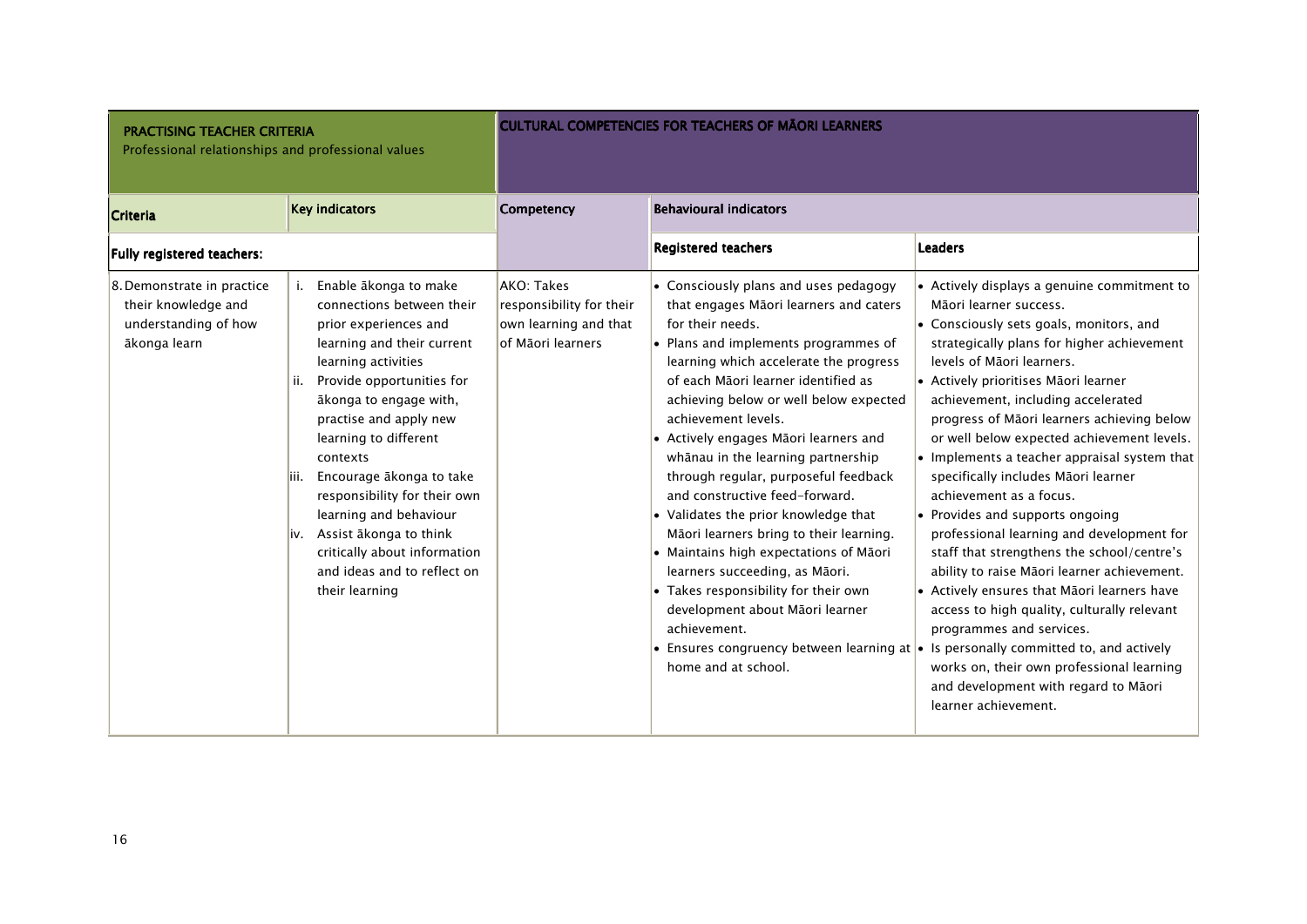| <b>PRACTISING TEACHER CRITERIA</b><br>Professional relationships and professional values                                                                                      |                                                                                                                                                                                                                                                                                                                                                                                                                                                                                                                                        |                                                                                                                                                                                                             | <b>CULTURAL COMPETENCIES FOR TEACHERS OF MAORI LEARNERS</b>                                                                                                                                                                                                                                                                                                                                                                                                                                                                                                                                                                                |                                                                                                                                                                                                                                                                                                                                                                                                                                                                                                                                                                                                                                                                                                  |
|-------------------------------------------------------------------------------------------------------------------------------------------------------------------------------|----------------------------------------------------------------------------------------------------------------------------------------------------------------------------------------------------------------------------------------------------------------------------------------------------------------------------------------------------------------------------------------------------------------------------------------------------------------------------------------------------------------------------------------|-------------------------------------------------------------------------------------------------------------------------------------------------------------------------------------------------------------|--------------------------------------------------------------------------------------------------------------------------------------------------------------------------------------------------------------------------------------------------------------------------------------------------------------------------------------------------------------------------------------------------------------------------------------------------------------------------------------------------------------------------------------------------------------------------------------------------------------------------------------------|--------------------------------------------------------------------------------------------------------------------------------------------------------------------------------------------------------------------------------------------------------------------------------------------------------------------------------------------------------------------------------------------------------------------------------------------------------------------------------------------------------------------------------------------------------------------------------------------------------------------------------------------------------------------------------------------------|
| <b>Criteria</b>                                                                                                                                                               | <b>Key indicators</b>                                                                                                                                                                                                                                                                                                                                                                                                                                                                                                                  | Competency                                                                                                                                                                                                  | <b>Behavioural indicators</b>                                                                                                                                                                                                                                                                                                                                                                                                                                                                                                                                                                                                              |                                                                                                                                                                                                                                                                                                                                                                                                                                                                                                                                                                                                                                                                                                  |
| Fully registered teachers:                                                                                                                                                    |                                                                                                                                                                                                                                                                                                                                                                                                                                                                                                                                        |                                                                                                                                                                                                             | <b>Registered teachers</b>                                                                                                                                                                                                                                                                                                                                                                                                                                                                                                                                                                                                                 | <b>Leaders</b>                                                                                                                                                                                                                                                                                                                                                                                                                                                                                                                                                                                                                                                                                   |
| 9. Respond effectively to the<br>diverse language and<br>cultural experiences, and<br>the varied strengths,<br>interests and needs, of<br>individuals and groups of<br>ākonga | Demonstrate knowledge and TANGATA<br>i.<br>understanding of social and<br>cultural influences on<br>learning, by working<br>effectively in the bicultural<br>and multicultural contexts of where the identity,<br>learning in Aotearoa New<br>Zealand<br>Select teaching approaches,<br>ii.<br>resources, technologies, and<br>learning and assessment<br>activities that are inclusive<br>and effective for diverse<br>ākonga<br>modify teaching approaches<br>iii.<br>to address the needs of<br>individuals and groups of<br>ākonga | <b>WHENUATANGA:</b><br>Affirms Māori learners<br>as Māori - provides<br>contexts for learning<br>language and culture<br>('cultural locatedness')<br>lof Māori learners and<br>their whānau is<br>affirmed. | • Harnesses the rich cultural capital which $\cdot$<br>Māori learners bring to the classroom<br>by providing culturally responsive and<br>engaging contexts for learning.<br>• Actively facilitates the participation of<br>whānau and people with the knowledge<br>of local context, tikanga, history, and<br>language to support classroom teaching<br>and learning programmes.<br>• Consciously uses and actively<br>encourages the use of local Māori<br>contexts (such as whakapapa,<br>environment, tikanga, language,<br>history, place, economy, politics, local<br>icons, geography, etc) to support Māori<br>learners' learning. | Consciously provides resources and sets<br>expectations that staff will engage with<br>and learn about the local tikanga,<br>environment, and community, and their<br>inter-related history.<br>$\bullet$ Understands and can explain the effect of<br>the local history on local iwi, whānau,<br>Māori community, Māori learners, the<br>environment, and the school/centre.<br>• Actively acknowledges Māori parents, local<br>hapū, iwi and the Māori community as key<br>stakeholders in the school/centre.<br>• Ensure that teachers know how to<br>acknowledge and utilise the cultural capital<br>which Māori learners bring to the<br>classroom in order to maximise learner<br>success. |
| 10. Work effectively within<br>the bicultural context of<br>Aotearoa New Zealand                                                                                              | Practise and develop the<br>relevant use of te reo Māori<br>me ngā tikanga-a-iwi in<br>context<br>Specifically and effectively<br>ii.<br>address the educational<br>aspirations of ākonga Māori,<br>displaying high expectations<br>for their learning                                                                                                                                                                                                                                                                                 |                                                                                                                                                                                                             |                                                                                                                                                                                                                                                                                                                                                                                                                                                                                                                                                                                                                                            |                                                                                                                                                                                                                                                                                                                                                                                                                                                                                                                                                                                                                                                                                                  |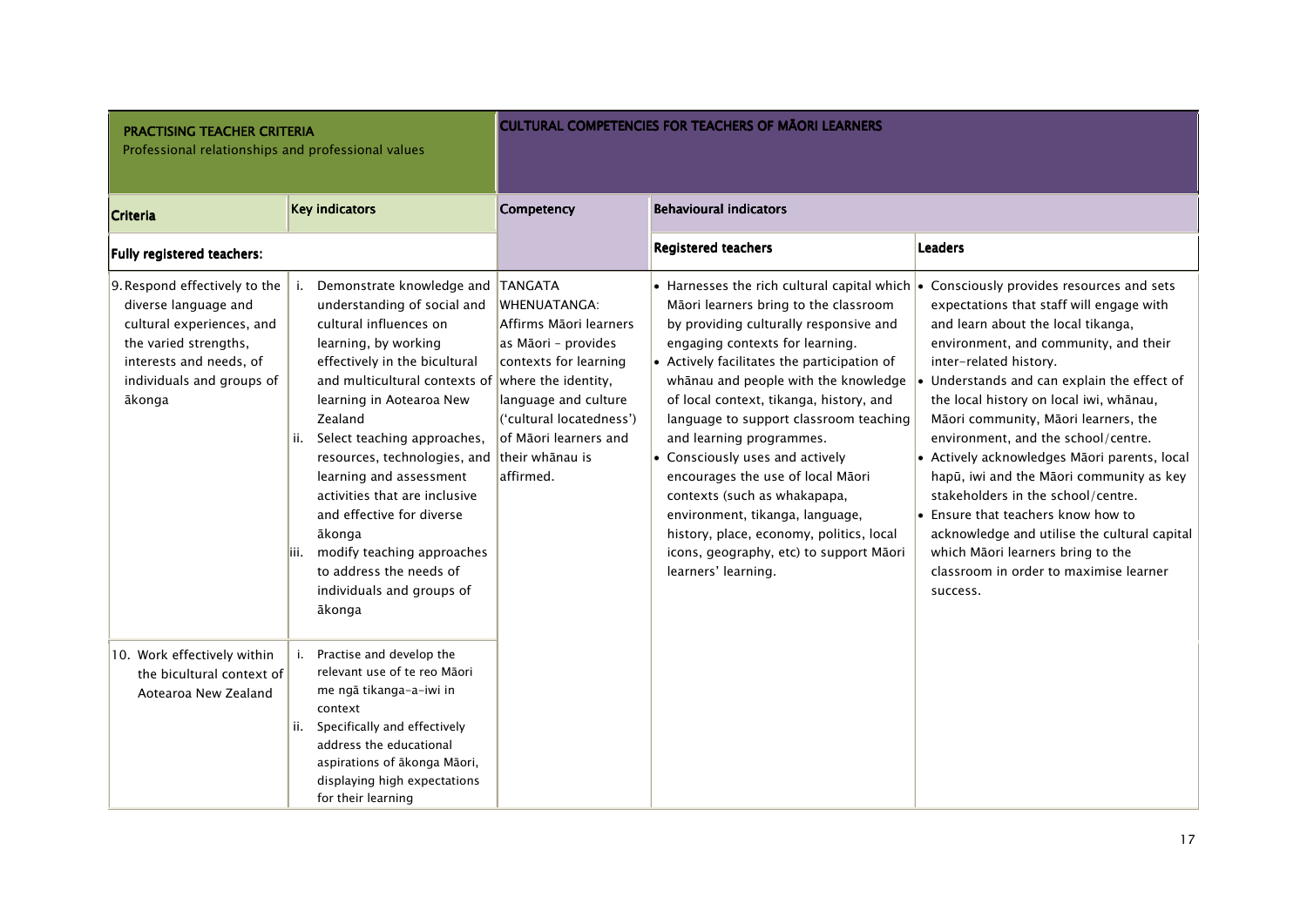| <b>PRACTISING TEACHER CRITERIA</b><br>Professional relationships and professional values                                 |                                                                                                                                                                                                                                                                                                                                                                                                                                                                                                                                                                                                |                                                                                                           | <b>CULTURAL COMPETENCIES FOR TEACHERS OF MAORI LEARNERS</b>                                                                                                                                                                                                                                                                                                                                                                                                            |                                                                                                                                                                                                                                                                                                                                                                                                                                                                                                                                                                                                                              |
|--------------------------------------------------------------------------------------------------------------------------|------------------------------------------------------------------------------------------------------------------------------------------------------------------------------------------------------------------------------------------------------------------------------------------------------------------------------------------------------------------------------------------------------------------------------------------------------------------------------------------------------------------------------------------------------------------------------------------------|-----------------------------------------------------------------------------------------------------------|------------------------------------------------------------------------------------------------------------------------------------------------------------------------------------------------------------------------------------------------------------------------------------------------------------------------------------------------------------------------------------------------------------------------------------------------------------------------|------------------------------------------------------------------------------------------------------------------------------------------------------------------------------------------------------------------------------------------------------------------------------------------------------------------------------------------------------------------------------------------------------------------------------------------------------------------------------------------------------------------------------------------------------------------------------------------------------------------------------|
| <b>Criteria</b>                                                                                                          | <b>Key indicators</b>                                                                                                                                                                                                                                                                                                                                                                                                                                                                                                                                                                          | <b>Competency</b>                                                                                         | <b>Behavioural indicators</b>                                                                                                                                                                                                                                                                                                                                                                                                                                          |                                                                                                                                                                                                                                                                                                                                                                                                                                                                                                                                                                                                                              |
| Fully registered teachers:                                                                                               |                                                                                                                                                                                                                                                                                                                                                                                                                                                                                                                                                                                                |                                                                                                           | <b>Registered teachers</b>                                                                                                                                                                                                                                                                                                                                                                                                                                             | <b>Leaders</b>                                                                                                                                                                                                                                                                                                                                                                                                                                                                                                                                                                                                               |
| 11. Analyse and<br>appropriately use<br>assessment<br>information, which has<br>been gathered formally<br>and informally | Analyse assessment<br>i.<br>information to identify<br>progress and ongoing<br>learning needs of akonga<br>Use assessment information<br>ii.<br>to give regular and ongoing<br>feedback to guide and<br>support further learning<br>Analyse assessment<br>liii.<br>information to reflect on and<br>evaluate the effectiveness of<br>the teaching<br>Communicate assessment<br>liv.<br>and achievement<br>information to relevant<br>members of the learning<br>community<br>Foster involvement of<br>V.<br>whānau in the collection and<br>use of information about the<br>learning of akonga | WĀNANGA: Participates<br>with learners and<br>communities in robust<br>lof Māori learners'<br>achievement | • Uses specific strategies and protocols<br>for effective communication with Māori<br>parents and whanau.<br>dialogue for the benefit   Communicates effectively with Māori<br>parents and whanau about their child's<br>learning.<br>· Engages with Māori learners, whānau,<br>iwi, hapū and Māori communities in<br>open dialogue about teaching and<br>learning.<br>• Acknowledges and accesses the<br>expertise that Māori parents, whānau,<br>hapū and iwi offer. | • Actively encourages and supports Māori<br>parents, whānau, hapū, iwi and community<br>to determine how they wish to engage<br>about important matters at the<br>school/centre.<br>• Actively supports and leads staff to engage<br>effectively and appropriately with Māori<br>parents, whānau, hapū, iwi and the Māori<br>community.<br>• Actively seeks out, values and responds to<br>the views of Māori parents, whānau, hapū,<br>iwi and the Māori community.<br>• Engages the expertise of Māori parents,<br>whānau, hapū, iwi and the Māori<br>community in the school/centre for the<br>benefit of Māori learners. |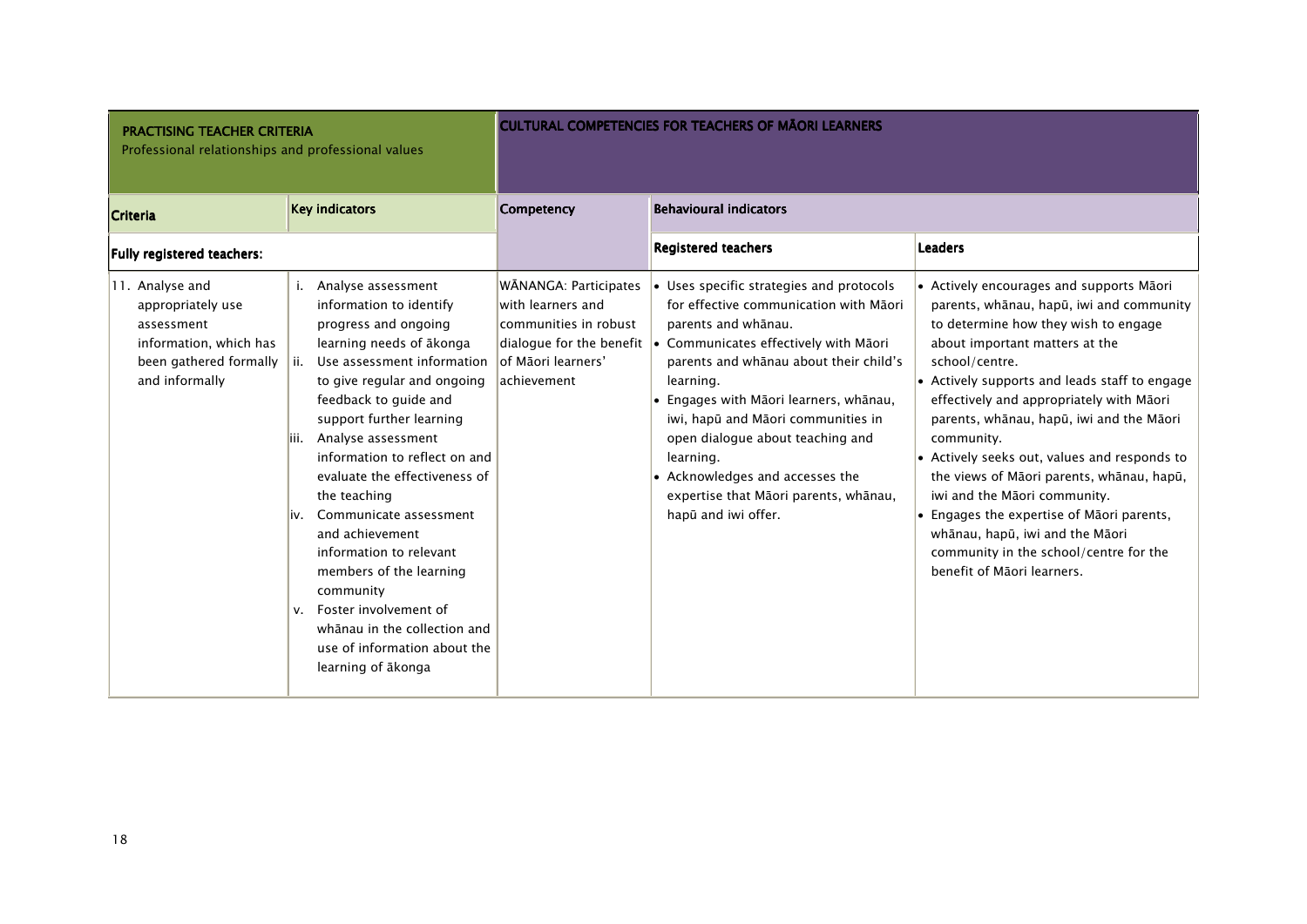| <b>PRACTISING TEACHER CRITERIA</b><br>Professional relationships and professional values         |                                                                                                                                                                                                                                                                                                                                                                                                                       |                                                                 | <b>CULTURAL COMPETENCIES FOR TEACHERS OF MAORI LEARNERS</b>                                                                                                                                                                                                                                                                                                                                                                                                                                                                                                                                                                                                                                                                           |                                                                                                                                                                                                                                                                                                                                                                                                                                                                                                                                                                                                                                                                                                                                                                                                                                                                                                                                                                                                          |
|--------------------------------------------------------------------------------------------------|-----------------------------------------------------------------------------------------------------------------------------------------------------------------------------------------------------------------------------------------------------------------------------------------------------------------------------------------------------------------------------------------------------------------------|-----------------------------------------------------------------|---------------------------------------------------------------------------------------------------------------------------------------------------------------------------------------------------------------------------------------------------------------------------------------------------------------------------------------------------------------------------------------------------------------------------------------------------------------------------------------------------------------------------------------------------------------------------------------------------------------------------------------------------------------------------------------------------------------------------------------|----------------------------------------------------------------------------------------------------------------------------------------------------------------------------------------------------------------------------------------------------------------------------------------------------------------------------------------------------------------------------------------------------------------------------------------------------------------------------------------------------------------------------------------------------------------------------------------------------------------------------------------------------------------------------------------------------------------------------------------------------------------------------------------------------------------------------------------------------------------------------------------------------------------------------------------------------------------------------------------------------------|
| <b>Criteria</b>                                                                                  | <b>Key indicators</b>                                                                                                                                                                                                                                                                                                                                                                                                 | Competency                                                      | <b>Behavioural indicators</b>                                                                                                                                                                                                                                                                                                                                                                                                                                                                                                                                                                                                                                                                                                         |                                                                                                                                                                                                                                                                                                                                                                                                                                                                                                                                                                                                                                                                                                                                                                                                                                                                                                                                                                                                          |
| Fully registered teachers:                                                                       |                                                                                                                                                                                                                                                                                                                                                                                                                       |                                                                 | <b>Registered teachers</b>                                                                                                                                                                                                                                                                                                                                                                                                                                                                                                                                                                                                                                                                                                            | <b>Leaders</b>                                                                                                                                                                                                                                                                                                                                                                                                                                                                                                                                                                                                                                                                                                                                                                                                                                                                                                                                                                                           |
| 12. Use critical inquiry and<br>problem solving<br>effectively in their<br>professional practice | Systematically and critically<br>engage with evidence and<br>professional literature to<br>reflect on and refine practice of Maori learners<br>Respond professionally to<br>ii.<br>feedback from members of<br>their learning community<br>Critically examine their own<br>liii.<br>beliefs, including cultural<br>beliefs, and how they impact<br>on their professional<br>practice and the<br>achievement of ākonga | AKO: Takes<br>responsibility for their<br>own learning and that | • Consciously plans and uses pedagogy<br>that engages Māori learners and caters<br>for their needs.<br>• Plans and implements programmes of<br>learning which accelerate the progress<br>of each Māori learner identified as<br>achieving below or well below expected<br>achievement levels.<br>• Actively engages Māori learners and<br>whānau in the learning partnership<br>through regular, purposeful feedback<br>and constructive feed-forward.<br>• Validates the prior knowledge that<br>Māori learners bring to their learning.<br>• Maintains high expectations of Māori<br>learners achieving as Māori.<br>• Takes responsibility for their own<br>development about Māori learner<br>achievement.<br>home and at school. | • Actively displays a genuine commitment to<br>Māori learner success.<br>• Consciously sets goals, monitors, and<br>strategically plans for higher achievement<br>levels of Māori learners.<br>• Actively prioritises Māori learner<br>achievement, including accelerated<br>progress of Māori learners achieving below<br>or well below expected achievement levels.<br>• Implements a teacher appraisal system that<br>specifically includes Māori learner<br>achievement as a focus.<br>• Provides and supports ongoing<br>professional learning and development for<br>staff that strengthens the school/centre's<br>ability to raise Māori learner achievement.<br>• Actively ensures that Māori learners have<br>access to high quality culturally relevant<br>programmes and services.<br>• Ensures congruency between learning at $\bullet$ Is personally committed to, and actively<br>works on their own professional learning<br>and development with regard to Māori<br>learner achievement. |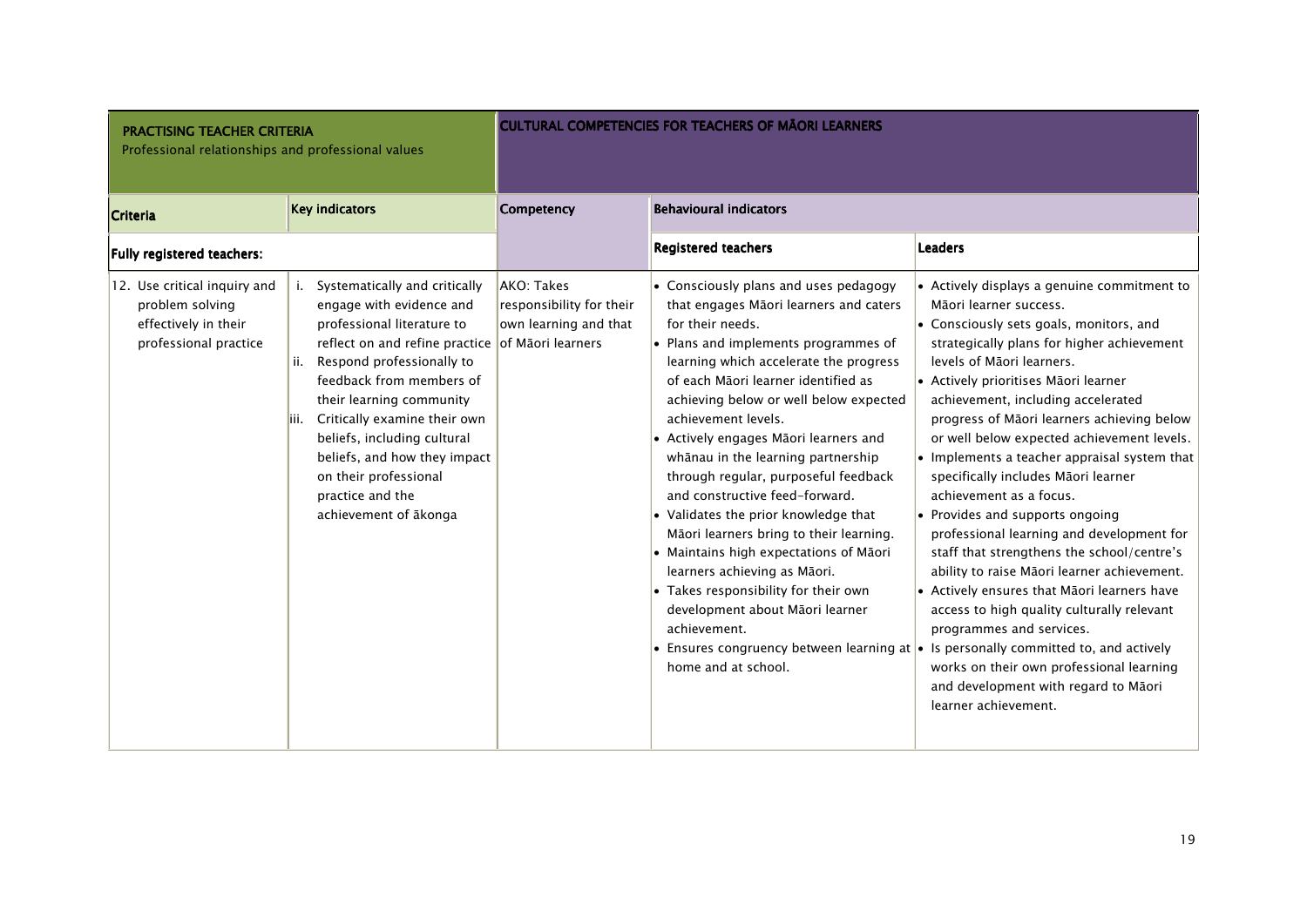## Practising Teacher Criteria Cultural Competence Tool

The aim of this tool is to help teachers/leaders understand how well they are meeting each criterion in the PTCs in a culturally competent manner (reflect, describe, evidence) and what you might do next (next steps) to improve cultural responsiveness for Māori learners. In particular teachers, team leaders, and school or centre leaders are encouraged to think about:

- their role as a culturally competent teacher/leader
- what they are doing (actions and practice) to be culturally competent, and
- how they know their actions are having the impact on ākonga Māori outcomes (evidence).

The relevant cultural competency has been aligned to each criterion to help focus the discussion.

Reflective questions help the teacher/leader reflect on their actions and practices and describe what each criterion currently looks like in their setting.

A Y-chart or other strategy could be used for describing what the criteria and competencies look like in a particular setting.

The teacher/leader might then show the type of evidence they could collect in relation to that criterion.

Ideas for next steps have been included for some criterion to stimulate thinking about what the next steps might be in order to meet the criteria from a culturally competent perspective.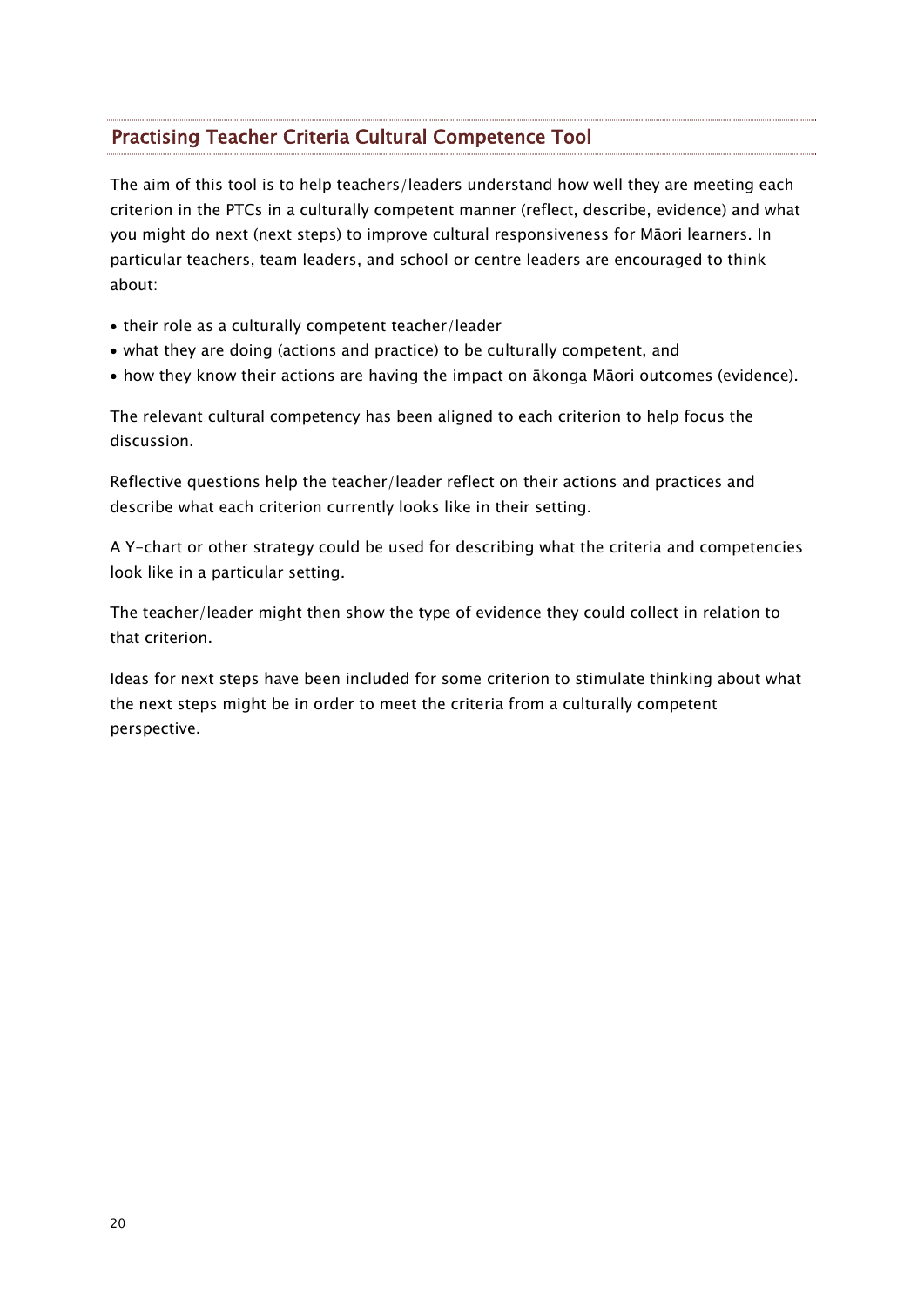| Professional relationships and professional values<br>Fully registered teachers engage in appropriate professional relationships and demonstrate commitment to professional values |                                                                                                                                                                                                                                                                                                                   |                                                                                                                                                                       |                                                                                                                                                                                                                                                                                                                                                                                                                                                                                                                                                                                                                                                                                                                    |                                                                                |                                                                                                                                                                                                                                                                                                                                                                                                    |                                                                                                                                                                                                                            |  |
|------------------------------------------------------------------------------------------------------------------------------------------------------------------------------------|-------------------------------------------------------------------------------------------------------------------------------------------------------------------------------------------------------------------------------------------------------------------------------------------------------------------|-----------------------------------------------------------------------------------------------------------------------------------------------------------------------|--------------------------------------------------------------------------------------------------------------------------------------------------------------------------------------------------------------------------------------------------------------------------------------------------------------------------------------------------------------------------------------------------------------------------------------------------------------------------------------------------------------------------------------------------------------------------------------------------------------------------------------------------------------------------------------------------------------------|--------------------------------------------------------------------------------|----------------------------------------------------------------------------------------------------------------------------------------------------------------------------------------------------------------------------------------------------------------------------------------------------------------------------------------------------------------------------------------------------|----------------------------------------------------------------------------------------------------------------------------------------------------------------------------------------------------------------------------|--|
| Criteria                                                                                                                                                                           | <b>Key indicators</b>                                                                                                                                                                                                                                                                                             | <b>Cultural Competence</b><br>for Teachers of Māori<br><b>Learners</b>                                                                                                | <b>Reflective questions</b>                                                                                                                                                                                                                                                                                                                                                                                                                                                                                                                                                                                                                                                                                        | What does this<br>criterion and<br>competency look<br>like in your<br>setting? | What evidence would<br>you collect to<br>demonstrate this?                                                                                                                                                                                                                                                                                                                                         | Next steps / goals OR<br>PL - where to go and what to<br>try, or do                                                                                                                                                        |  |
| Establish and maintain effective professional relationships focused on<br>the learning and well-being of ākonga<br>Criterion 1                                                     | i. Engage in ethical,<br>respectful, positive<br>and collaborative<br>professional<br>relationships with:<br>• ākonga<br>$\cdot$ teaching<br>colleagues, support<br>staff and other<br>professionals<br>$\cdot$ whānau and other<br>carers of ākonga<br>· agencies, groups<br>and individuals in<br>the community | WHANAUNGATANGA:<br>Actively engages in<br>respectful working<br>relationships with<br>Māori learners,<br>parents and whanau,<br>hapū, iwi, and the<br>Māori community | • What do I do to establish<br>working relationships with my<br>ākonga Māori, their whānau, and<br>my colleagues and others to<br>support learning?<br>• How do I get to know (in a<br>meaningful way) the needs of my<br>ākonga Māori?<br>• How do I find out about the<br>expectations of whanau for their<br>children and their education?<br>• How do I share with my<br>colleagues what I know and do<br>that helps me engage in a<br>respectful, positive and<br>meaningful way with my ākonga<br>Māori, whānau and community?<br>How do I support my colleagues<br>to engage in a similar way?<br>• How do I work with agencies,<br>groups, and individuals in the<br>community to help my ākonga<br>Māori? |                                                                                | • Behavioral<br>statements e.g. I<br>use/collect/<br>analyse/observe/<br>ask/plan/display/<br>design etc.<br>• Teacher examples<br>from the PTC<br>workshops held by<br><b>NZTC</b><br>• Statements that<br>show<br>acknowledgement,<br>acceptance and<br>appropriate use of<br>particular teacher<br>practices such as<br>use of te reo Māori,<br>tikanga Māori and<br>other people's<br>cultures | I need to:<br>• know/learn how to engage<br>the voice of my ākonga<br>Māori, whānau Māori in<br>classroom learning<br>• know/learn how to elicit the<br>expectations of my whanau<br>Māori<br>• know where to go for help. |  |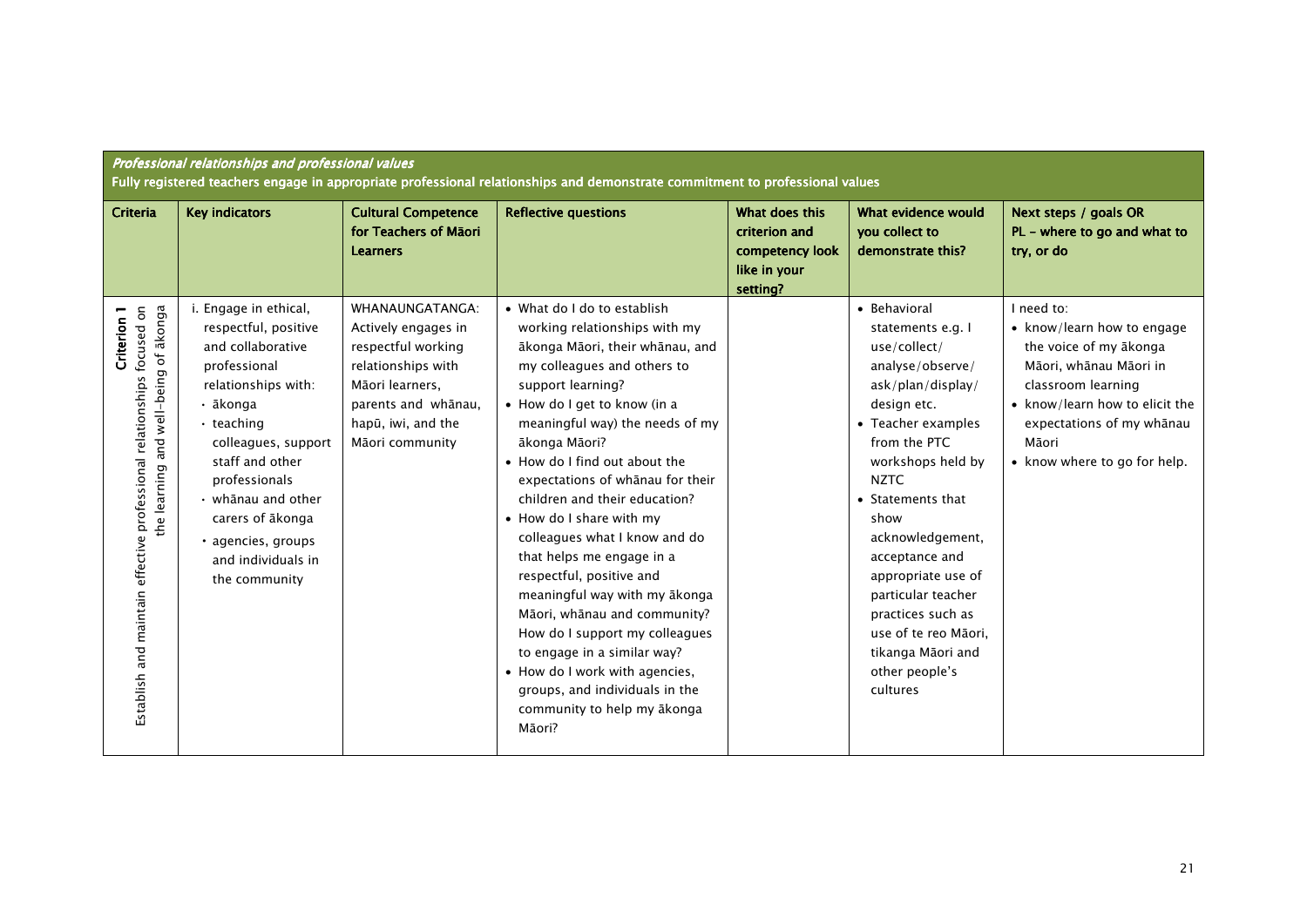|                                                                                          | Professional relationships and professional values<br>Fully registered teachers engage in appropriate professional relationships and demonstrate commitment to professional values                                                                                                                                                                     |                                                                                                                               |                                                                                                                                                                                                                                                                                                                                                                                                                                                                                                                                                                                                                                                                                                                             |                                                                                |                                                            |                                                                                                                                                                                                                                                                                                                                                                                                                                                                                                                                                                                                                                                                                                                                                       |  |  |
|------------------------------------------------------------------------------------------|--------------------------------------------------------------------------------------------------------------------------------------------------------------------------------------------------------------------------------------------------------------------------------------------------------------------------------------------------------|-------------------------------------------------------------------------------------------------------------------------------|-----------------------------------------------------------------------------------------------------------------------------------------------------------------------------------------------------------------------------------------------------------------------------------------------------------------------------------------------------------------------------------------------------------------------------------------------------------------------------------------------------------------------------------------------------------------------------------------------------------------------------------------------------------------------------------------------------------------------------|--------------------------------------------------------------------------------|------------------------------------------------------------|-------------------------------------------------------------------------------------------------------------------------------------------------------------------------------------------------------------------------------------------------------------------------------------------------------------------------------------------------------------------------------------------------------------------------------------------------------------------------------------------------------------------------------------------------------------------------------------------------------------------------------------------------------------------------------------------------------------------------------------------------------|--|--|
| Criteria                                                                                 | <b>Key indicators</b>                                                                                                                                                                                                                                                                                                                                  | <b>Cultural Competence</b><br>for Teachers of Māori<br><b>Learners</b>                                                        | <b>Reflective questions</b>                                                                                                                                                                                                                                                                                                                                                                                                                                                                                                                                                                                                                                                                                                 | What does this<br>criterion and<br>competency look<br>like in your<br>setting? | What evidence would<br>you collect to<br>demonstrate this? | Next steps / goals OR<br>PL - where to go and what to<br>try, or do                                                                                                                                                                                                                                                                                                                                                                                                                                                                                                                                                                                                                                                                                   |  |  |
| Demonstrate commitment to promote the well-being of all akonga<br>Criterion <sub>2</sub> | i. Take all reasonable<br>steps to provide and<br>maintain a teaching<br>and learning<br>environment that is<br>physically, socially,<br>culturally and<br>emotionally safe<br>ii. Acknowledge and<br>respect the<br>languages, heritages<br>and cultures of all<br>ākonga<br>iii. Comply with relevant<br>regulatory and<br>statutory<br>requirements | MANAAKITANGA:<br><b>Demonstrates</b><br>integrity, sincerity and<br>respect towards Māori<br>beliefs, language and<br>culture | • How do I show in my practice<br>that I actively promote the well-<br>being of all ākonga for whom I<br>am responsible?<br>• How do I (or what steps do I take<br>to) create a teaching and<br>learning environment that is<br>physically, socially, culturally<br>and emotionally safe for my<br>ākonga Māori?<br>• How do I acknowledge, accept,<br>and/or use in my practice te reo<br>Māori and tikanga Māori<br>appropriately in the teaching and<br>learning environment?<br>• How do I allow opportunities (or<br>what opportunities do I provide)<br>for my ākonga Māori and<br>whānau Māori to include who<br>they are and what they know in<br>their learning, and to share that<br>with others, at school/kura? |                                                                                |                                                            | I need to:<br>• know/learn how to create<br>an environment of genuine<br>acceptance, interest and<br>caring of our ākonga Māori<br>(who they are, what they<br>bring) by all ākonga in my<br>classroom<br>• know/learn how to include<br>te reo Māori in my learning<br>environment in an authentic<br>and meaningful way<br>• know/learn how to include<br>tikanga Māori/Māori<br>cultural practices in my<br>learning environment in an<br>authentic and meaningful<br>way<br>• know/learn how to share<br>with my colleagues what I<br>do and know that creates a<br>safe place and genuine<br>respect for my ākonga<br>Māori and whānau Māori,<br>and who they are and what<br>they know and bring to<br>learning<br>• know where to go for help. |  |  |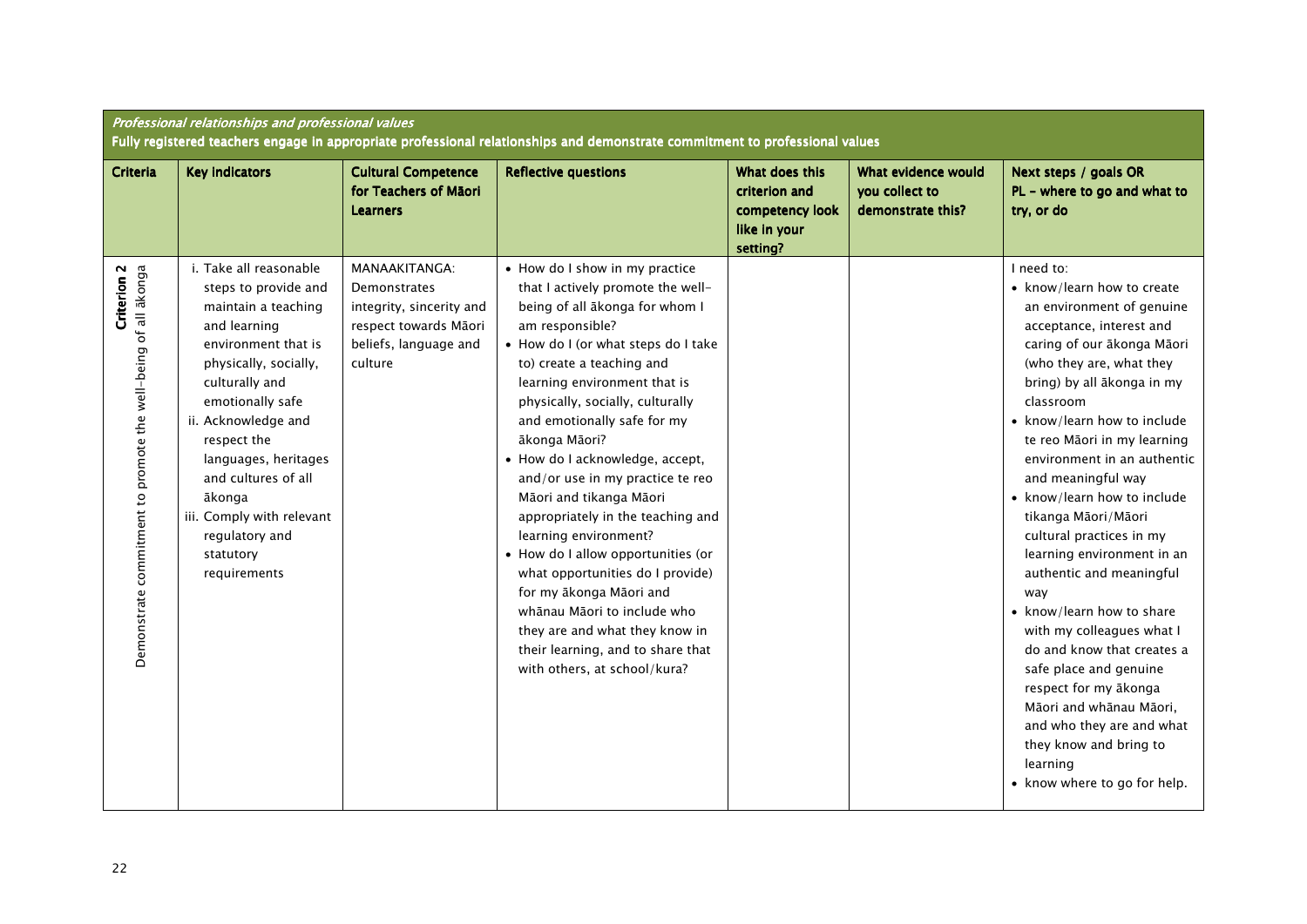|                                                                                                      | Professional relationships and professional values<br>Fully registered teachers engage in appropriate professional relationships and demonstrate commitment to professional values |                                                                                                                                                                                                                                                    |                                                                                                                                                                                                                                                                                                                                                                                                                                                                                                                                               |                                                                                |                                                            |                                                                                                                                                                                                                                                                                                                                                                                                                                                     |  |  |
|------------------------------------------------------------------------------------------------------|------------------------------------------------------------------------------------------------------------------------------------------------------------------------------------|----------------------------------------------------------------------------------------------------------------------------------------------------------------------------------------------------------------------------------------------------|-----------------------------------------------------------------------------------------------------------------------------------------------------------------------------------------------------------------------------------------------------------------------------------------------------------------------------------------------------------------------------------------------------------------------------------------------------------------------------------------------------------------------------------------------|--------------------------------------------------------------------------------|------------------------------------------------------------|-----------------------------------------------------------------------------------------------------------------------------------------------------------------------------------------------------------------------------------------------------------------------------------------------------------------------------------------------------------------------------------------------------------------------------------------------------|--|--|
| <b>Criteria</b>                                                                                      | <b>Key indicators</b>                                                                                                                                                              | <b>Cultural Competence</b><br>for Teachers of Māori<br><b>Learners</b>                                                                                                                                                                             | <b>Reflective questions</b>                                                                                                                                                                                                                                                                                                                                                                                                                                                                                                                   | What does this<br>criterion and<br>competency look<br>like in your<br>setting? | What evidence would<br>you collect to<br>demonstrate this? | Next steps / goals OR<br>PL - where to go and what to<br>try, or do                                                                                                                                                                                                                                                                                                                                                                                 |  |  |
| Demonstrate commitment to bicultural partnership in<br>Aotearoa New Zealand<br>m<br><b>Criterion</b> | i. Demonstrate respect<br>for the heritages,<br>languages and<br>cultures of both<br>partners to the<br>Treaty of Waitangi                                                         | <b>TANGATA</b><br><b>WHENUATANGA:</b><br>Affirms Māori learners<br>as Māori - provides<br>contexts for learning<br>where the identity,<br>language and culture<br>('cultural locatedness')<br>of Māori learners and<br>their whānau is<br>affirmed | • How do I reflect in my<br>professional work respect for the<br>cultural heritages of both Treaty<br>partners in Aotearoa New<br>Zealand?<br>• What do I purposefully do in my<br>learning environment and in the<br>teaching and learning<br>opportunities (as opposed to<br>accidental) that<br>shows/demonstrates respect for<br>te reo Māori and tikanga Māori?<br>• How do I include and ensure all<br>ākonga have an understanding<br>of the Treaty of Waitangi in a<br>way that is authentic, relevant,<br>purposeful and meaningful? |                                                                                |                                                            | I need to<br>• learn about the Treaty of<br>Waitangi<br>• understand the two<br>perspectives of the Treaty<br>• know the history<br>surrounding the lead up to<br>the signing of the Treaty<br>• know and learn what impact<br>the treaty had on the local<br>iwi and Pākehā<br>• know and learn how to<br>include te reo Māori in my<br>learning environment and<br>practice in a meaningful<br>and respectful way<br>• know where to go for help. |  |  |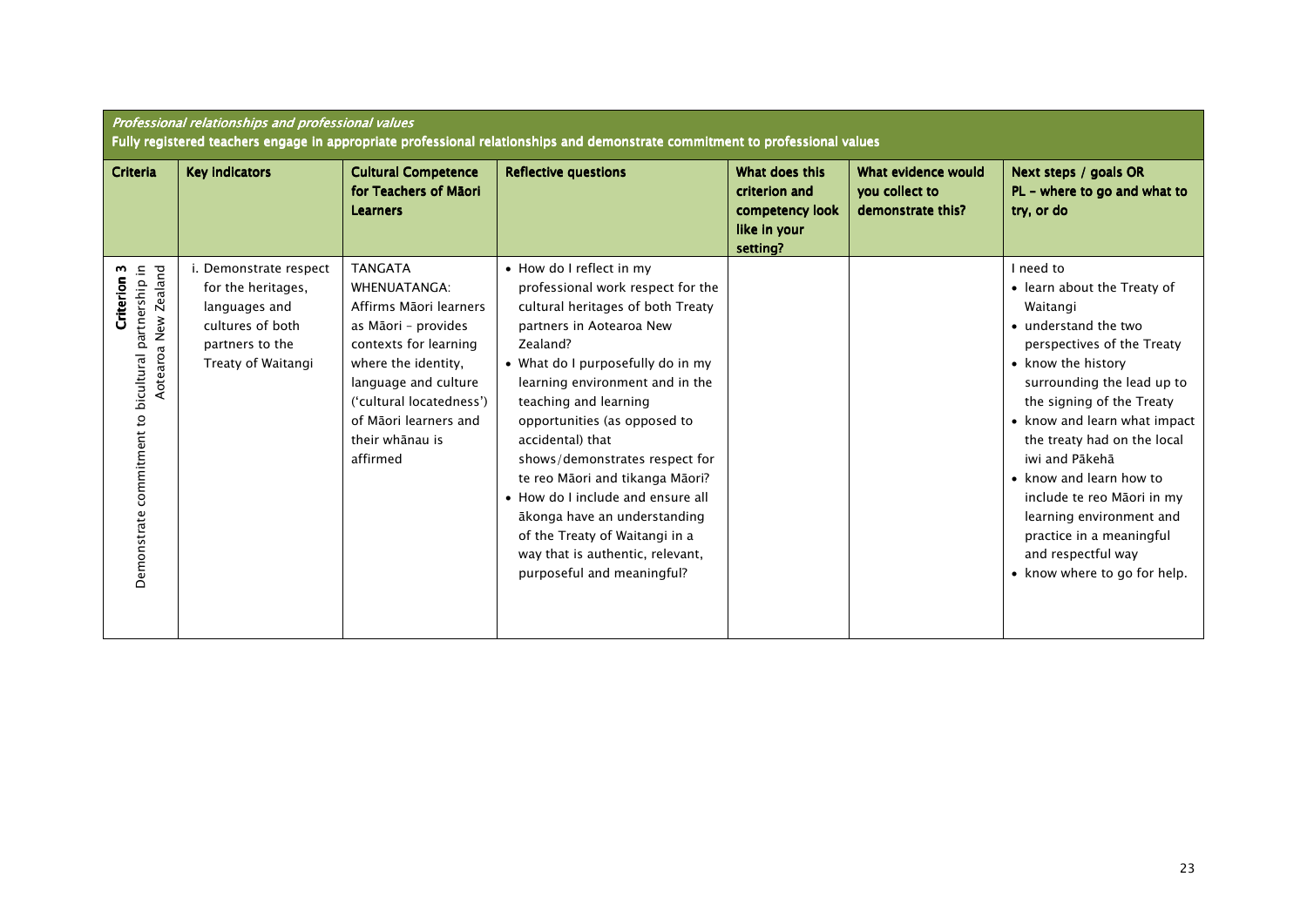|                                                                                                                                   | Professional relationships and professional values<br>Fully registered teachers engage in appropriate professional relationships and demonstrate commitment to professional values                                                                                                                             |                                                                                      |                                                                                                                                                                                                                                            |                                                                                |                                                            |                                                                                                                                                                                                                                                                                                                                                                                                                                                                                                                                                                                   |  |  |
|-----------------------------------------------------------------------------------------------------------------------------------|----------------------------------------------------------------------------------------------------------------------------------------------------------------------------------------------------------------------------------------------------------------------------------------------------------------|--------------------------------------------------------------------------------------|--------------------------------------------------------------------------------------------------------------------------------------------------------------------------------------------------------------------------------------------|--------------------------------------------------------------------------------|------------------------------------------------------------|-----------------------------------------------------------------------------------------------------------------------------------------------------------------------------------------------------------------------------------------------------------------------------------------------------------------------------------------------------------------------------------------------------------------------------------------------------------------------------------------------------------------------------------------------------------------------------------|--|--|
| <b>Criteria</b>                                                                                                                   | <b>Key indicators</b>                                                                                                                                                                                                                                                                                          | <b>Cultural Competence</b><br>for Teachers of Māori<br><b>Learners</b>               | <b>Reflective questions</b>                                                                                                                                                                                                                | What does this<br>criterion and<br>competency look<br>like in your<br>setting? | What evidence would<br>you collect to<br>demonstrate this? | Next steps / goals OR<br>PL - where to go and what to<br>try, or do                                                                                                                                                                                                                                                                                                                                                                                                                                                                                                               |  |  |
| ongoing professional learning and<br>personal professional practice<br>Criterion 4<br>development of<br>Demonstrate commitment to | i. Identify professional<br>learning goals in<br>consultation with<br>colleagues<br>ii. Participate<br>responsively in<br>professional learning<br>opportunities within<br>the learning<br>community<br>iii. Initiate learning<br>opportunities to<br>advance personal<br>professional<br>knowledge and skills | AKO: Takes<br>responsibility for their<br>own learning and that<br>of Māori learners | • How do I continue to advance my<br>professional learning as a<br>teacher?<br>See Suggested Further PL&D<br>Opportunities for how to advance<br>your professional learning as a<br>culturally competent/culturally<br>responsive teacher. |                                                                                |                                                            | I need to<br>• learn about deficit<br>theorising and how that<br>impacts on Māori learner<br>achievement<br>• understand my preferred<br>learning style, know how I<br>can become a more<br>effective learner<br>• find out about new<br>professional communities I<br>can become part of<br>• become familiar with the<br>school's goals for me<br>• set professional learning<br>goals - short, mid and long<br>term that reflect the<br>school's wider goals<br>• prioritise goals that help<br>me to become a culturally<br>competent teacher<br>• know where to go for help. |  |  |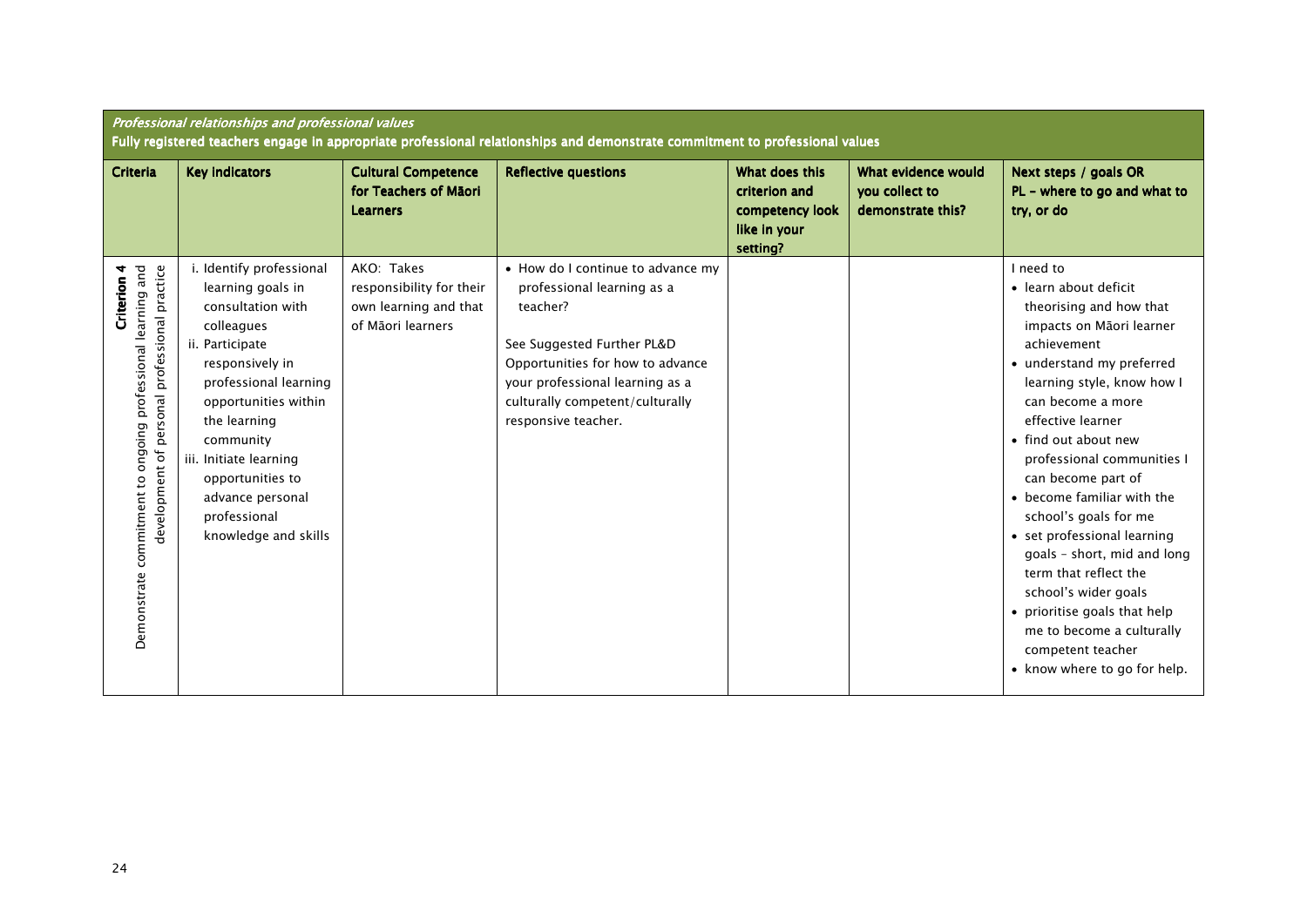| <b>Criteria</b>                                                                              | <b>Key indicators</b>                                                                                                          | <b>Cultural Competence</b><br>for Teachers of Māori<br><b>Learners</b>                                                                  | <b>Reflective questions</b>                                                                                                                                                                                                                                                                                                                                                                                    | What does this<br>criterion and<br>competency look<br>like in your<br>setting? | What evidence would<br>you collect to<br>demonstrate this? | Next steps / goals OR<br>PL - where to go and what to<br>try, or do                                                                                                                                                                                                                                                                                                                                                            |
|----------------------------------------------------------------------------------------------|--------------------------------------------------------------------------------------------------------------------------------|-----------------------------------------------------------------------------------------------------------------------------------------|----------------------------------------------------------------------------------------------------------------------------------------------------------------------------------------------------------------------------------------------------------------------------------------------------------------------------------------------------------------------------------------------------------------|--------------------------------------------------------------------------------|------------------------------------------------------------|--------------------------------------------------------------------------------------------------------------------------------------------------------------------------------------------------------------------------------------------------------------------------------------------------------------------------------------------------------------------------------------------------------------------------------|
| <b>Criterion 5</b><br>and learning<br>Show leadership that contributes to effective teaching | i. Actively contribute to<br>the professional<br>learning community<br>ii. Undertake areas of<br>responsibility<br>effectively | WĀNANGA:<br>Participates with<br>learners and<br>communities in robust<br>dialogue for the<br>benefit of Māori<br>learners' achievement | • How do I help support my<br>colleagues to strengthen<br>teaching and learning in my<br>setting?<br>• How do I share with my<br>colleagues what I know and do<br>that helps ākonga Māori better<br>engage in the learning process<br>in my learning environment?<br>• How do I support my colleagues<br>to help their ākonga Māori better<br>engage in the learning process<br>in their learning environment? |                                                                                |                                                            | I need to<br>• understand my own<br>leadership style<br>• learn how to engage my<br>Māori learners in the<br>learning process<br>• learn about the process of<br>wānanga<br>• know how to actively<br>engage Māori learners and<br>their whānau in learning<br>conversations<br>• actively seek opportunities<br>to share and learn with my<br>colleagues for the benefit of<br>Māori learners<br>• know where to go for help. |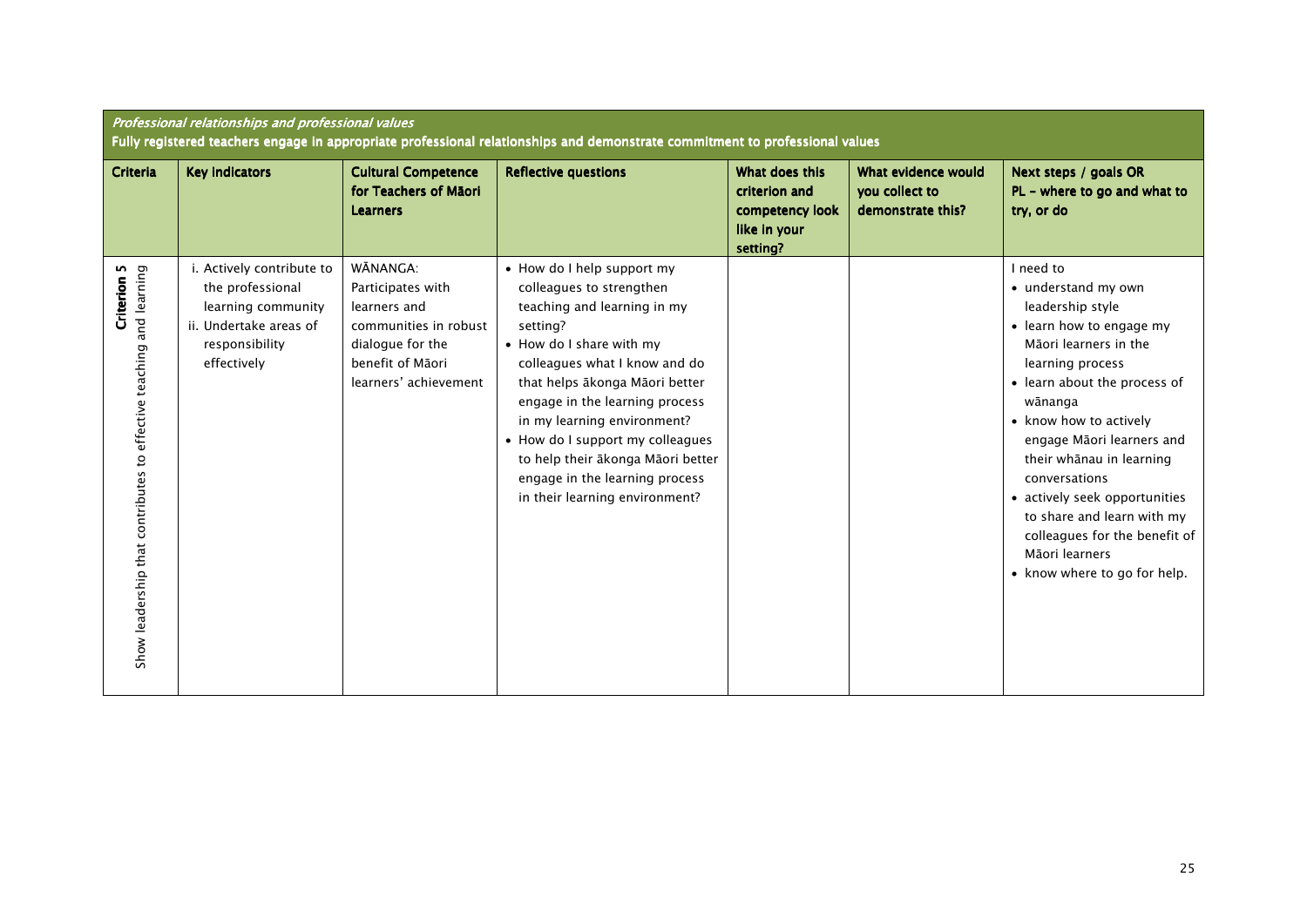| Criteria                                                                                 | <b>Key indicators</b>                                                                                                                                                                                                                                                                                                                      | <b>Cultural</b><br><b>Competencies for</b><br><b>Teachers of Mãori</b><br><b>Learners</b> | <b>Reflective question</b>                                                                                                                                                                                                                                                                                                                                                                                                                                                                                                                  | What does this<br>criterion look<br>like in your<br>setting? | <b>What evidence</b><br>would you<br>collect to<br>demonstrate<br>this? | <b>Next steps or goals OR</b><br>PL - where to go and what to<br>try or do                                                                                                                                                                                                                                                                                                                                                                            |
|------------------------------------------------------------------------------------------|--------------------------------------------------------------------------------------------------------------------------------------------------------------------------------------------------------------------------------------------------------------------------------------------------------------------------------------------|-------------------------------------------------------------------------------------------|---------------------------------------------------------------------------------------------------------------------------------------------------------------------------------------------------------------------------------------------------------------------------------------------------------------------------------------------------------------------------------------------------------------------------------------------------------------------------------------------------------------------------------------------|--------------------------------------------------------------|-------------------------------------------------------------------------|-------------------------------------------------------------------------------------------------------------------------------------------------------------------------------------------------------------------------------------------------------------------------------------------------------------------------------------------------------------------------------------------------------------------------------------------------------|
| Conceptualise, plan and implement an appropriate<br>programme<br>Criterion 6<br>learning | i. Articulate clearly the<br>aims of their teaching,<br>give sound<br>professional reasons<br>for adopting these<br>aims, and implement<br>them in their practice<br>ii. Through their planning<br>and teaching,<br>demonstrate their<br>knowledge and<br>understanding of<br>relevant content.<br>disciplines and<br>curriculum documents | AKO: Takes<br>responsibility for<br>their own learning<br>and that of Māori<br>learners   | • What do I take into account when<br>planning programmes of work for<br>groups and individuals?<br>• How does my learning programme<br>reflect the culture and language of<br>ākonga Māori and their whānau?<br>• How do I seek the opinion and<br>contribution of whanau Maori and<br>Māori community to inform my<br>learning programme?<br>• How does my learning programme<br>equip all learners with the knowledge,<br>skills, and understandings to interact<br>positively and participate in a<br>bicultural/multicultural society? |                                                              |                                                                         | I need to<br>• extend my knowledge of the<br>curriculum areas I teach<br>• learn how to improve my<br>planning processes to<br>explicitly include content and<br>teaching contexts which<br>acknowledge the local<br>history, environment and<br>context<br>• know how to facilitate the<br>development of skills,<br>knowledge and<br>understanding amongst my<br>learners to participate in a<br>bicultural society<br>• know where to go for help. |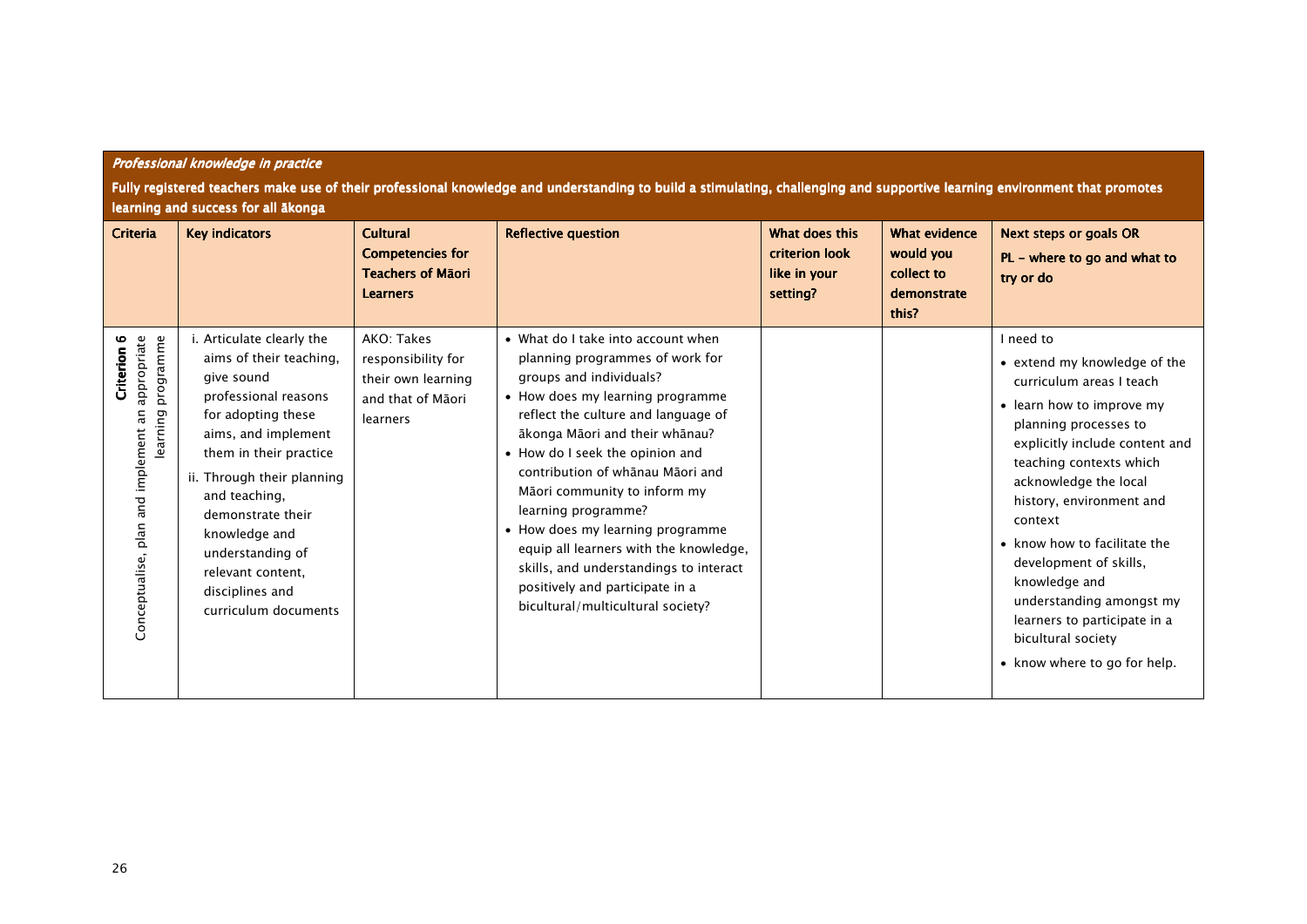|                                                                                             | Professional knowledge in practice                                                                                                                                                                                            |                                                                                                                           |                                                                                                                                                               |                                                              |                                                                         |                                                                                                                                                                                                                                                                                                                             |  |  |
|---------------------------------------------------------------------------------------------|-------------------------------------------------------------------------------------------------------------------------------------------------------------------------------------------------------------------------------|---------------------------------------------------------------------------------------------------------------------------|---------------------------------------------------------------------------------------------------------------------------------------------------------------|--------------------------------------------------------------|-------------------------------------------------------------------------|-----------------------------------------------------------------------------------------------------------------------------------------------------------------------------------------------------------------------------------------------------------------------------------------------------------------------------|--|--|
|                                                                                             | Fully registered teachers make use of their professional knowledge and understanding to build a stimulating, challenging and supportive learning environment that promotes<br>learning and success for all ākonga             |                                                                                                                           |                                                                                                                                                               |                                                              |                                                                         |                                                                                                                                                                                                                                                                                                                             |  |  |
| <b>Criteria</b>                                                                             | <b>Key indicators</b>                                                                                                                                                                                                         | <b>Cultural</b><br><b>Competencies for</b><br><b>Teachers of Māori</b><br><b>Learners</b>                                 | <b>Reflective question</b>                                                                                                                                    | What does this<br>criterion look<br>like in your<br>setting? | <b>What evidence</b><br>would you<br>collect to<br>demonstrate<br>this? | <b>Next steps or goals OR</b><br>PL - where to go and what to<br>try or do                                                                                                                                                                                                                                                  |  |  |
| learning environment<br>supportive<br>Criterion 7<br>Promote a collaborative, inclusive and | i. Demonstrate effective<br>management of the<br>learning setting which<br>incorporates<br>successful strategies to<br>engage and motivate<br>ākonga<br>ii. Foster trust, respect<br>and cooperation with<br>and among ākonga | MANAAKITANGA:<br>Demonstrates<br>integrity, sincerity<br>and respect towards<br>Māori beliefs.<br>language and<br>culture | • How does my teaching practice<br>promote an environment where<br>learners feel safe to explore ideas and<br>respond respectfully to others in the<br>group? |                                                              |                                                                         | I need to<br>• know how my learners feel<br>about learning and about my<br>teaching<br>• learn how to promote<br>inclusiveness in my<br>classroom<br>• learn how to facilitate the<br>Māori learners' voice in my<br>classroom<br>· learn more about Māori<br>language, beliefs and culture<br>• know where to go for help. |  |  |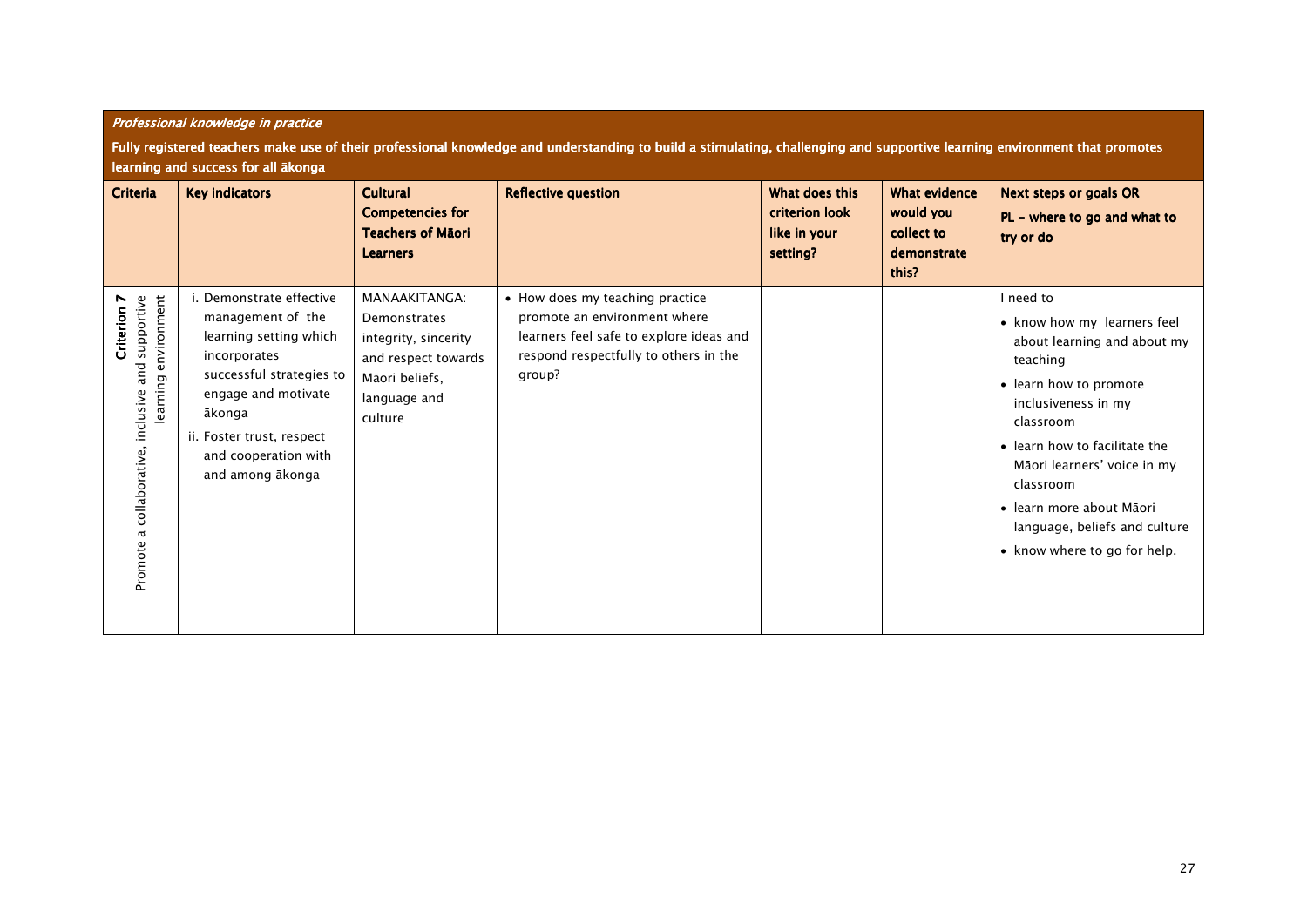|                                                                                                 | Professional knowledge in practice                                                                                                                                                                                                                                                                                                                                                                                                                                               |                                                                                           |                                                                                                    |                                                                     |                                                                         |                                                                                                                                                                                                                                                                                                             |  |  |
|-------------------------------------------------------------------------------------------------|----------------------------------------------------------------------------------------------------------------------------------------------------------------------------------------------------------------------------------------------------------------------------------------------------------------------------------------------------------------------------------------------------------------------------------------------------------------------------------|-------------------------------------------------------------------------------------------|----------------------------------------------------------------------------------------------------|---------------------------------------------------------------------|-------------------------------------------------------------------------|-------------------------------------------------------------------------------------------------------------------------------------------------------------------------------------------------------------------------------------------------------------------------------------------------------------|--|--|
|                                                                                                 | Fully registered teachers make use of their professional knowledge and understanding to build a stimulating, challenging and supportive learning environment that promotes<br>learning and success for all ākonga                                                                                                                                                                                                                                                                |                                                                                           |                                                                                                    |                                                                     |                                                                         |                                                                                                                                                                                                                                                                                                             |  |  |
| <b>Criteria</b>                                                                                 | <b>Key indicators</b>                                                                                                                                                                                                                                                                                                                                                                                                                                                            | <b>Cultural</b><br><b>Competencies for</b><br><b>Teachers of Māori</b><br><b>Learners</b> | <b>Reflective question</b>                                                                         | What does this<br><b>criterion look</b><br>like in your<br>setting? | <b>What evidence</b><br>would you<br>collect to<br>demonstrate<br>this? | <b>Next steps or goals OR</b><br>$PL -$ where to go and what to<br>try or do                                                                                                                                                                                                                                |  |  |
| Demonstrate in practice their knowledge and understanding of how<br>akonga learn<br>Criterion 8 | i. Enable ākonga to make<br>connections between<br>their prior experiences<br>and learning and their<br>current learning<br>activities<br>ii. Provide opportunities<br>for ākonga to engage<br>with, practise and<br>apply new learning to<br>different contexts<br>iii. Encourage ākonga to<br>take responsibility for<br>their own learning and<br>behaviour<br>iv. Assist ākonga to think<br>critically about<br>information and ideas<br>and to reflect on their<br>learning | AKO: Takes<br>responsibility for<br>their own learning<br>and that of Māori<br>learners   | • How does my teaching reflect that I<br>understand the main influences on<br>how my akonga learn? |                                                                     |                                                                         | I need to<br>• know how my learners learn<br>best, including Māori learners<br>• learn about learner strategies<br>and how to maximise learner<br>potential<br>• know what impacts on my<br>learners' learning, including<br>how I impact on my Māori<br>learners' learning<br>• know where to go for help. |  |  |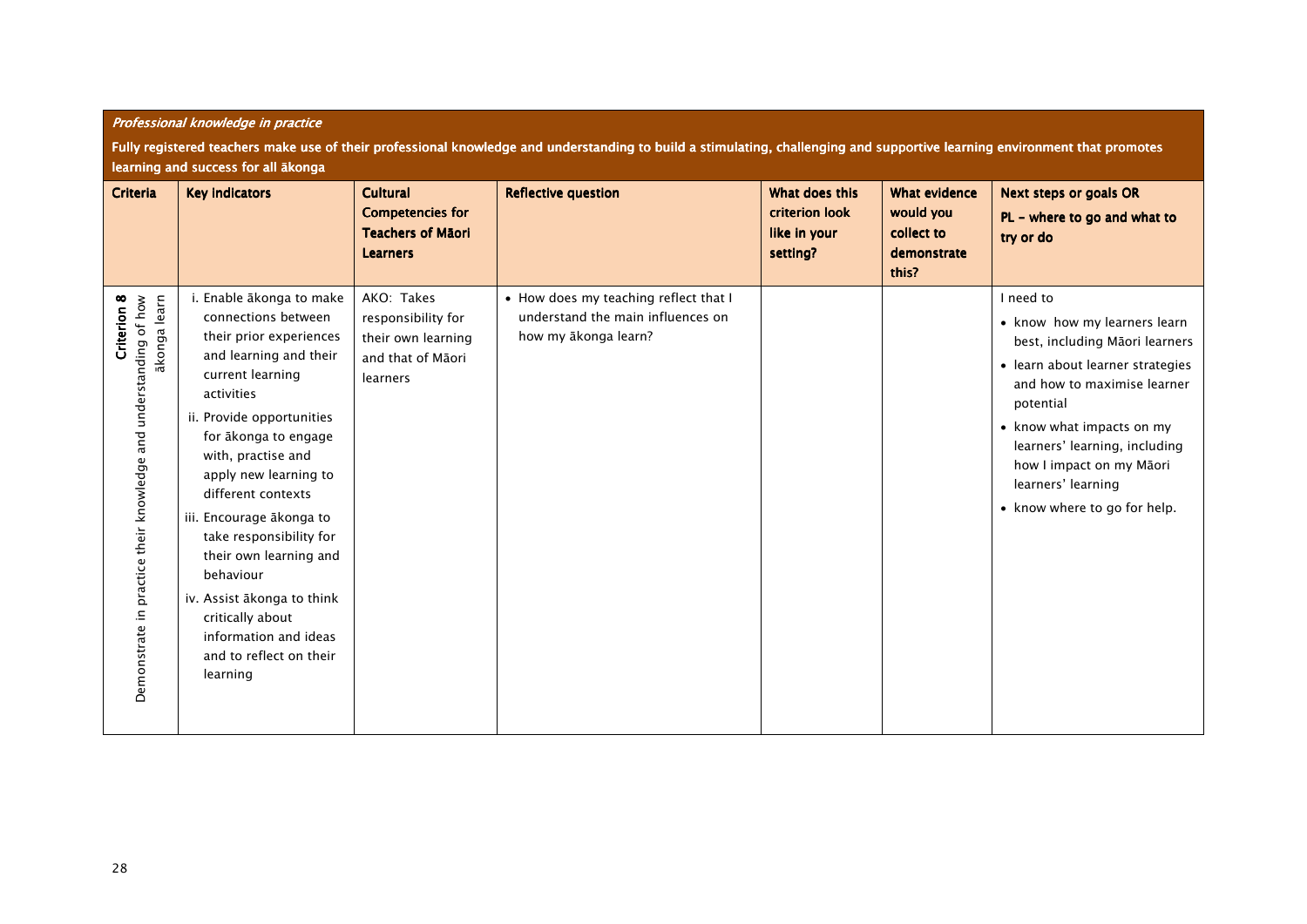|                                                                                                                                                                                            | Fully registered teachers make use of their professional knowledge and understanding to build a stimulating, challenging and supportive learning environment that promotes<br>learning and success for all ākonga                                                                                                                                                                                                                                                                                           |                                                                                                                                                                                                                                                   |                                                                                                                                                                                                                                                                                                                                                                                                                                                                                                                                                                                                                                       |                                                              |                                                                         |                                                                                                                                                                                                                                                                                                                                                                                                                                                                                                                                                                                                                                         |  |  |
|--------------------------------------------------------------------------------------------------------------------------------------------------------------------------------------------|-------------------------------------------------------------------------------------------------------------------------------------------------------------------------------------------------------------------------------------------------------------------------------------------------------------------------------------------------------------------------------------------------------------------------------------------------------------------------------------------------------------|---------------------------------------------------------------------------------------------------------------------------------------------------------------------------------------------------------------------------------------------------|---------------------------------------------------------------------------------------------------------------------------------------------------------------------------------------------------------------------------------------------------------------------------------------------------------------------------------------------------------------------------------------------------------------------------------------------------------------------------------------------------------------------------------------------------------------------------------------------------------------------------------------|--------------------------------------------------------------|-------------------------------------------------------------------------|-----------------------------------------------------------------------------------------------------------------------------------------------------------------------------------------------------------------------------------------------------------------------------------------------------------------------------------------------------------------------------------------------------------------------------------------------------------------------------------------------------------------------------------------------------------------------------------------------------------------------------------------|--|--|
| Criteria                                                                                                                                                                                   | <b>Key indicators</b>                                                                                                                                                                                                                                                                                                                                                                                                                                                                                       | Cultural<br><b>Competencies for</b><br><b>Teachers of Māori</b><br><b>Learners</b>                                                                                                                                                                | <b>Reflective question</b>                                                                                                                                                                                                                                                                                                                                                                                                                                                                                                                                                                                                            | What does this<br>criterion look<br>like in your<br>setting? | <b>What evidence</b><br>would you<br>collect to<br>demonstrate<br>this? | <b>Next steps or goals OR</b><br>PL - where to go and what to<br>try or do                                                                                                                                                                                                                                                                                                                                                                                                                                                                                                                                                              |  |  |
| and needs of individuals and groups of ākonga<br>Criterion <sub>9</sub><br>to the diverse language and cultural experiences, and the<br>varied strengths, interests<br>Respond effectively | i. Demonstrate<br>knowledge and<br>understanding of<br>social and cultural<br>influences on learning,<br>by working effectively<br>in the bicultural and<br>multicultural contexts<br>of learning in Aotearoa<br>New Zealand<br>ii. Select teaching<br>approaches, resources,<br>technologies, and<br>learning and<br>assessment activities<br>that are inclusive and<br>effective for diverse<br>ākonga<br>Modify teaching<br>approaches to<br>address the needs of<br>individuals and groups<br>of ākonga | <b>TANGATA</b><br>WHENUATANGA:<br>Affirms Māori<br>learners as Māori -<br>provides contexts<br>for learning where<br>the identity,<br>language and<br>culture ('cultural<br>locatedness') of<br>Māori learners and<br>their whānau is<br>affirmed | • How does my knowledge of the varied<br>strengths, interests and needs of<br>individuals and groups of ākonga<br>influence how I teach them?<br>• How does my knowledge and<br>understanding of the (varied)<br>strengths, interests and needs of my<br>ākonga Māori influence the<br>approaches, resources, technologies,<br>and learning and assessment activities<br>that I select?<br>• And, how do I know these approaches,<br>resources, technologies, and learning<br>and assessment activities are effective<br>for my ākonga Māori?<br>• How do I modify my teaching<br>approaches to meet the needs of my<br>ākonga Māori? |                                                              |                                                                         | I need to:<br>• know more about the<br>strengths, interests and<br>needs of my ākonga Māori<br>• know how to best illicit the<br>strengths, interests and<br>needs of my ākonga Māori<br>• learn teaching approaches<br>and strategies that are<br>effective for my ākonga Māori<br>• know how to determine if the<br>teaching approaches,<br>strategies, and learning and<br>assessment activities I am<br>using are effective for my<br>ākonga Māori<br>• learn about how to ensure my<br>learning and assessment<br>activities and practices are<br>appropriate and effective for<br>my ākonga Māori<br>• know where to go for help. |  |  |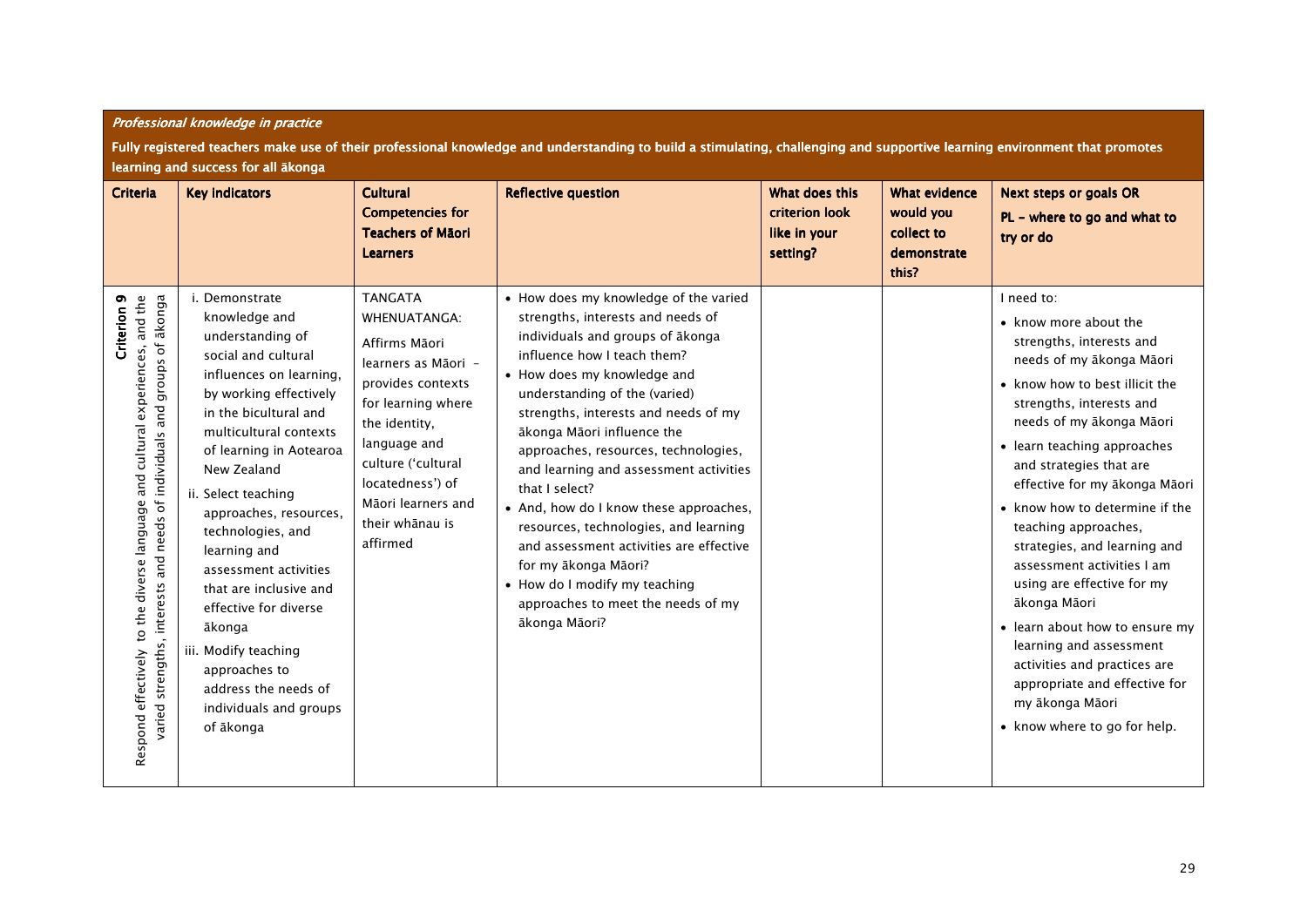|                                                                                        | Fully registered teachers make use of their professional knowledge and understanding to build a stimulating, challenging and supportive learning environment that promotes<br>learning and success for all ākonga                                               |                                                                                                                                                                                                                                                           |                                                                                                                                                                                                                                                                                                                                                                                                                                                                                                                                                                                                                                                                                                                                                                                                                                                                                                                                                              |                                                              |                                                                         |                                                                                                                                                                                                                                                                                                                                                                                                                                                                                                                                                                                             |  |  |  |
|----------------------------------------------------------------------------------------|-----------------------------------------------------------------------------------------------------------------------------------------------------------------------------------------------------------------------------------------------------------------|-----------------------------------------------------------------------------------------------------------------------------------------------------------------------------------------------------------------------------------------------------------|--------------------------------------------------------------------------------------------------------------------------------------------------------------------------------------------------------------------------------------------------------------------------------------------------------------------------------------------------------------------------------------------------------------------------------------------------------------------------------------------------------------------------------------------------------------------------------------------------------------------------------------------------------------------------------------------------------------------------------------------------------------------------------------------------------------------------------------------------------------------------------------------------------------------------------------------------------------|--------------------------------------------------------------|-------------------------------------------------------------------------|---------------------------------------------------------------------------------------------------------------------------------------------------------------------------------------------------------------------------------------------------------------------------------------------------------------------------------------------------------------------------------------------------------------------------------------------------------------------------------------------------------------------------------------------------------------------------------------------|--|--|--|
| <b>Criteria</b>                                                                        | <b>Key indicators</b>                                                                                                                                                                                                                                           | <b>Cultural</b><br><b>Competencies for</b><br><b>Teachers of Māori</b><br><b>Learners</b>                                                                                                                                                                 | <b>Reflective question</b>                                                                                                                                                                                                                                                                                                                                                                                                                                                                                                                                                                                                                                                                                                                                                                                                                                                                                                                                   | What does this<br>criterion look<br>like in your<br>setting? | <b>What evidence</b><br>would you<br>collect to<br>demonstrate<br>this? | <b>Next steps or goals OR</b><br>$PL -$ where to go and what to<br>try or do                                                                                                                                                                                                                                                                                                                                                                                                                                                                                                                |  |  |  |
| Criterion 10<br>Work effectively within the bicultural context of Aotearoa New Zealand | i. practise and develop<br>the relevant use of te<br>reo Māori me ngā<br>tikanga-a iwi in<br>context<br>ii. specifically and<br>effectively address the<br>educational aspirations<br>of ākonga Māori,<br>displaying high<br>expectations for their<br>learning | <b>TANGATA</b><br><b>WHENUATANGA:</b><br>Affirms Māori<br>learners as Māori -<br>provides contexts<br>for learning where<br>the identity,<br>language and<br>culture ('cultural<br>locatedness') of<br>Māori learners and<br>their whānau is<br>affirmed. | • In my teaching, how do I take into<br>account the bicultural context of<br>teaching and learning in Aotearoa New<br>Zealand?<br>• In my learning environment, how do I<br>include/practice and use te reo Māori<br>in a way that is authentic, relevant,<br>purposeful and meaningful?<br>• In my learning environment, how do I<br>include/practice and use local (and<br>national) Māori/tribal history, stories,<br>whakataukī, in a way that is authentic,<br>relevant, purposeful and meaningful?<br>• How do I get to know (in a meaningful<br>way) the needs of my ākonga Māori?<br>• How do I find out what the aspirations<br>of my ākonga Māori are?<br>• How do I include their aspirations in<br>my learning programme?<br>• How do I find out what the<br>expectations and aspirations of<br>whānau are for their tamariki and their<br>education?<br>• How do I include their aspirations for<br>their tamariki in my learning<br>programme? |                                                              |                                                                         | I need to:<br>• know how to include local<br>tribal history, stories,<br>whakataukī etc. in my<br>learning environment<br>• know/learn how to include te<br>reo Māori in my learning<br>environment in an authentic<br>and meaningful way<br>• know/learn how to include<br>tribal tikanga/Māori cultural<br>practices in my learning<br>environment in an authentic<br>and meaningful way<br>• know how to collect and/or<br>analyse student voice<br>• know how to reflect on the<br>results/data and how to<br>include it in my learning<br>programme<br>• know where to go to get help. |  |  |  |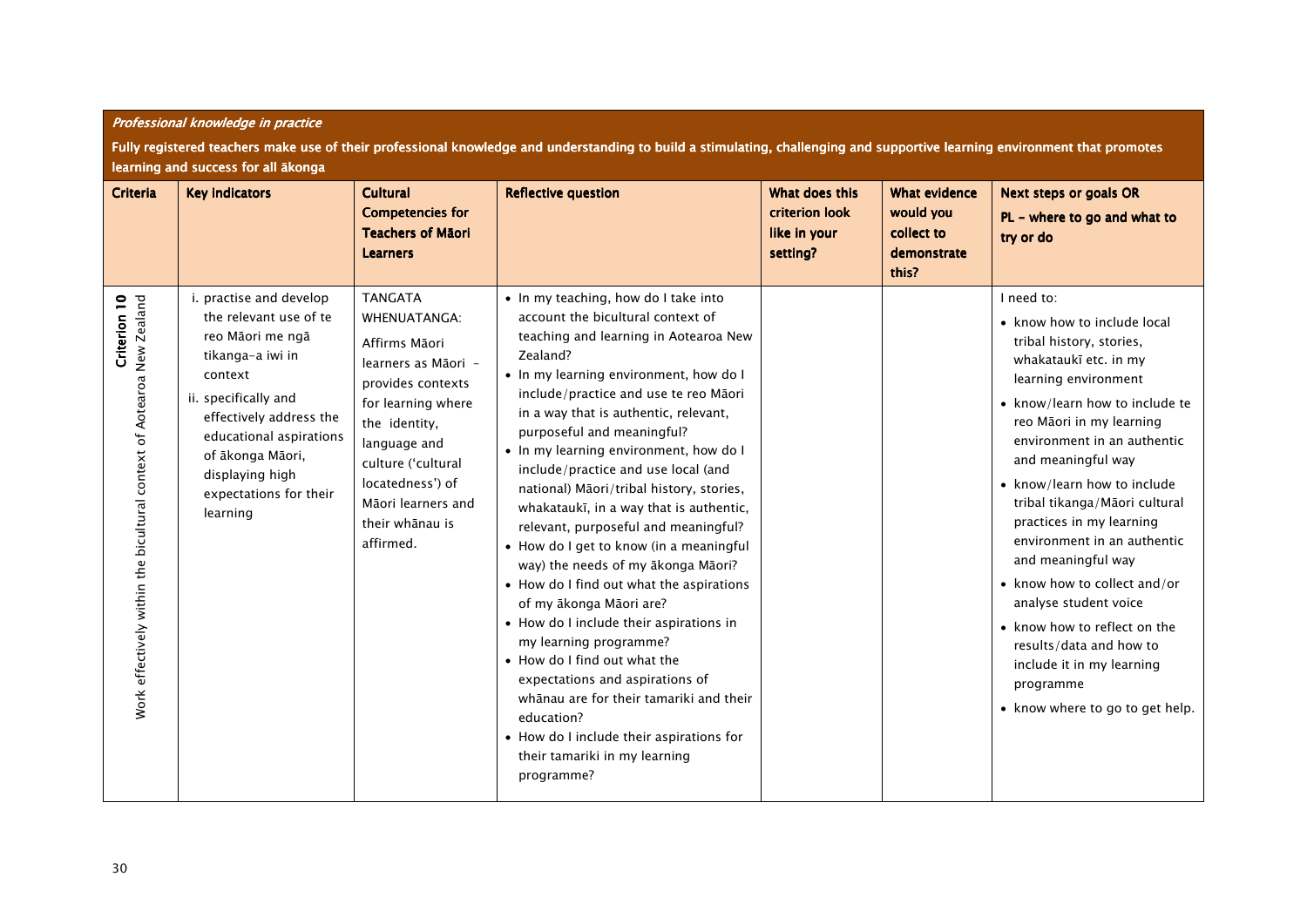|                                                                                                              | Fully registered teachers make use of their professional knowledge and understanding to build a stimulating, challenging and supportive learning environment that promotes<br>learning and success for all ākonga                                                                                                                                                                                                                                                                                                                                                                         |                                                                                                                                            |                                                                                                                                                                                                                                                                                                                                                                                                                                                                                                                                                                                                                                                                                                                                                                                                                                                                                                                                                             |                                                              |                                                                         |                                                                                                                                                                                                                                                                                                                                                                                                                                                                                                                                                                                                                                                                                                     |  |  |  |
|--------------------------------------------------------------------------------------------------------------|-------------------------------------------------------------------------------------------------------------------------------------------------------------------------------------------------------------------------------------------------------------------------------------------------------------------------------------------------------------------------------------------------------------------------------------------------------------------------------------------------------------------------------------------------------------------------------------------|--------------------------------------------------------------------------------------------------------------------------------------------|-------------------------------------------------------------------------------------------------------------------------------------------------------------------------------------------------------------------------------------------------------------------------------------------------------------------------------------------------------------------------------------------------------------------------------------------------------------------------------------------------------------------------------------------------------------------------------------------------------------------------------------------------------------------------------------------------------------------------------------------------------------------------------------------------------------------------------------------------------------------------------------------------------------------------------------------------------------|--------------------------------------------------------------|-------------------------------------------------------------------------|-----------------------------------------------------------------------------------------------------------------------------------------------------------------------------------------------------------------------------------------------------------------------------------------------------------------------------------------------------------------------------------------------------------------------------------------------------------------------------------------------------------------------------------------------------------------------------------------------------------------------------------------------------------------------------------------------------|--|--|--|
| Criteria                                                                                                     | <b>Key indicators</b>                                                                                                                                                                                                                                                                                                                                                                                                                                                                                                                                                                     | <b>Cultural</b><br><b>Competencies for</b><br><b>Teachers of Māori</b><br><b>Learners</b>                                                  | <b>Reflective question</b>                                                                                                                                                                                                                                                                                                                                                                                                                                                                                                                                                                                                                                                                                                                                                                                                                                                                                                                                  | What does this<br>criterion look<br>like in your<br>setting? | <b>What evidence</b><br>would you<br>collect to<br>demonstrate<br>this? | <b>Next steps or goals OR</b><br>PL - where to go and what to<br>try or do                                                                                                                                                                                                                                                                                                                                                                                                                                                                                                                                                                                                                          |  |  |  |
| Analyse and appropriately use information which has been gathered<br>formally and informally<br>Criterion 11 | i. Analyse assessment<br>information to identify<br>progress and ongoing<br>learning needs of<br>ākonga<br>ii. Use assessment<br>information to give<br>regular and ongoing<br>feedback to guide and<br>support further learning<br>iii. Analyse assessment<br>information to reflect on<br>and evaluate the<br>effectiveness of the<br>teaching<br>iv. Communicate<br>assessment and<br>achievement information<br>to relevant members of<br>the learning community<br>v. Foster involvement of<br>whānau in the collection<br>and use of information<br>about the learning of<br>ākonga | WĀNANGA:<br>Participates with<br>learners and<br>communities in<br>robust dialogue for<br>the benefit of Māori<br>learners'<br>achievement | • How do I gather and use assessment<br>information in ways that advances the<br>learning of my akonga?<br>• How do I give regular and ongoing<br>feedback to my ākonga Māori about<br>their learning in a way that allows<br>them to use that information for their<br>next steps in learning?<br>· How do I ensure whanau Maori receive<br>regular and ongoing feedback about<br>their child's learning in a way that is<br>meaningful and provides them with<br>opportunities to support and be<br>involved in their child's learning?<br>· How do I include whanau Maori in how<br>I collect and use information about<br>the learning of my akonga Maori?<br>· How do I include whānau Māori voice<br>in how I collect and use information<br>about the learning of my akonga<br>Māori?<br>• How do I use the assessment data and<br>information that I collect on akonga<br>Māori to evaluate the effectiveness of<br>my learning programme for them? |                                                              |                                                                         | I need to:<br>• know how to consult/engage<br>with my whānau Māori<br>• know how to collect whanau<br>Māori voice<br>• know how best to give<br>feedback to whānau Māori<br>about their child's learning<br>• know if (and how to improve)<br>my assessment methods and<br>tasks for my ākonga Māori<br>are culturally relevant and<br>provides ākonga Māori with<br>the opportunities to<br>demonstrate their strengths<br>• know how best to<br>communicate assessment and<br>achievement information to<br>whānau Māori about their<br>child's learning<br>• know how to analyse<br>assessment data, and how to<br>use this to evaluate the<br>effectiveness of my teaching<br>for ākonga Māori. |  |  |  |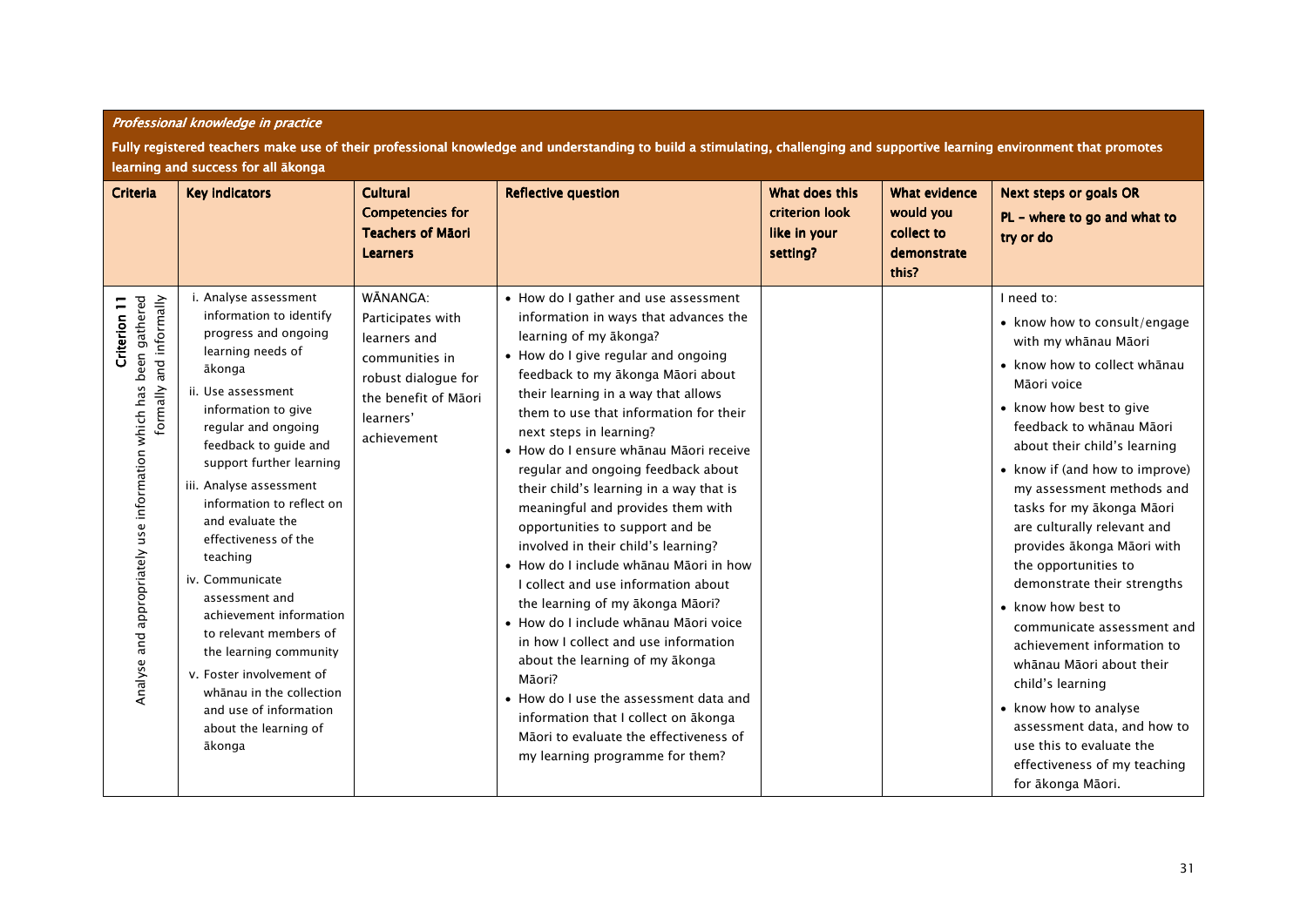|                                                                                                           | Fully registered teachers make use of their professional knowledge and understanding to build a stimulating, challenging and supportive learning environment that promotes<br>learning and success for all akonga                                                                                                                                                                                               |                                                                                                                                                                                                                                       |                                                                                                                                                                                                                                                                                                                                                                                                                                                                                                                                                          |                                                              |                                                                         |                                                                                                                                                                                                                                                      |  |
|-----------------------------------------------------------------------------------------------------------|-----------------------------------------------------------------------------------------------------------------------------------------------------------------------------------------------------------------------------------------------------------------------------------------------------------------------------------------------------------------------------------------------------------------|---------------------------------------------------------------------------------------------------------------------------------------------------------------------------------------------------------------------------------------|----------------------------------------------------------------------------------------------------------------------------------------------------------------------------------------------------------------------------------------------------------------------------------------------------------------------------------------------------------------------------------------------------------------------------------------------------------------------------------------------------------------------------------------------------------|--------------------------------------------------------------|-------------------------------------------------------------------------|------------------------------------------------------------------------------------------------------------------------------------------------------------------------------------------------------------------------------------------------------|--|
| Criteria                                                                                                  | <b>Key indicators</b>                                                                                                                                                                                                                                                                                                                                                                                           | <b>Cultural</b><br><b>Competencies for</b><br><b>Teachers of Mãori</b><br><b>Learners</b>                                                                                                                                             | <b>Reflective question</b>                                                                                                                                                                                                                                                                                                                                                                                                                                                                                                                               | What does this<br>criterion look<br>like in your<br>setting? | <b>What evidence</b><br>would you<br>collect to<br>demonstrate<br>this? | <b>Next steps or goals OR</b><br>$PL -$ where to go and what to<br>try or do                                                                                                                                                                         |  |
| Use critical inquiry and problem solving effectively in<br>professional practice<br>Criterion 12<br>their | i. Systematically and<br>critically engage with<br>evidence and<br>professional literature<br>to reflect on and refine<br>practice<br>ii. Respond professionally<br>to feedback from other<br>members of the<br>learning community<br>iii. Critically examine their<br>own beliefs, including<br>cultural beliefs, and<br>how they impact on<br>their professional<br>practice and the<br>achievement of ākonga | WĀNANGA:<br>Participates with<br>learners and<br>communities in<br>robust dialogue for<br>the benefit of Māori<br>learners'<br>achievement<br>AKO: Takes<br>responsibility for<br>their own learning<br>and that of Māori<br>learners | • How do I advance the learning of my<br>ākonga through critical inquiry within<br>my professional learning?<br>• How do I use professional literature<br>about effective teaching and learning<br>for ākonga Māori to refine my practice<br>for my ākonga Māori?<br>• How do I engage in shared<br>professional learning conversations<br>and communities to help me critically<br>examine my practices for the benefit<br>of ākonga Māori?<br>• How do my own beliefs, including<br>cultural beliefs, impact on the<br>achievement of my ākonga Māori? |                                                              |                                                                         | I need to:<br>• know what professional<br>literature will help me refine<br>my practice for the benefit of<br>ākonga Māori, and where to<br>get it from<br>• know professional learning<br>communities that can help<br>• know where to go for help. |  |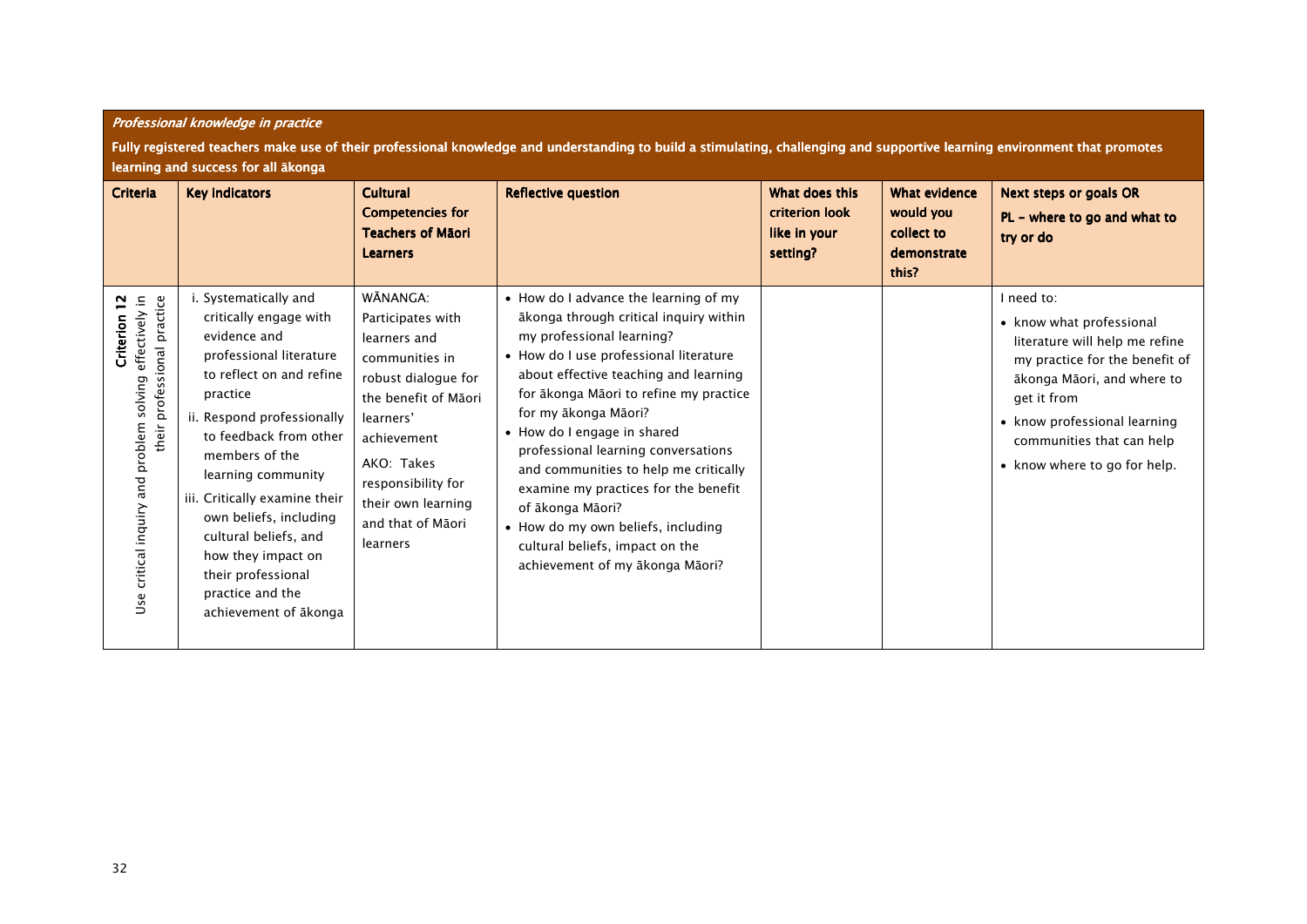# Graduating Teacher Standards: Aotearoa New Zealand

## Aligning the Graduating Teacher Standards to the Cultural Competencies for Teachers of Māori Learners

Each standard in the GTS can be aligned to the Cultural Competencies for Teachers of Māori Learners. In some cases more than one competency is relevant to a particular standard, or two standards may align to one competency. The following tables identify the most obvious links, but through discussion about the standards and competencies, it will be possible to identify other links.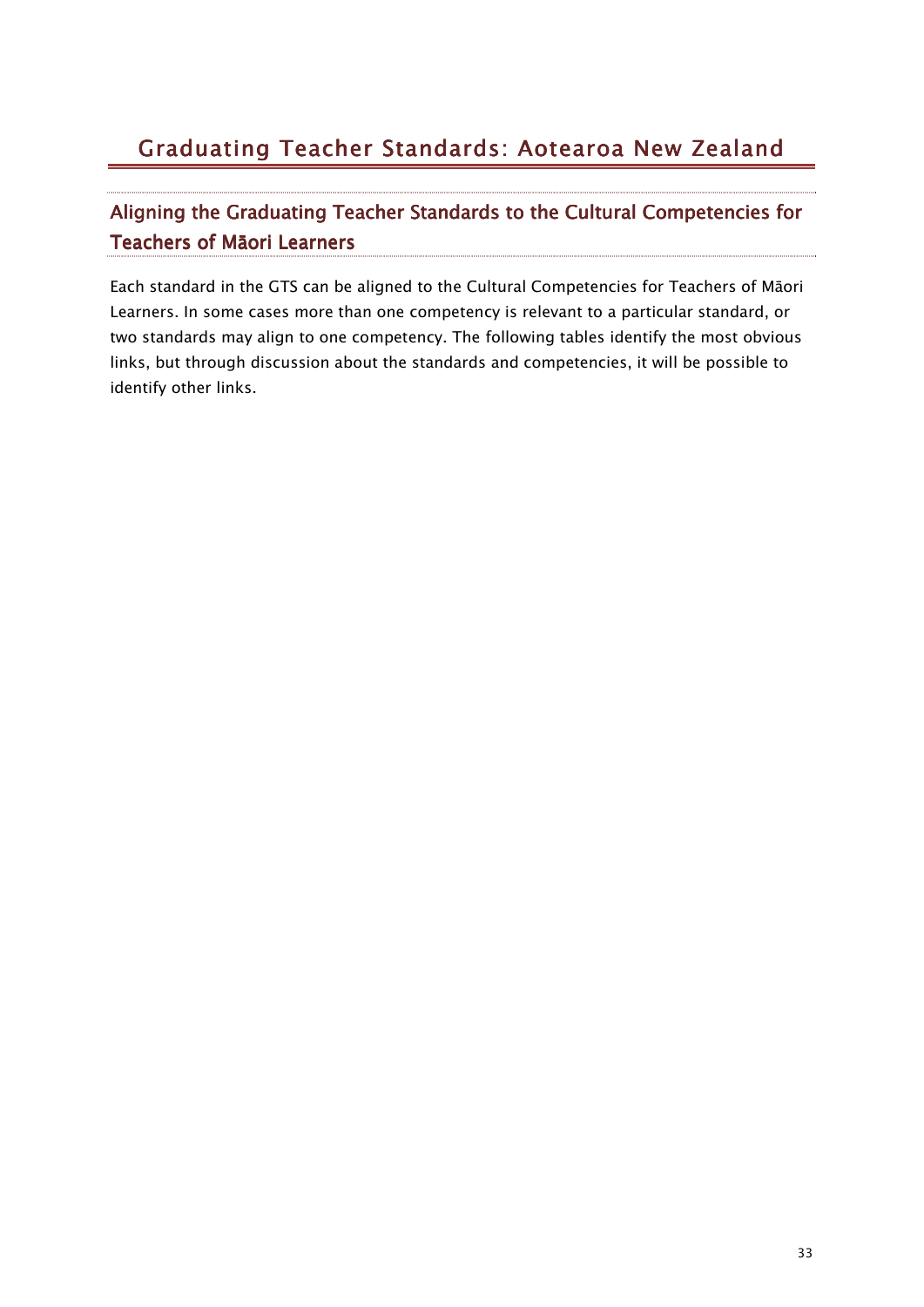| <b>GRADUATING TEACHER STANDARDS</b><br><b>Professional knowledge</b>                                                                                                                                                                                                                                                                                                                                                                                                                                                                                                        | <b>CULTURAL COMPETENCIES FOR TEACHERS OF MAORI LEARNERS</b>                                                                                                                                                        |                                                                                                                    |                                                                                                                                                                                                                                                                                                                                                                                                                                                                                                                                                                                                                        |
|-----------------------------------------------------------------------------------------------------------------------------------------------------------------------------------------------------------------------------------------------------------------------------------------------------------------------------------------------------------------------------------------------------------------------------------------------------------------------------------------------------------------------------------------------------------------------------|--------------------------------------------------------------------------------------------------------------------------------------------------------------------------------------------------------------------|--------------------------------------------------------------------------------------------------------------------|------------------------------------------------------------------------------------------------------------------------------------------------------------------------------------------------------------------------------------------------------------------------------------------------------------------------------------------------------------------------------------------------------------------------------------------------------------------------------------------------------------------------------------------------------------------------------------------------------------------------|
| <b>Standard</b>                                                                                                                                                                                                                                                                                                                                                                                                                                                                                                                                                             | <b>Competency</b>                                                                                                                                                                                                  | <b>Behavioural indicators</b><br><b>Entry to ITE</b>                                                               | <b>Graduating teachers</b>                                                                                                                                                                                                                                                                                                                                                                                                                                                                                                                                                                                             |
| Standard One: Graduating teachers know<br>what to teach:<br>Have content knowledge<br>a.<br>appropriate to the learners and<br>learning areas of their programme.<br>Have pedagogical content<br>b.<br>knowledge appropriate to the<br>learners and learning areas of their learners and their whanau<br>programme.<br>Have knowledge of the relevant<br>curriculum documents of Aotearoa<br>New Zealand.<br>Have content and pedagogical<br>d.<br>content knowledge for supporting<br>English as an additional language<br>(EAL) learners to succeed in the<br>curriculum. | <b>TANGATA</b><br><b>WHENUATANGA:</b><br>Affirms Māori learners as<br>Māori - provides contexts<br>for learning where the<br>identity, language and<br>culture ('cultural<br>locatedness') of Māori<br>is affirmed | • Knows about where they are from and<br>how that informs and impacts on their<br>own culture, values and beliefs. | • Can explain the importance of local history in the<br>New Zealand school setting and what this means for<br>them.<br>$\bullet$ Can explain how knowledge of local context and<br>local iwi and community is important in supporting<br>Māori learners to achieve in and through education.<br>• Has the tools and skills to engage local knowledge<br>and history (or the people who hold that knowledge)<br>to support teaching and learning programmes.<br>• Understands that Māori learners bring rich cultural<br>capital to the learning environment and how to<br>maximise that to enhance learning potential. |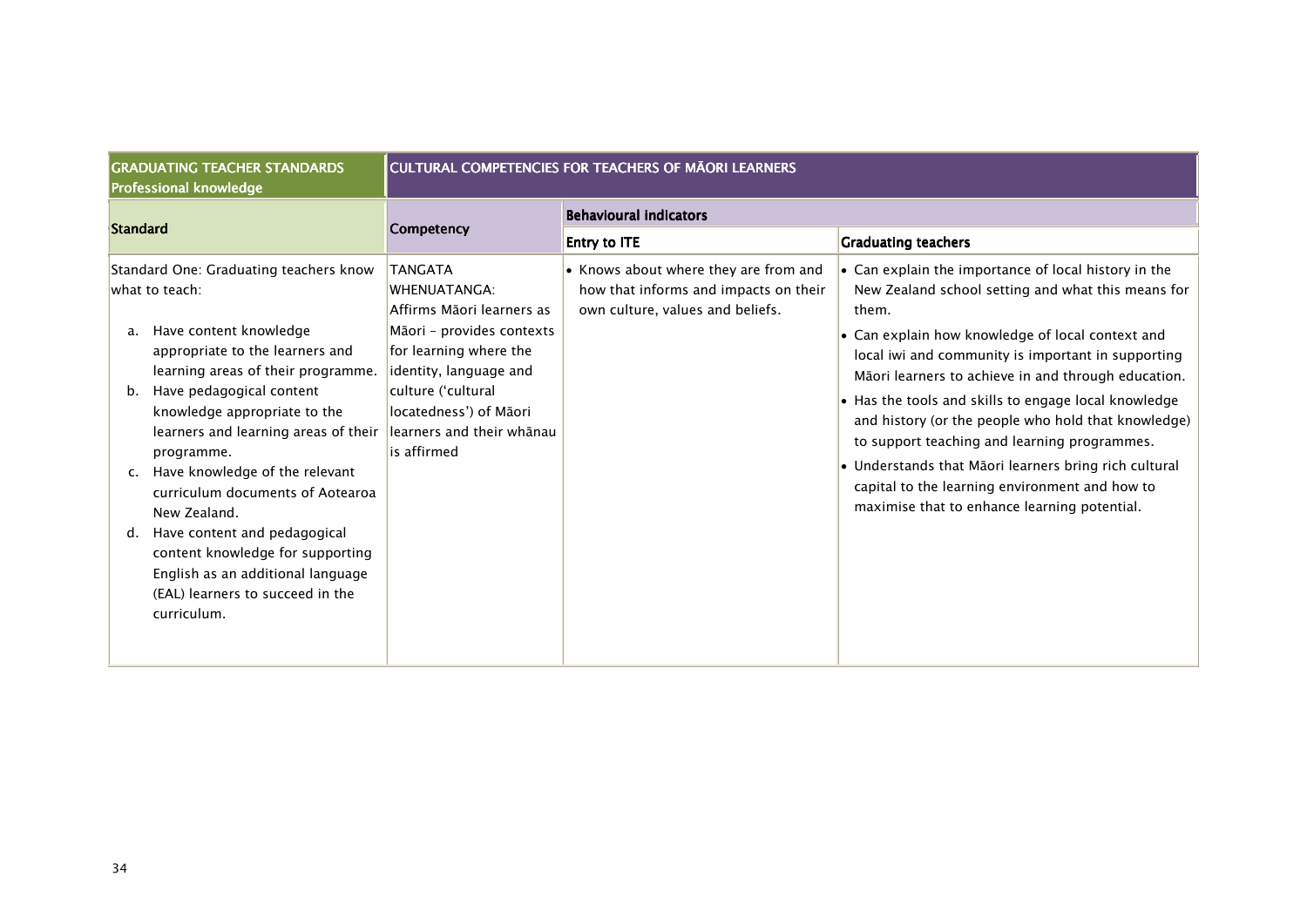| <b>GRADUATING TEACHER STANDARDS</b><br>Professional knowledge                                                                                                                                                                                                                                                                                                                                                                                                                                                                  | <b>CULTURAL COMPETENCIES FOR TEACHERS OF MĀORI LEARNERS</b> |                                                                                                                                                                                                                                                                                                                                                                                                   |                                                                                                                                                                                                                                                                                                                                                                                                                                                                                                      |
|--------------------------------------------------------------------------------------------------------------------------------------------------------------------------------------------------------------------------------------------------------------------------------------------------------------------------------------------------------------------------------------------------------------------------------------------------------------------------------------------------------------------------------|-------------------------------------------------------------|---------------------------------------------------------------------------------------------------------------------------------------------------------------------------------------------------------------------------------------------------------------------------------------------------------------------------------------------------------------------------------------------------|------------------------------------------------------------------------------------------------------------------------------------------------------------------------------------------------------------------------------------------------------------------------------------------------------------------------------------------------------------------------------------------------------------------------------------------------------------------------------------------------------|
| Standard                                                                                                                                                                                                                                                                                                                                                                                                                                                                                                                       | <b>Competency</b>                                           | <b>Behavioural indicators</b><br><b>Entry to ITE</b>                                                                                                                                                                                                                                                                                                                                              | <b>Graduating teachers</b>                                                                                                                                                                                                                                                                                                                                                                                                                                                                           |
| Standard Two: Graduating teachers know<br>about learners and how they learn:<br>Have knowledge of a range of<br>a.<br>relevant theories and research<br>about pedagogy, human<br>development and learning.<br>Have knowledge of a range of<br>b.<br>relevant theories, principles and<br>purposes of assessment and<br>evaluation.<br>Know how to develop<br>c.<br>metacognitive strategies of diverse<br>learners.<br>Know how to select curriculum<br>d.<br>content appropriate to the learners<br>and the learning context. | for their own learning and<br>that of Māori learners        | $AKO:$ Takes responsibility $\bullet$ Recognises the need to raise Maori<br>learner academic achievement levels.<br>• Is willing to learn about the importance<br>of identity, language and culture<br>('cultural locatedness') for themselves<br>and others.<br>• Can explain their understanding of<br>lifelong learning and what it means for<br>them.<br>• Positions themselves as a learner. | • Are able to articulate a teaching philosophy that<br>reflects their commitment to, and high expectations<br>of, Māori learners succeeding, as Māori.<br>• Understand that Māori learners come with prior<br>knowledge underpinned by language, identity and<br>culture.<br>• Have a wide range of skills, strategies and tools to<br>actively facilitate successful learning for every Māori<br>learner.<br>• Are open to ongoing learning and understand their<br>own learning-style preferences. |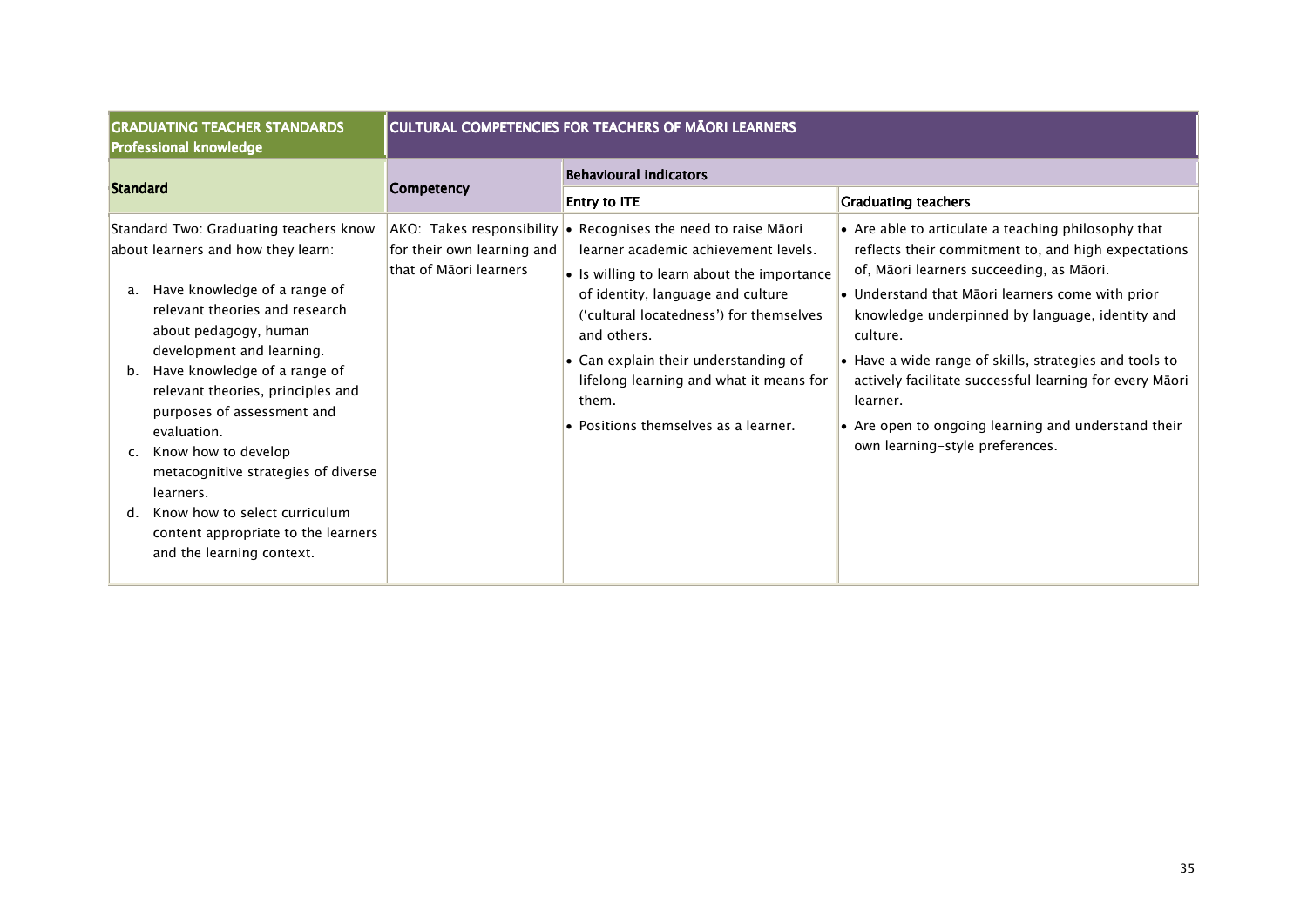| <b>GRADUATING TEACHER STANDARDS</b><br><b>Professional knowledge</b>                                                                                                                                                                                                                                                                                                                                                                                 | <b>CULTURAL COMPETENCIES FOR TEACHERS OF MĀORI LEARNERS</b>                                                                                                                                                               |                                                                                                                                                                                                                                                                                                                                                                                                                                                                                       |                                                                                                                                                                                                                                                                                                                                                                                                                                                                                                                                                                                                                      |
|------------------------------------------------------------------------------------------------------------------------------------------------------------------------------------------------------------------------------------------------------------------------------------------------------------------------------------------------------------------------------------------------------------------------------------------------------|---------------------------------------------------------------------------------------------------------------------------------------------------------------------------------------------------------------------------|---------------------------------------------------------------------------------------------------------------------------------------------------------------------------------------------------------------------------------------------------------------------------------------------------------------------------------------------------------------------------------------------------------------------------------------------------------------------------------------|----------------------------------------------------------------------------------------------------------------------------------------------------------------------------------------------------------------------------------------------------------------------------------------------------------------------------------------------------------------------------------------------------------------------------------------------------------------------------------------------------------------------------------------------------------------------------------------------------------------------|
| <b>Standard</b>                                                                                                                                                                                                                                                                                                                                                                                                                                      | Competency                                                                                                                                                                                                                | <b>Behavioural indicators</b>                                                                                                                                                                                                                                                                                                                                                                                                                                                         |                                                                                                                                                                                                                                                                                                                                                                                                                                                                                                                                                                                                                      |
|                                                                                                                                                                                                                                                                                                                                                                                                                                                      |                                                                                                                                                                                                                           | <b>Entry to ITE</b>                                                                                                                                                                                                                                                                                                                                                                                                                                                                   | <b>Graduating teachers</b>                                                                                                                                                                                                                                                                                                                                                                                                                                                                                                                                                                                           |
| Standard Three: Graduating teachers<br>understand how contextual factors<br>influence teaching and learning:<br>Have an understanding of the<br>a.<br>complex influences that personal,<br>social, and cultural factors may<br>have on teachers and learners.<br>Have knowledge of tikanga and te<br>b.<br>reo Māori to work effectively within is affirmed<br>the bicultural contexts of Aotearoa<br>New Zealand.<br>Have an understanding of<br>c. | <b>TANGATA</b><br>WHENUATANGA:<br>Affirms Māori learners as<br>Māori - provides contexts<br>for learning where the<br>identity, language and<br>culture ('cultural<br>locatedness') of Māori<br>learners and their whānau | • Knows about where they are from and<br>how that informs and impacts on their<br>own culture, values and beliefs.                                                                                                                                                                                                                                                                                                                                                                    | $\cdot$ Can explain the importance of local history in the<br>New Zealand school setting and what this means for<br>them.<br>• Can explain how knowledge of local context and<br>local iwi and community is important in supporting<br>Māori learners to achieve in and through education.<br>• Have the tools and skills to engage local knowledge<br>and history (or the people who hold that knowledge)<br>to support teaching and learning programmes.<br>• Understand that Māori learners bring rich cultural<br>capital to the learning environment and how to<br>maximise that to enhance learning potential. |
| education within the bicultural,<br>multicultural, social, political,<br>economic and historical contexts of<br>Aotearoa New Zealand.                                                                                                                                                                                                                                                                                                                | MANAAKITANGA:<br>Demonstrates integrity,<br>sincerity and respect<br>towards Māori beliefs,<br>language and culture                                                                                                       | • Values cultural difference.<br>• Demonstrates an understanding of<br>core Māori values such as:<br>manaakitanga, mana whenua,<br>rangatiratanga.<br>• Shows respect for Māori cultural<br>perspectives and sees the value of<br>Māori culture for New Zealand society.<br>• Is prepared to be challenged, and<br>contribute to discussions about beliefs,<br>attitudes and values.<br>• Has knowledge of the Treaty of<br>Waitangi and its implications for New<br>Zealand society. | • Recognise own cultural beliefs and values.<br>$\bullet$ Demonstrate respect for hapū, iwi and Māori culture<br>in curriculum design and delivery processes.<br>• Can explain the importance of acknowledging iwi<br>and Māori values in school/centre and classroom<br>practices.<br>$\bullet$ Understand that each Māori learner is part of a wider<br>whānau and what that might mean for a teacher.<br>• Understand the Treaty of Waitangi and its<br>implications for teaching in New Zealand.                                                                                                                 |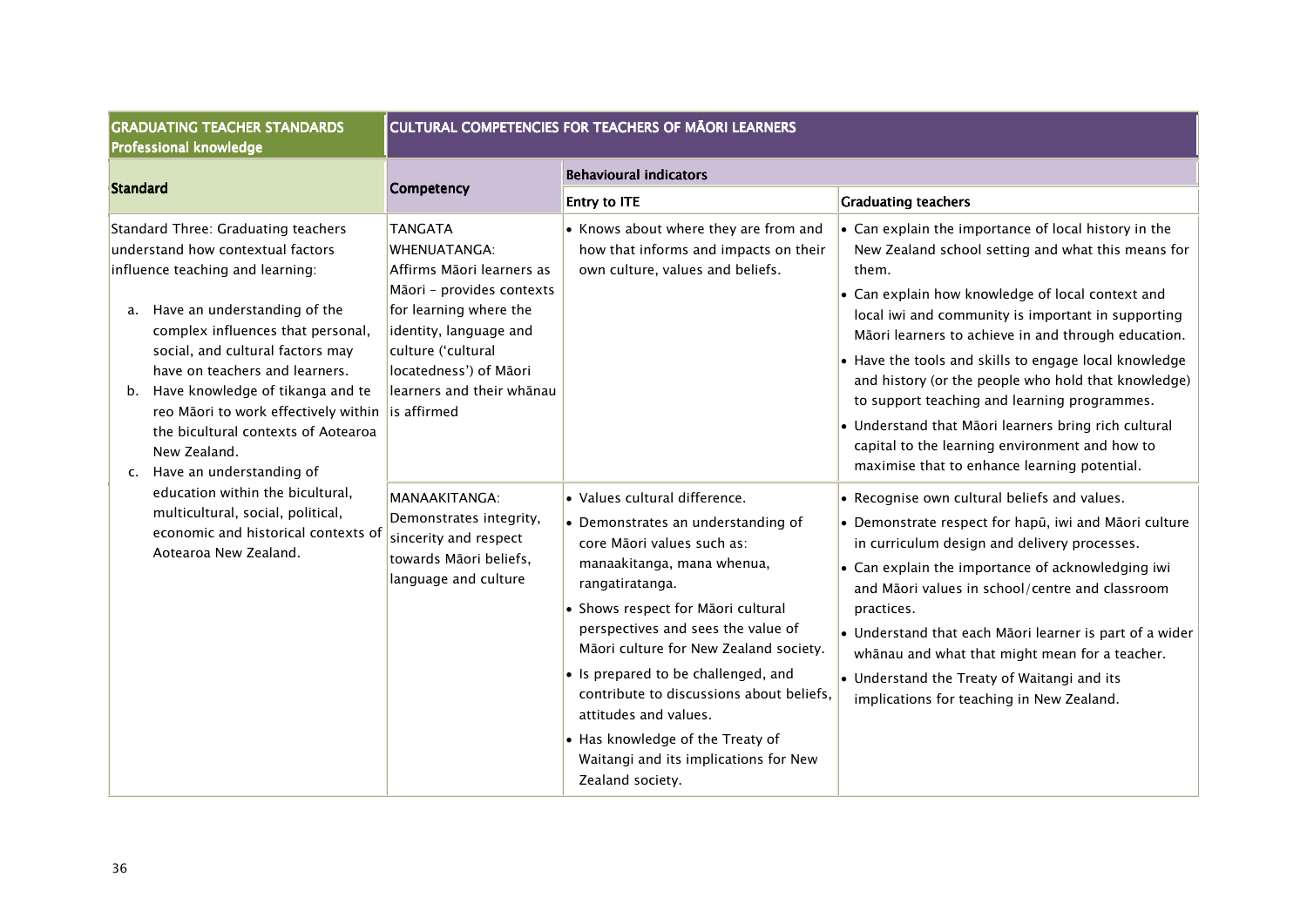| <b>GRADUATING TEACHER STANDARDS</b><br><b>Professional knowledge</b>                                                                                                                                                                                                                                                                                                                                                                                                                                                        | <b>CULTURAL COMPETENCIES FOR TEACHERS OF MĀORI LEARNERS</b>                              |                                                                                                                                                                                                                                                                                                                                                                                                                                                                                               |                                                                                                                                                                                                                                                                                                                                                                                                                                                                                                       |  |
|-----------------------------------------------------------------------------------------------------------------------------------------------------------------------------------------------------------------------------------------------------------------------------------------------------------------------------------------------------------------------------------------------------------------------------------------------------------------------------------------------------------------------------|------------------------------------------------------------------------------------------|-----------------------------------------------------------------------------------------------------------------------------------------------------------------------------------------------------------------------------------------------------------------------------------------------------------------------------------------------------------------------------------------------------------------------------------------------------------------------------------------------|-------------------------------------------------------------------------------------------------------------------------------------------------------------------------------------------------------------------------------------------------------------------------------------------------------------------------------------------------------------------------------------------------------------------------------------------------------------------------------------------------------|--|
| Standard                                                                                                                                                                                                                                                                                                                                                                                                                                                                                                                    | <b>Competency</b>                                                                        | <b>Behavioural indicators</b>                                                                                                                                                                                                                                                                                                                                                                                                                                                                 |                                                                                                                                                                                                                                                                                                                                                                                                                                                                                                       |  |
|                                                                                                                                                                                                                                                                                                                                                                                                                                                                                                                             |                                                                                          | <b>Entry to ITE</b>                                                                                                                                                                                                                                                                                                                                                                                                                                                                           | <b>Graduating teachers</b>                                                                                                                                                                                                                                                                                                                                                                                                                                                                            |  |
| Standard Four: Graduating teachers use<br>professional knowledge to plan for a safe, Demonstrates integrity,<br>high quality teaching and learning<br>environment:<br>Draw upon content knowledge and<br>a.<br>pedagogical content knowledge<br>when planning, teaching and<br>evaluating.<br>Use and sequence a range of<br>b.<br>learning experiences to influence<br>and promote learner achievement.<br>Demonstrate high expectations of<br>c.<br>all learners, focus on learning and<br>recognise and value diversity. | MANAAKITANGA:<br>sincerity and respect<br>towards Māori beliefs,<br>language and culture | • Values cultural difference.<br>$\bullet$ Demonstrates an understanding of<br>core Māori values such as:<br>manaakitanga, mana whenua,<br>rangatiratanga.<br>• Shows respect for Māori cultural<br>perspectives and sees the value of<br>Māori culture for New Zealand society.<br>• Is prepared to be challenged, and<br>contribute to discussions about beliefs,<br>attitudes and values.<br>• Has knowledge of the Treaty of<br>Waitangi and its implications for New<br>Zealand society. | • Recognise own cultural beliefs and values.<br>• Demonstrate respect for hapū, iwi and Māori culture<br>in curriculum design and delivery processes.<br>• Can explain the importance of acknowledging iwi<br>and Māori values in school/centre and classroom<br>practices.<br>• Understand that each Māori learner is part of a wider<br>whānau and what that might mean for a teacher.<br>• Understand the Treaty of Waitangi and its<br>implications for teaching in New Zealand.                  |  |
| Demonstrate proficiency in oral<br>d.<br>and written language (Māori and/or<br>English), in numeracy and in ICT<br>relevant to their professional role.<br>Use te reo Māori me ngā tikanga-<br>e.<br>a-iwi appropriately in their<br>practice.<br>Demonstrate commitment to and<br>strategies for promoting and<br>nurturing the physical and<br>emotional safety of learners.                                                                                                                                              | for their own learning and<br>that of Māori learners                                     | AKO: Takes responsibility • Recognises the need to raise Māori<br>learner academic achievement levels.<br>• Is willing to learn about the importance<br>of identity, language and culture<br>('cultural locatedness') for themselves<br>and others.<br>• Can explain their understanding of<br>lifelong learning and what it means for<br>them.<br>• Positions themselves as a learner.                                                                                                       | • Are able to articulate a teaching philosophy that<br>reflects their commitment to, and high expectations<br>of, Māori learners succeeding, as Māori.<br>• Understand that Māori learners come with prior<br>knowledge underpinned by language, identity and<br>culture.<br>• Have a wide range of skills, strategies and tools to<br>actively facilitate successful learning for every Māori<br>learner.<br>• Are open to ongoing learning and understands their<br>own learning-style preferences. |  |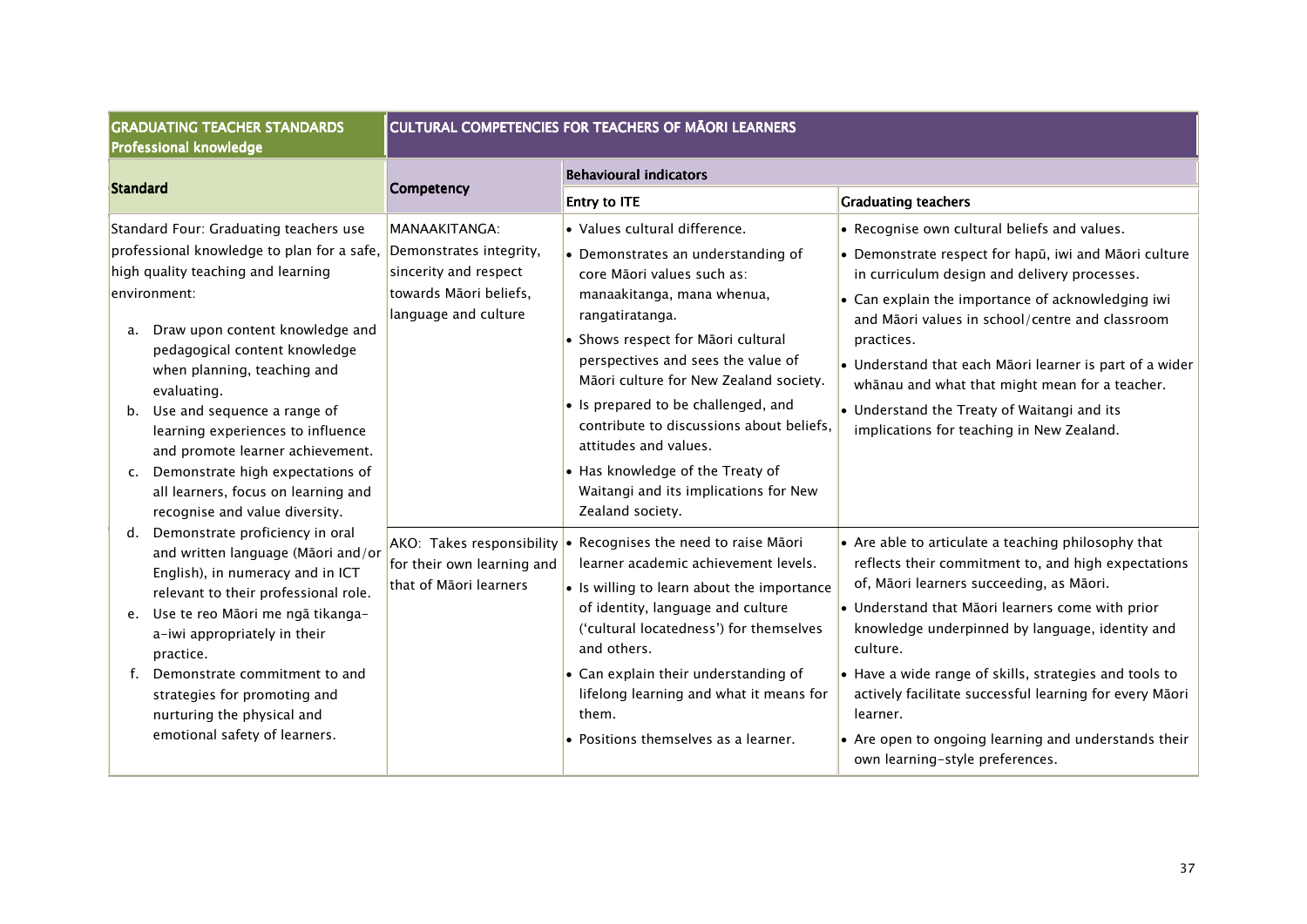| <b>GRADUATING TEACHER STANDARDS</b><br><b>Professional knowledge</b>                                                                                                                                                                                                                                                                                                                                                      | <b>CULTURAL COMPETENCIES FOR TEACHERS OF MĀORI LEARNERS</b>                                                                                                   |                                                                                                                                                                                                                                                                                                                                                                                                                                                                                                                                                                          |                                                                                                                                                                                                                                                                                                                                                                                                                                                                                                                                                                                                                                                                                                                                                                                                                                                                                                                                                                                                                                                                                                  |
|---------------------------------------------------------------------------------------------------------------------------------------------------------------------------------------------------------------------------------------------------------------------------------------------------------------------------------------------------------------------------------------------------------------------------|---------------------------------------------------------------------------------------------------------------------------------------------------------------|--------------------------------------------------------------------------------------------------------------------------------------------------------------------------------------------------------------------------------------------------------------------------------------------------------------------------------------------------------------------------------------------------------------------------------------------------------------------------------------------------------------------------------------------------------------------------|--------------------------------------------------------------------------------------------------------------------------------------------------------------------------------------------------------------------------------------------------------------------------------------------------------------------------------------------------------------------------------------------------------------------------------------------------------------------------------------------------------------------------------------------------------------------------------------------------------------------------------------------------------------------------------------------------------------------------------------------------------------------------------------------------------------------------------------------------------------------------------------------------------------------------------------------------------------------------------------------------------------------------------------------------------------------------------------------------|
| Standard                                                                                                                                                                                                                                                                                                                                                                                                                  | Competency                                                                                                                                                    | <b>Behavioural indicators</b>                                                                                                                                                                                                                                                                                                                                                                                                                                                                                                                                            |                                                                                                                                                                                                                                                                                                                                                                                                                                                                                                                                                                                                                                                                                                                                                                                                                                                                                                                                                                                                                                                                                                  |
|                                                                                                                                                                                                                                                                                                                                                                                                                           |                                                                                                                                                               | <b>Entry to ITE</b>                                                                                                                                                                                                                                                                                                                                                                                                                                                                                                                                                      | <b>Graduating teachers</b>                                                                                                                                                                                                                                                                                                                                                                                                                                                                                                                                                                                                                                                                                                                                                                                                                                                                                                                                                                                                                                                                       |
| Standard Five: Graduating teachers use<br>evidence to promote learning:<br>Systematically and critically engage<br>a.<br>with evidence to reflect on and<br>refine their practice.<br>Gather, analyse and use<br>b.<br>assessment information to improve<br>learning and inform planning.<br>Know how to communicate<br>c.<br>assessment information<br>appropriately to learners, their<br>parents/caregivers and staff. | for their own learning and<br>that of Māori learners<br>WĀNANGA: Participates<br>with learners and<br>communities in robust<br>Māori learners'<br>achievement | $AKO:$ Takes responsibility $\cdot$ Recognises the need to raise Māori<br>learner academic achievement levels.<br>$\cdot$ Is willing to learn about the importance<br>of identity, language and culture<br>('cultural locatedness') for themselves<br>and others.<br>$\bullet$ Can explain their understanding of<br>lifelong learning and what it means for<br>them.<br>• Positions themselves as a learner.<br>$\bullet$ Demonstrates an open mind to explore<br>differing views and reflect on own<br>beliefs and values.<br>differ from their own may have validity. | • Are able to articulate a teaching philosophy that<br>reflects their commitment to, and high expectations<br>of, Māori learners succeeding, as Māori.<br>• Understand that Māori learners come with prior<br>knowledge underpinned by language, identity and<br>culture.<br>• Have a wide range of skills, strategies and tools to<br>actively facilitate successful learning for every Māori<br>learner.<br>• Are open to ongoing learning and understands their<br>own learning-style preferences.<br>Know how to support effective teaching interactions,<br>co-construction and cooperative learner-focused<br>activities.<br>dialogue for the benefit of $\cdot$ Shows an appreciation that views which $\cdot$ Understand and can describe the purpose and<br>process of wānanga and its application in a<br>classroom and community context.<br>• Have the skills to utilise wānanga in the<br>classroom/centre and in interactions with parents,<br>whānau, hapū, iwi and the community.<br>· Understand that Māori parents, whānau, hapū and<br>iwi have expertise in their own right. |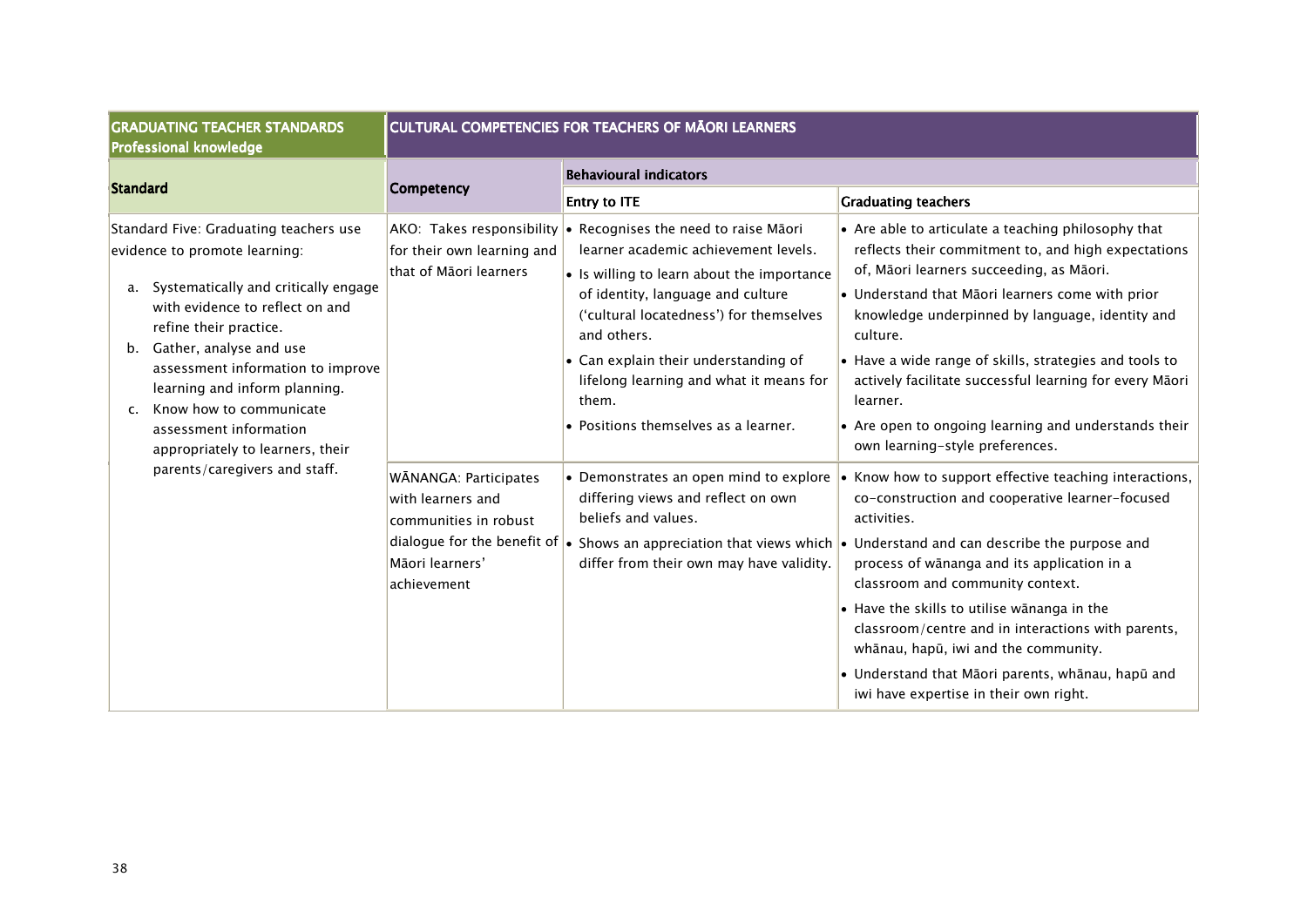| <b>Behavioural indicators</b>                                                                                                                                                                                                                                         |                                                                                                                                                                                                                                                                                                                                                                                                                                                                                                                                                                                                                                                                                                                                                                                                                                                                                                                                                                                                                                                                                                                                                                                    |
|-----------------------------------------------------------------------------------------------------------------------------------------------------------------------------------------------------------------------------------------------------------------------|------------------------------------------------------------------------------------------------------------------------------------------------------------------------------------------------------------------------------------------------------------------------------------------------------------------------------------------------------------------------------------------------------------------------------------------------------------------------------------------------------------------------------------------------------------------------------------------------------------------------------------------------------------------------------------------------------------------------------------------------------------------------------------------------------------------------------------------------------------------------------------------------------------------------------------------------------------------------------------------------------------------------------------------------------------------------------------------------------------------------------------------------------------------------------------|
|                                                                                                                                                                                                                                                                       |                                                                                                                                                                                                                                                                                                                                                                                                                                                                                                                                                                                                                                                                                                                                                                                                                                                                                                                                                                                                                                                                                                                                                                                    |
| <b>Entry to ITE</b>                                                                                                                                                                                                                                                   | <b>Graduating teachers</b>                                                                                                                                                                                                                                                                                                                                                                                                                                                                                                                                                                                                                                                                                                                                                                                                                                                                                                                                                                                                                                                                                                                                                         |
| • Demonstrates an open mind to explore<br>differing views and reflect on own<br>beliefs and values.<br>differ from their own may have validity.<br>$\bullet$ Can describe from their own<br>experience how identity, culture and<br>language impact on relationships. | • Know how to support effective teaching interactions,<br>co-construction and cooperative learner-focused<br>activities.<br>dialogue for the benefit of $\bullet$ Shows an appreciation that views which $\bullet$ Understand and can describe the purpose and<br>process of wānanga and its application in a<br>classroom and community context.<br>• Have the skills to utilise wānanga in the<br>classroom/centre and in interactions with parents,<br>whānau, hapū, iwi and the community.<br>· Understand that Māori parents, whānau, hapū and<br>iwi have expertise in their own right.<br>• Understand the impact of their own identity,<br>language and culture ('cultural locatedness') on<br>relationships.<br>• Demonstrate a willingness to engage with iwi and<br>Māori communities.<br>• Know the importance and impact of teacher-learner<br>relationships and the school/centre-home<br>partnership on Māori learner achievement.<br>• Recognise the need to have learning relationships<br>with Māori learners, whānau and communities.<br>• Have the tools and strategies to develop successful<br>relationships with Māori learners, whānau and<br>communities. |
|                                                                                                                                                                                                                                                                       |                                                                                                                                                                                                                                                                                                                                                                                                                                                                                                                                                                                                                                                                                                                                                                                                                                                                                                                                                                                                                                                                                                                                                                                    |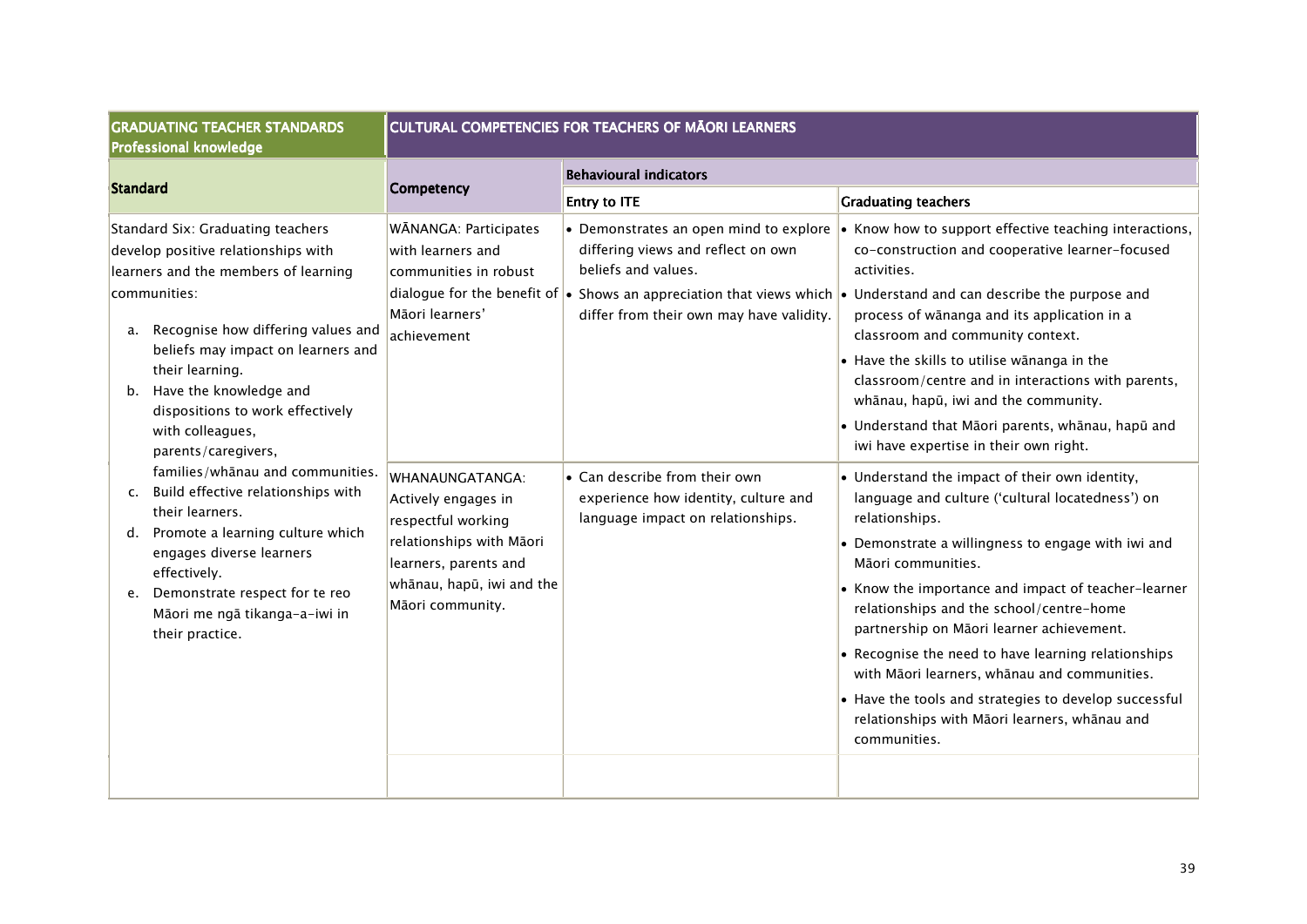| <b>GRADUATING TEACHER STANDARDS</b><br>Professional knowledge | <b>CULTURAL COMPETENCIES FOR TEACHERS OF MAORI LEARNERS</b>                                                         |                                                                                                                                                                                                                                                                                                                                                                                                                                                                                                                              |                                                                                                                                                                                                                                                                                                                                                                                                                                                                                                                          |  |
|---------------------------------------------------------------|---------------------------------------------------------------------------------------------------------------------|------------------------------------------------------------------------------------------------------------------------------------------------------------------------------------------------------------------------------------------------------------------------------------------------------------------------------------------------------------------------------------------------------------------------------------------------------------------------------------------------------------------------------|--------------------------------------------------------------------------------------------------------------------------------------------------------------------------------------------------------------------------------------------------------------------------------------------------------------------------------------------------------------------------------------------------------------------------------------------------------------------------------------------------------------------------|--|
| <b>Standard</b>                                               | <b>Competency</b>                                                                                                   | <b>Behavioural indicators</b>                                                                                                                                                                                                                                                                                                                                                                                                                                                                                                |                                                                                                                                                                                                                                                                                                                                                                                                                                                                                                                          |  |
| Standard Six continued                                        | MANAAKITANGA:<br>Demonstrates integrity,<br>sincerity and respect<br>towards Māori beliefs,<br>language and culture | <b>Entry to ITE</b><br>• Values cultural difference.<br>$\bullet$ Demonstrates an understanding of<br>core Māori values such as:<br>manaakitanga, mana whenua,<br>rangatiratanga.<br>• Shows respect for Māori cultural<br>perspectives and sees the value of<br>Māori culture for New Zealand society.<br>$\bullet$ Is prepared to be challenged, and<br>contribute to discussions about beliefs,<br>attitudes and values.<br>• Has knowledge of the Treaty of<br>Waitangi and its implications for New<br>Zealand society. | <b>Graduating teachers</b><br>• Recognise their own cultural beliefs and values.<br>• Demonstrate respect for hapū, iwi and Māori culture<br>in curriculum design and delivery processes.<br>• Can explain the importance of acknowledging iwi<br>and Māori values in school/centre and classroom<br>practices.<br>• Understand that each Māori learner is part of a wider<br>whānau and what that might mean for a teacher.<br>• Understand the Treaty of Waitangi and its<br>implications for teaching in New Zealand. |  |